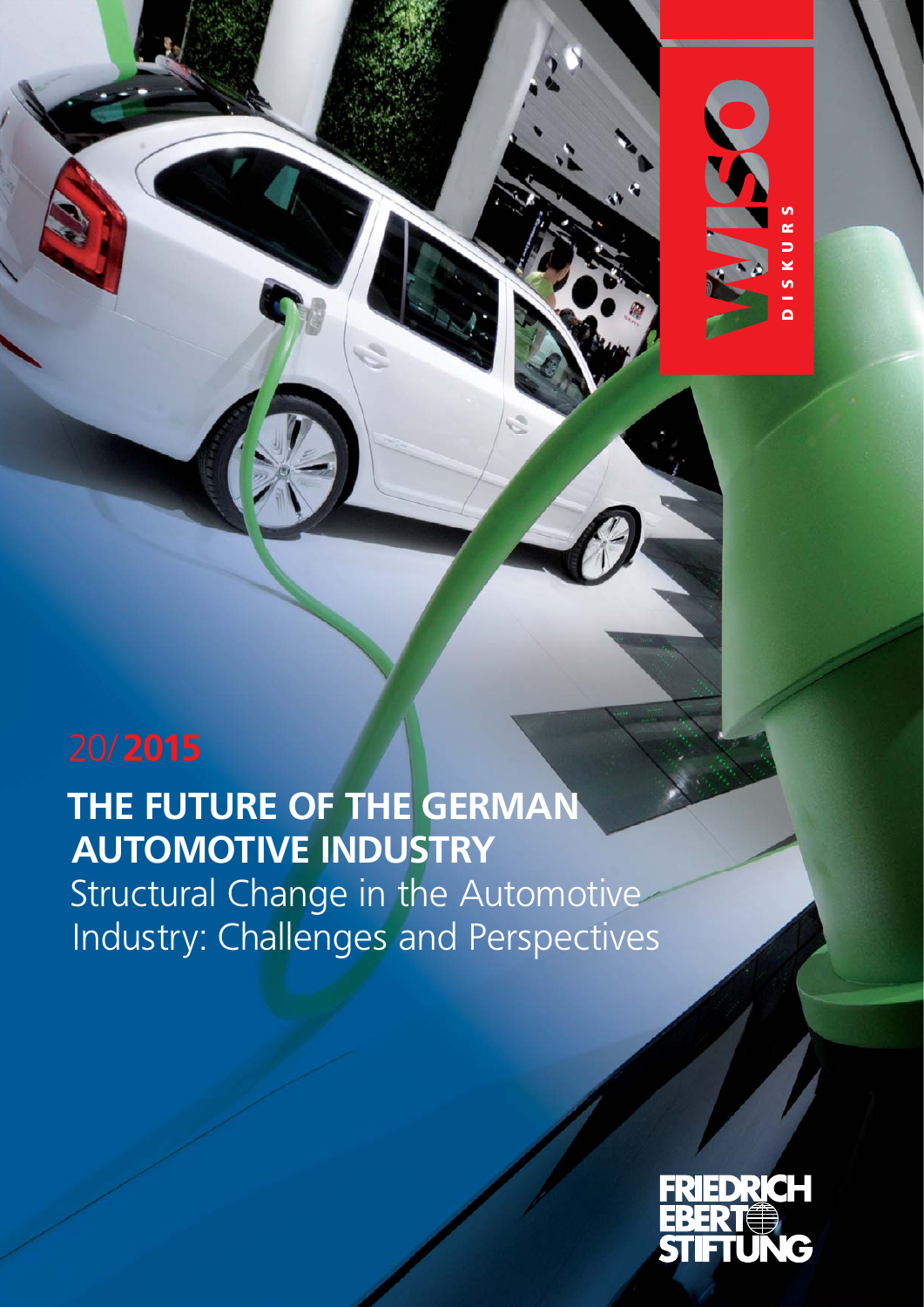## **The Friedrich Ebert Stiftung**

The Friedrich Ebert Stiftung (FES) is the oldest political foundation in Germany. It was named after Friedrich Ebert, the first democratically elected president of the German Reich. As a political foundation our work is oriented towards the fundamental values of social democracy: freedom, justice and solidarity. As a non-profit institution we act independently and wish to promote a pluralist social dialogue about the political challenges of today. We consider ourselves as a part of the social democratic community of values and the German and international trade union movement. With our work we encourage people to take active roles in society and advocate social democracy.

## **The Division of Economic and Social Policy**

The Division of Economic and Social Policy of the Friedrich-Ebert-Stiftung advises and informs politics and society in Germany about important current issues and policy making concerning social, economic and environmental developments.

## **WISO Diskurs**

WISO Diskurs are detailed analyses examining political issues and questions, containing sound policy recommendations and contributing to scientifically based policy consultation.

## **About the Authors**

**Klaus Barthel** Member of the Bundestag, deputy spokesman for economic policy and deputy spokesman for the working group "Global Economy" of the SPD parliamentary group.

**Dr Susanne Böhler-Baedeker** Deputy Director of the research group "Energy, Transport and Climate Policy" of the Wuppertal Institute for Climate, Environment and Energy.

**René Bormann** Division of Economic and Social Policy of the Friedrich Ebert Stiftung, Head of the Working Group on Innovative Transport Policy.

**Dr Jürgen Dispan** Project manager for Regional Development, Structural Change and Sector Analysis of the IMU Institut Stuttgart.

**Dr Philipp Fink** Division of Economic and Social Policy of the Friedrich Ebert Stiftung, Head of the Working Group on Sustainable Structural Policy.

**Thorsten Koska** Research assistant at the Wuppertal Institute for Climate, Environment and Energy.

**Dr Heinz-Rudolf Meißner** FAST - Research Group on Foreign Trade, Structural and Technology policy, guest researcher at the WZB - Berlin Social Science Center, research group "Wissen, Produktionssysteme, Arbeit"

**Florian Pronold** Member of the Bundestag, vice chairman of the SPD responsible for transport, construction and urban development.

## **Persons Responsible for this Publication in the FES**

**René Bormann** Division of Economic and Social Policy of the Friedrich Ebert Stiftung, Head of the Working Group on Innovative Transport Policy. **Dr Philipp Fink** Division of Economic and Social Policy of the Friedrich Ebert Stiftung, Head of the Working Group on Sustainable Structural Policy.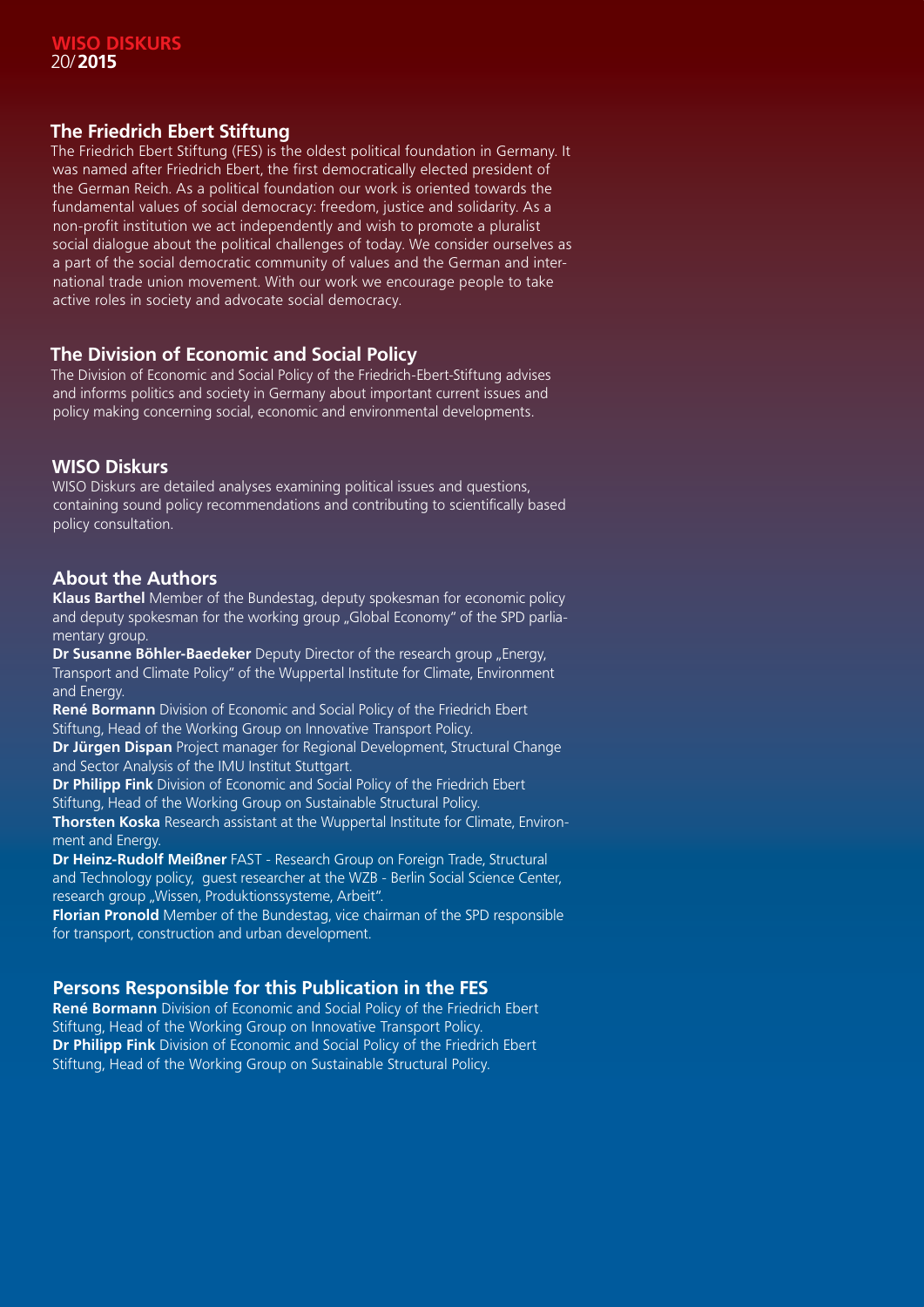## WISO DISKURS 20/**2015**

## **THE FUTURE OF THE GERMAN AUTOMOTIVE INDUSTRY**

## Structural Change in the Automotive Industry: Challenges and Perspectives

| 4              | 1              | <b>INDUSTRY IN TRANSFORMATION</b>                                                                      |
|----------------|----------------|--------------------------------------------------------------------------------------------------------|
| 6              | $\overline{2}$ | THE CHANGING ENVIRONMENT OF AUTOMOBILITY IN GERMANY<br><b>AND WORLDWIDE</b>                            |
| 6              | 2.1            | Traffic development and mobility behaviour                                                             |
| 6              | 2.1.1          | Developments in global automobility                                                                    |
| $\overline{7}$ | 2.1.2          | Automobility in Germany                                                                                |
| 7              | 2.2            | Changing demand for car mobility                                                                       |
| 8              | 2.3            | Transport and climate policy                                                                           |
| 8              | 2.3.1          | Motorised transport as a source of greenhouse gases                                                    |
| 9              | 2.3.2          | Transport policies to reduce greenhouse gas emissions                                                  |
| $\mathsf 9$    | 2.3.3          | Climate-friendly car usage concepts                                                                    |
| 11             | 3              | <b>CONSEQUENCES FOR THE AUTOMOTIVE INDUSTRY</b>                                                        |
| 11             | 3.1            | Structures of the automotive industry in Germany                                                       |
| 11             | 3.1.1          | The actor structure                                                                                    |
| 12             | 3.1.2          | The macroeconomic importance of the automotive industry in Germany                                     |
| 12             | 3.1.3          | Passenger car production                                                                               |
| 12             | 3.1.4          | Commercial vehicle production                                                                          |
| 13             | 3.1.5          | The premium segment: a specific feature of German car production                                       |
| 13             | 3.2            | Changes in production and location                                                                     |
| 13             | 3.2.1          | The production model of the German automotive industry: superior products                              |
| 14             | 3.2.2          | and social compromise<br>Regional distribution and concentration of the automotive industry in Germany |
| 15             | 3.2.3          | Globalisation, relocation and worldwide manufacturing networks                                         |
| 15             | 3.3            | The innovation dynamic and the German automotive industry                                              |
| 15             | 3.3.1          | New power-train and vehicle concepts                                                                   |
| 16             | 3.3.2          | Auto-related mobility concepts                                                                         |
| 17             | 3.4            | National Development Plan for Electric Mobility                                                        |
| 19             | 4              | <b>IMPACT ON EMPLOYMENT IN THE AUTOMOTIVE INDUSTRY</b>                                                 |
| 19             | 4.1            | Determinants of employment trends                                                                      |
| 20             | 4.2            | Electromobility: assessment of the impact on value creation and employment                             |
| 20             | 4.2.1          | Changes in value creation structures                                                                   |
| 20             | 4.2.2          | Stages of electrification and the impact on employment                                                 |
| 21             | 4.2.3          | Electromobility: an approximate job balance                                                            |
| 22             | 4.2.4          | Industrialisation of electromobility and job creation                                                  |
| 22             | 4.2.5          | Skills requirements                                                                                    |
| 23             | 5              | <b>STRATEGIES FOR THE AUTOMOTIVE INDUSTRY AND</b>                                                      |
|                |                | <b>ECONOMIC POLICY IN GERMANY</b>                                                                      |
| 23             | 5.1            | Strategies for locations, regions and the mobility industry                                            |
| 25             | 5.2            | Incentives and regulations for new vehicles, drive technologies and use concepts                       |
|                |                |                                                                                                        |

Bibliography 27

- List of tables and figures 29
- List of abbreviations 29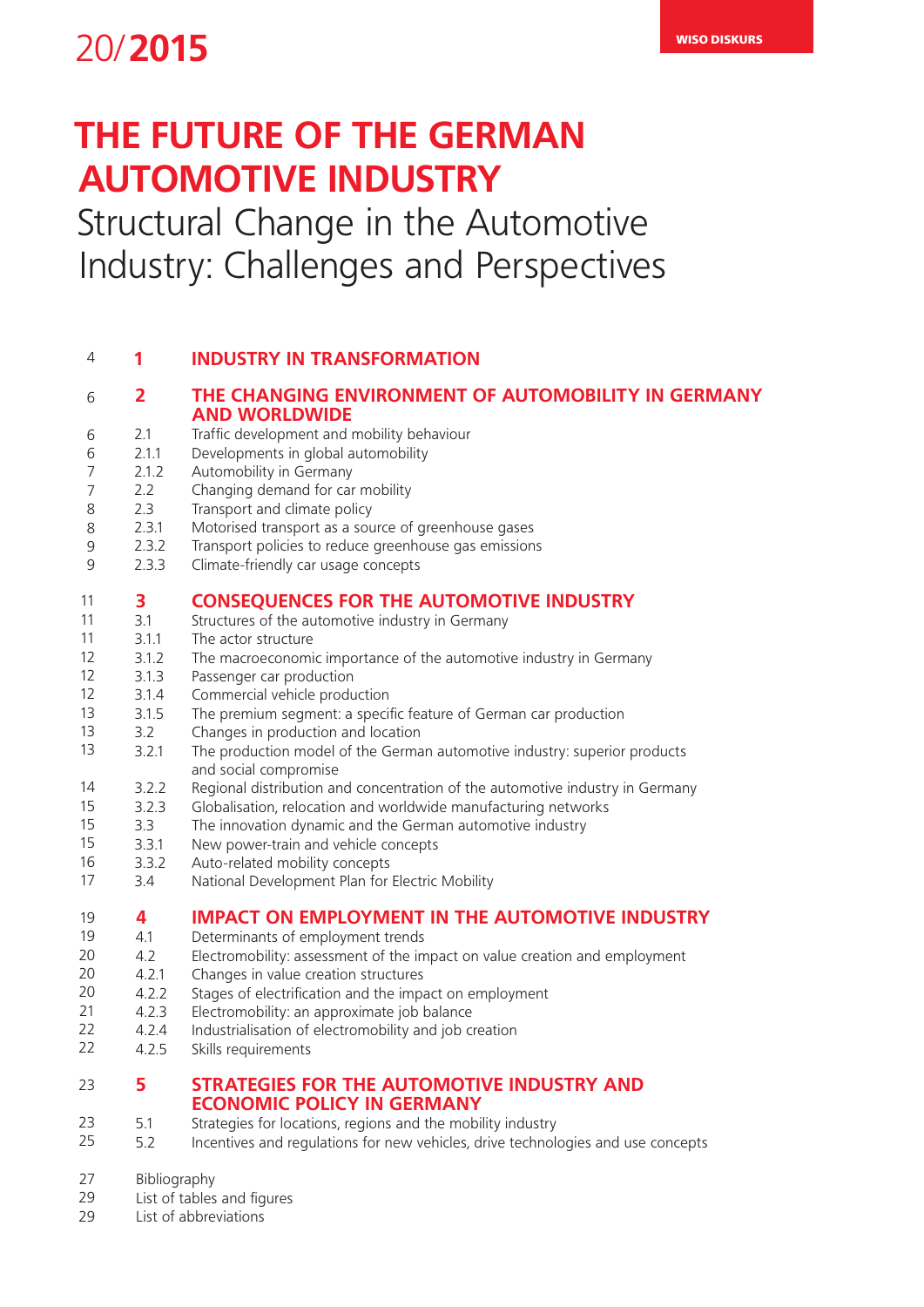# **INDUSTRY IN TRANSFORMATION 1**

The automotive industry is one of the most important industrial sectors in Germany, and in some regions it is a crucial element of the economic structure. This branch of industry not only drives innovation, growth and employment, but for several decades has also determined the development of transport and people's mobility habits.

Against the backdrop of globalisation German car manufacturers and suppliers implemented radical changes: production processes and chains were reorganised, which involved relocating manufacturing locations abroad and often went hand in hand with a reduction in employment. As a result of falling tax revenues and job losses, the affected regions are facing economic and social consequences. The difficult financial situation of many states, and above all local authorities, limit their scope to pro-actively influence policy in the regions with impacted plants.

This has been compounded by more recent developments, such as the question of the long-term availability of crude oil and years of steadily rising oil prices. They impose a financial burden on both producer and consumer. As road traffic is powered almost exclusively by fossil fuels, motorised transport is a major contributor to anthropogenically induced climate change and, consequently, must contribute to a reduction in greenhouse gas emissions within the framework of a climate policy. The resultant legal requirements have put pressure on the automotive industry to bring more fuel-efficient cars on the market and consider longerterm strategies of modernisation.

Another compelling reason are the rapid global developments, in particular in Asian countries such as China and India as well as in Brazil, Russia and South Africa. Economic growth in these emerging markets is driving urbanisation, and thus also driving an enormously dynamic development of motorised individual transport (MIT). Today, a large proportion of the cars produced by German car manufacturers is sold in these countries. Hence, exports account for a substantial part of these companies' sales. Meanwhile, highly efficient automotive industries are established in these so-called emerging markets themselves. As a result, they can no longer be regarded as long-term export markets. However, not only the international market is changing, but

also the domestic market. Demographic trends will generate changes in demand in the medium term. Recent studies show that in particular young adults attach less importance to car ownership.

Moreover, for many years there has been an on-going debate in Germany about rebalancing the sharing of responsibilities and burdens and improving the interlinkage between different modes of transportation. In this context a shift to rail and public transport plays an important role.

Besides this, the economic crisis in recent years has demonstrated how sensitively the industry reacts to economic volatility. German policy used state aid primarily to cushion falling sales in the car industry, which in turn underscored the overall importance attached to the industry.

These many developments raise numerous questions: What are the challenges facing the industry and the regions with automotive industry? What are the potential consequences of this structural transformation for companies, suppliers, locations and employees? And how can they be met? How radical will the measures and proactive changes have to be in order to enable the industry to maintain its competitiveness – which innovations and strategies can help the industry to achieve its objective? How can the automotive industry react to changed mobility requirements and people's needs while complying with the goals of energy, climate, environment and transport policy goals.

The Working Groups on Innovative Transport Policy and Sustainable Structural Policy of the Friedrich Ebert Stiftung explore these issues. Their main focus is on the problems and strategies, but also the opportunities and threats for the automotive industry, suppliers and production locations due to structural change. In addition, the authors consider the requirements this important German industry must take to ensure employment in the future. Ultimately, the question for the car industry is whether it can successfully shape its future solely through market forces or whether it is a rather predestined field for modern industrial policy involving a round table with actors from company managements, works committees, trade unions, environmental associations, science and politics. To this end, representatives of political bodies, the automotive industry, the trade unions and scienc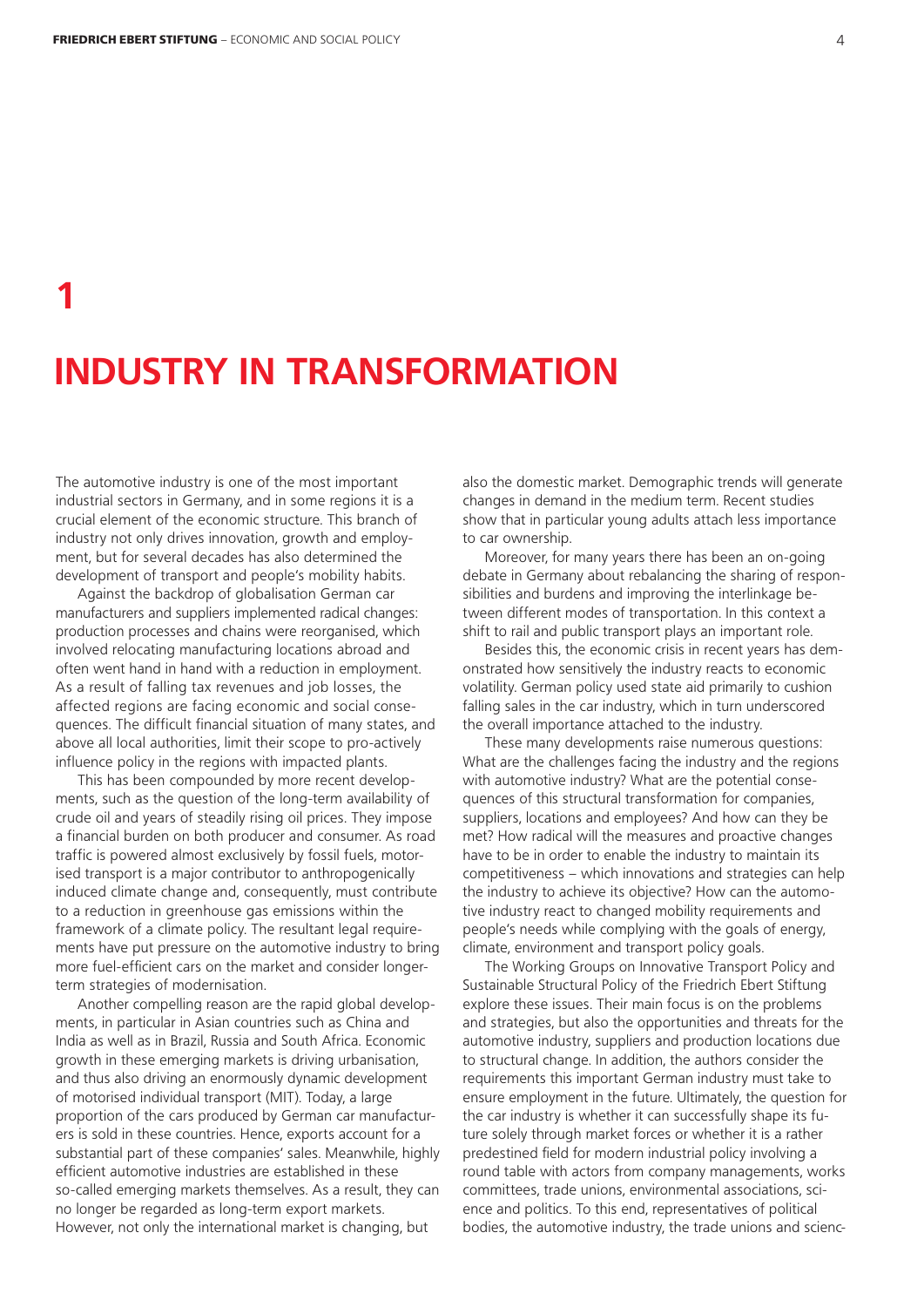es have gathered to discuss common thoughts and ideas. This position paper presents the analyses, positions and strategies of these actors.

The paper gives priority to passenger cars and, hence, motorised individual transport – also referred to here as car or automobility. The interfaces with other modes of transport will only be touched upon in presentations on alternative car use concepts. Apart from this, attention is focused on car manufacturers and their suppliers as well as those political, economic and commercial factors that heavily impact car production and demand. Although the commercial vehicle segment is important for individual manufacturers both economically and, on account of its rapid growth, environmentally, it will be mentioned only in passing as it is a specific transport subsystem with distinctive conditions, determinants and actors. As the automotive industry is a global industry, this presentation must take into account the global dimension of structural change in the industry. Geographically, it will focus on countries in a powerful growth phase, i.e. countries that are rapidly motorising and, hence, are important markets for German car manufacturers. Basically, these are the so-called emerging markets, in particular the BRIC states<sup>1</sup>

As the aim of this position paper is to formulate recommendations for action for the locations in Germany impacted by structural change, the focus is on the regions in which cars are currently manufactured. Important economic and climate policy developments in the industry include innovations in power-train concepts. The position paper does advocate support for individual promising technologies, but recognises the need for systemic innovations to achieve ecological, economic and social goals. Hence, it is technologically neutral. One future development is explicitly emphasised, in particular with regard to its effect on employment, namely the electric drive train, as this is currently a conceivable development path. The following exposition is divided into four parts.

Part 2 starts by describing the conditions for structural transformation in the context of the development of car mobility. One focus in this context lies on the possibilities of automobility both worldwide and in Germany (Chapter 2.1) and the changes in the perspectives of road users (Chapter 2.2). Another important determinant for the industry and a trigger of transformation processes are the challenges posed by the need for environmental and climate protection. Chapter 2.3 deals with the significance of the transport sector for climate protection and national and European strategies to make cars more climate friendly. In addition, the possibility of climate-friendly car mobility is considered in the context of other car use concepts.

Part 3 is concerned with both the characteristics of the German automotive industry (Chapter 3.1) and the transformation processes in products, locations and employment (Chapter 3.2). These processes have been triggered by changing mobility needs on the one hand and the need for climate protection and resource efficiency on the other. The upheaval in the industry and the automotive-dependent regions generated by these factors is tantamount to a structural transformation. In this respect one fundamental change is the trend towards new drive concepts in research and development (R&D). At the same time, there is greater focus on the development of innovative concepts of automobility that assign a new role to the car. These approaches and the current discussions about them are highlighted in Chapter 3.3 (Chapter 3.4 for electromobility).

Part 4 deals with the effect of structural transformation on employment policy. In Chapter 4.1 the emphasis is on the general determinants of employment trends and in Chapter 4.2 on the transition towards electric drive trains and the associated changes in value chains, the impact on employment and required job skills.

The position paper concludes with recommendations for the actors concerned about how to promote sustainable development of the automotive industry. To ensure a sustainable (auto) mobility industry and strengthen its competitive position, Germany needs a location policy that facilitates, accompanies and cushions change (Chapter 5.1) and new vehicles, new drive technologies and new use concepts (Chapter 5.2).

The abbreviation stands for the initial letters of the four countries: Brazil, Russia, India and China. Sometimes the abbreviation BRIICS is used, where the additional I stands for Indonesia and the S for South Africa.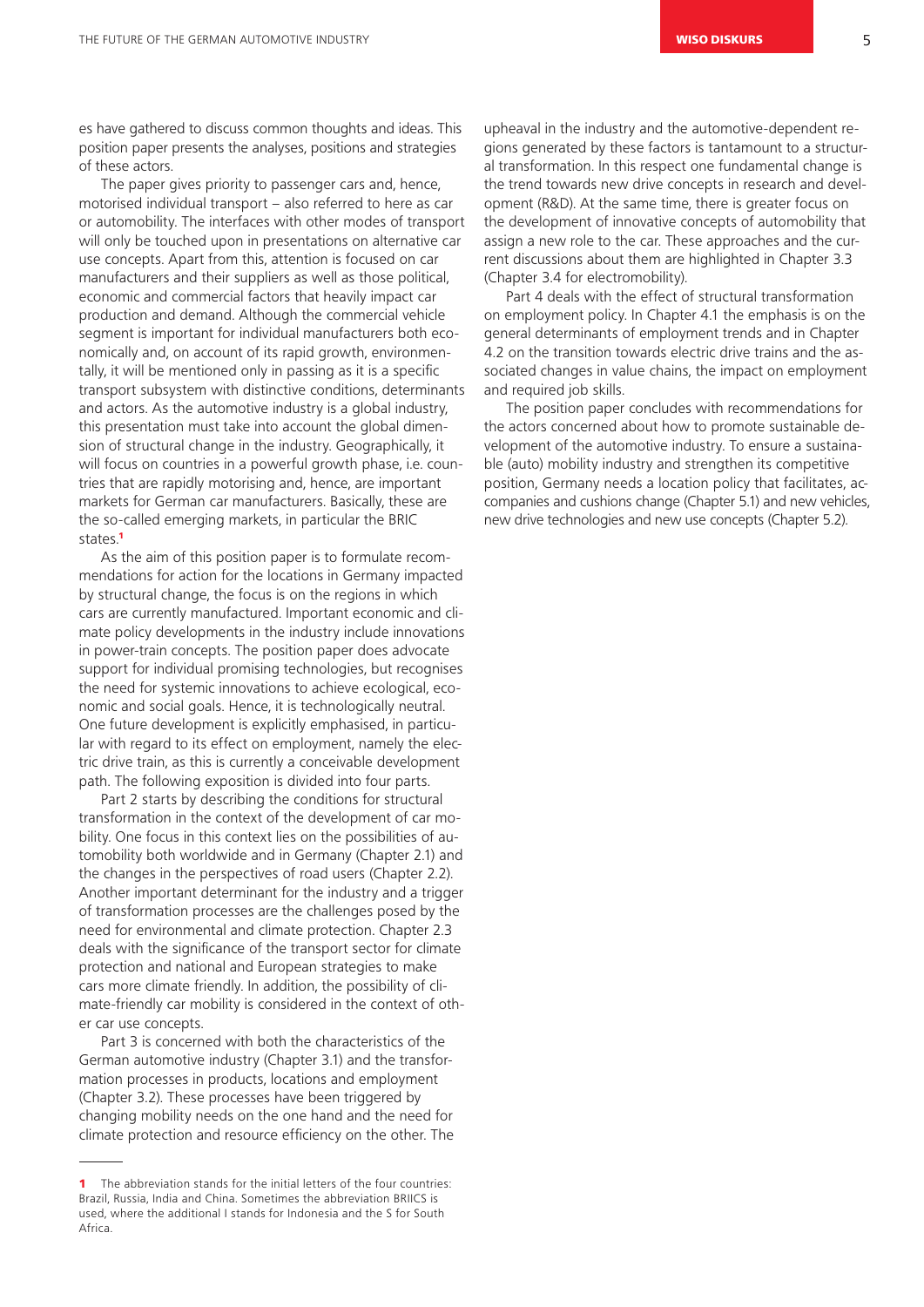**2**

## **THE CHANGING ENVIRONMENT OF AUTO-MOBILITY IN GERMANY AND WORLDWIDE**

Motorised individual transport (MIT), i.e. passenger car traffic, is crucially important for our mobility, as demonstrated by figures for the development of motorisation and car use in Germany and around the world. German carmakers have benefited enormously from these developments.

However, the conditions for manufacturers and their suppliers are changing: In view of the consumption of resources and the emissions associated with car use there are growing demands to make MIT substantially more climate friendly. Political actors have responded by, for example, issuing maximum limits for CO $_{\textrm{\tiny{2}}}$  emissions. Despite this, the global energy consumption by transport is expected to continue to rise, while at the same time total reserves of raw materials will decline. To date, concepts for mobility, including motorised individual transport (MIT), that are on the whole environment and climate friendly have failed to find widespread acceptance. At the same time, demand for automobility is also changing, so that in the future people may want other vehicle and use concepts. So far, alternative concepts for MIT have not made a significant impact. Thus, the challenge for transport policy is to proactively shape mobility, instead of, as in the past, just keeping up with "natural" trends.

## **2.1 TRANSPORT DEVELOPMENT AND MOBILITY BEHAVIOUR**

## 2.1.1DEVELOPMENTS IN GLOBAL AUTOMOBILITY

The current global population of around 6.8 billion people uses about 500 million passenger vehicles worldwide<sup>2</sup> - and the number is increasing. According to forecasts of the International Energy Agency (IEA), the number of cars will treble by 2030, whereby most of this growth will not occur in the industrialised countries: the BRIC states will soon overtake Europe and the USA as the largest car markets (IEA 2009:

58). This will confirm the development of 2009, when, owing to the economic crisis in the USA, China became the largest market for commercial and passenger vehicles (Reuters, 8.1.2010).

Regarding global oil reserves, such a motorisation scenario would rapidly accelerate the consumption of currently known reserves and, thus, greenhouse gas emissions. Similarly, building new roads would increase the amount of paved land. Once a household has access to a car, it will usually take advantage of it. Crucial factors for the number of vehicle kilometres travelled include for example the degree of urbanisation in a country, the population density, the level of energy prices and GDP per capita. Today, people in the non-OECD countries travel three to four times less than people in the OECD member states. Given the current growth rates in the emerging markets, this is likely to change fundamentally.

Moreover, it is clear that as motorisation increases, cities and living and mobility habits change fundamentally. Nowhere can this be observed better than in the emerging markets, which are currently experiencing strong economic growth. Correspondingly, as incomes rise more and more people can afford to own a car. Already, China has seven megacities and it is only a matter of time before there are many more. Within a very short space of time they have developed transport systems based on US and European cities. This development is dominated by road building to accommodate the growing flow of traffic and number of parked cars.

While for most Chinese owning a car is still a dream, for many it is already reality: At the end of 2009, 76.19 million cars were registered in China, an increase of 17.8 percent compared to the previous year. Growth is particularly strong in the passenger vehicle sector: an increase of 25 percent to 48.4 million vehicles. More than 94 million motorised two-wheelers must be added to this (Beijing Transport Management Bureau 2010). Thus, the prerequisites for further urban growth are fulfilled: larger distances can be covered by car, which makes it more attractive to live in the newly built suburbs.

To promote the sale of cars and, hence, economic growth, petrol prices are kept artificially low in some emerg-

**<sup>2</sup>** The 32 OECD member states, the rich countries of the world, which make up 18 percent of the world's population, have more than 60 percent of the global fleet of vehicles (OECD 2010).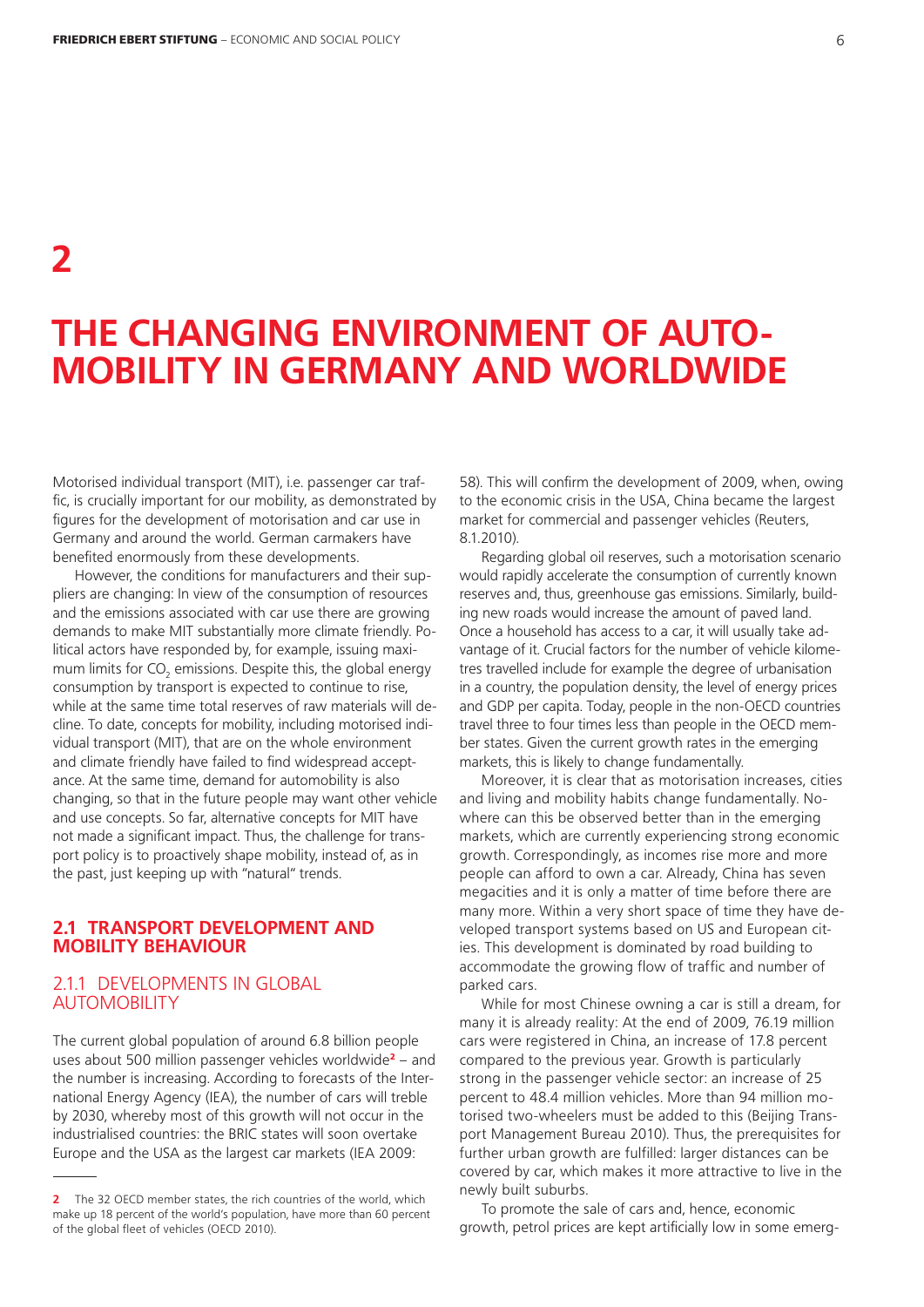ing markets. This generates further motorisation. High-performance cars sporting special features are particularly popular, a circumstance further supported by the growing upper class.

The overall structure of transport is also changing: Both the use of bicycles, the former main means of transport, and the use of public transport have fallen sharply. In China, public transport's share of the total volume of traffic has fallen by six percent in recent years (Hu et al. 2009). As traffic has grown the other side of the coin has become apparent in the form of undesirable side effects such as accidents, air pollution and traffic jams. In many conurbations rising traffic volumes and the lack of infrastructure have brought motorised traffic to the brink of collapse.

## 2.1.2 AUTOMOBILITY IN GERMANY

In January 2010, there were 50.2 million registered vehicles in Germany. Given a population of 82.1 million in Germany, the average level of motorisation was 508 vehicles per 1,000 inhabitants. Figure 1 shows car ownership per household, the decline in the proportion of car-free households since the 2002 surveys and the increase in the proportion of households with two or more vehicles.

All in all, the car is the most important means of transport in Germany: 58 percent of all trips and 79 percent of all passenger-kilometres are made by car. Figure 2 illustrates the increase in the importance of the car for everyday mobility in recent decades, whereas e.g. trips on foot have fallen sharply. That said, it must be stated that in terms of traffic volume and traffic performance, growth in motorised individual transport has slowed sharply compared to previous decades.<sup>3</sup>

## **2.2 CHANGING DEMAND FOR CAR MOBILITY**

Over time there have been slight changes by age in the number of people with a driver's licence. Whereas the number has fallen slightly in the lowest age group of 18 to 29 years, possession of a driver's licence among older people is rising. Current studies interpret this as a profound trend that indicates that the importance of the car is declining among young people. They state that the emotional significance of the car is decreasing and that precedence is clearly given to the functionality of a car as a means of transport. This could influence both general interest in owning a car and the choice of a specific car. Large, high-performance cars are losing their function as a status symbol, in particular among young people in metropolitan areas, while at the same time the importance of intermodal use of means of transport is growing (Canzler/Kniw 2009).





**<sup>3</sup>** In 2008 a person travelled as many kilometres with motorised individual transport as in 2002, namely about 30 kilometres per day (Infas/DLR 2010).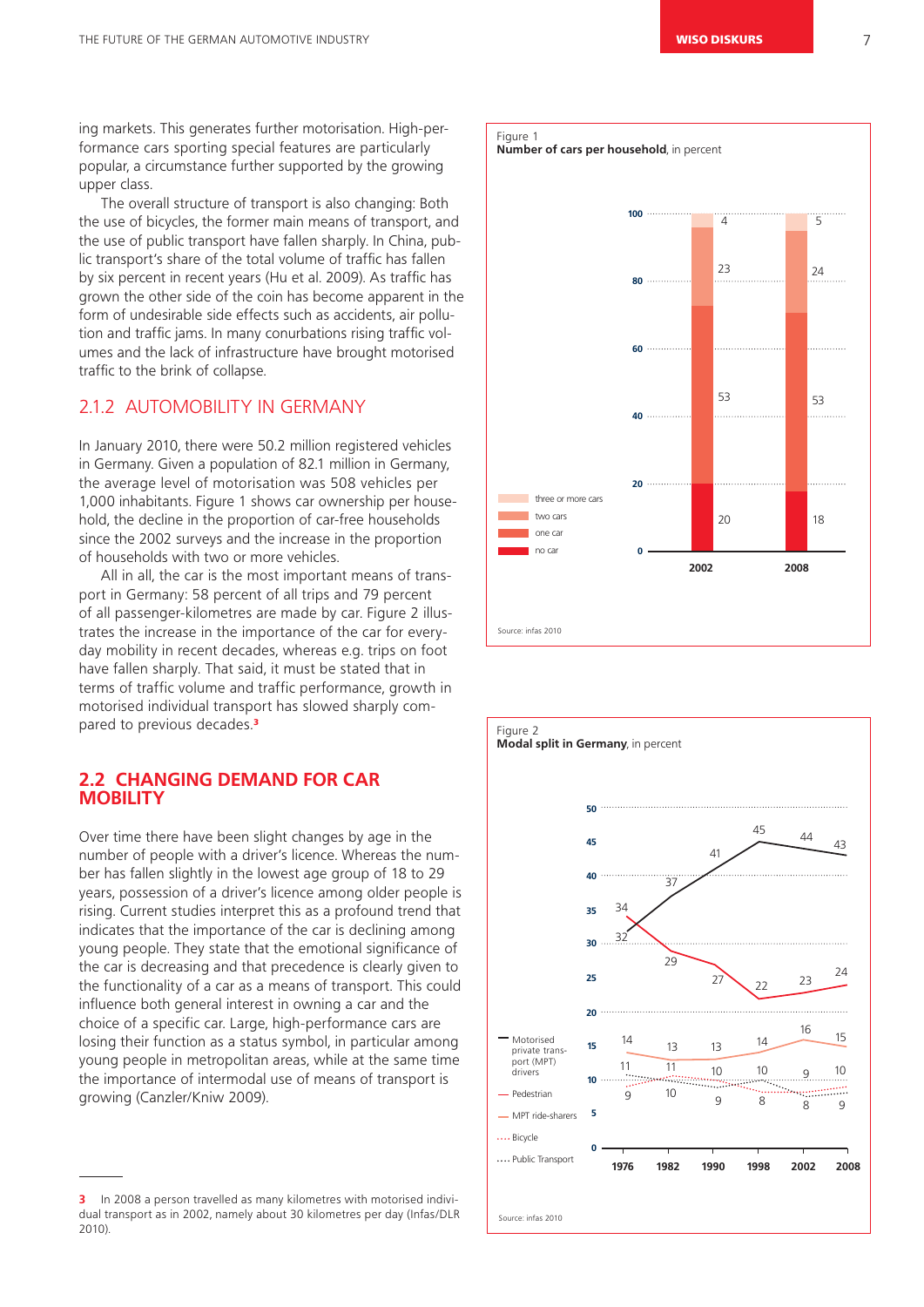According to a 2009 study by Arthur D. Little, a consulting company, already by 2020 a mobility mode chosen primarily on the basis of environmental awareness and quality of life could dominate in Europe, North America and Japan. A car's status is secondary for these "greenovators"; rather, it is one of several means of satisfying the need for mobility. This is reflected as much in the decision for alternatively powered energy-saving vehicles as in the traffic-reducing choice of residence in urban centres, the intermodal design of streets and the use of car pools and car sharing.

In the long term, demographic change in Germany will also transform automobility and, thus, demand for cars. The population as a whole will decline until 2030, while at the same time the proportion of people over the age of 65 will rise and the proportion of people under the age of 20 will fall (Adolf/Huibers 2009: 55).

A trend already apparent today and very relevant for carmakers, is the shift in disposable income within the German population: as a rule a new car is the second largest investment people make after home ownership. Population statistics describe the shrinking of the middle class as a long-term, relatively constant trend. The number of people on low incomes is growing, while at the same time this group's share of total income is falling in absolute terms.

Consequently, demographic and social change at the national level poses a serious challenge for carmakers. First, as the population shrinks, total demand will, too. With rising age the demands made of a car in respect of driving comfort and safety change. This is reinforced by the growth of the group that cannot (any longer) afford a car for financial reasons. Concerning the younger generations, it appears that cars are no longer valued in the way they were in earlier generations. Taken together, these trends indicate that in the future demand will call for fewer cars on the one hand and different cars on the other.

## **2.3 TRANSPORT AND CLIMATE POLICY**

Meanwhile, there is a broad consensus that, in addition to natural causes, human activity is also a cause of climate change.

In the Kyoto Protocol the industrialised countries committed themselves to binding emission reduction targets averaging five percent (over the five-year commitment period 2008 to 2012), while the developing countries were called on to reduce emissions without commitment. In 1998, the EU member states agreed to internal EU burden sharing of their overall reduction commitment of eight percent (EEA 2006). As its share of the burden, Germany agreed to reduce its greenhouse gas emissions by 21 percent by 2012 (compared to 1990).

How countries achieve their targets is not part of the agreements. It is up to each state to decide the contribution to emission reduction of the different sectors responsible for the emissions, e.g. transport, industry or energy producers. Most CO<sub>2</sub> emissions are produced by the energy sector, in particular by power stations, but also by oil refineries. Whereas in recent years in the EU emissions have been reduced above all in the industrial sector, emissions in the transport

sector have increased. Germany is one of the few EU member states that has been able to reduce greenhouse gas emissions produced by transport. It intends to use targeted political measures to promote and accelerate this development.

## 2.3.1 MOTORISED TRANSPORT AS A SOURCE OF GREENHOUSE GASES

Transport causes 22 percent of global greenhouse gas emissions and almost a fifth of those in the European Union (IEA 2010). In both cases road traffic accounts for the major share. With regard to transport-related per capita emissions in the industrialised countries, 89 percent are produced by cars or trucks. Contrary to the trend in other sectors, transportrelated emissions increased between 1990 and 2004, particularly because of the sharp rise in freight traffic (Zimmer/ Fritsche 2008).

The biggest single emitter in the transport sector is the USA. The share of the BRIC states has risen rapidly in recent years and is accelerating. Accordingly, the IEA forecasts that energy consumption in the transport sector will rise by 50 percent by 2030 and by as much as 80 percent by 2050 (IEA 2009) – despite all efforts to produce more energy-efficient vehicles that are expected to improve consumption by up to 30 percent. This goes hand in hand with a disproportionately high increase in CO<sub>2</sub> emissions in the transport sector worldwide of 7,500 Mt of CO<sub>2</sub> to 14,000 Mt in 2050, assuming transport policy does not change (IEA 2009: 67).

In 2004, 182 Mt of  $CO<sub>2</sub><sup>4</sup>$  – equal to 18 percent of all greenhouse gas emissions in Germany – were emitted by the transport sector, of which road transport accounted for 87 percent (McKinsey 2007). Of this share, 107 Mt of CO<sub>2</sub> were produced by passenger cars. For some years now road CO $_{\textrm{\tiny{2}}}$  emissions in Germany have stagnated at a high level, though most recently they have fallen slightly. Up to now, the growth in freight traffic has more or less balanced the gains in efficiency<sup>5</sup> achieved through advances in automotive technology.

The oil price plays a critical role in traffic trends. According to a 2008 World Energy Outlook study, it could reach an inflation-adjusted price of USD 120 per barrel in 2030, i.e. an increase of only about 20 percent (IEA 2009: 56).

This value is in CO<sub>2</sub> equivalents (CO e), a unit used to measure the climate impact of greenhouse gases. Besides CO<sub>2</sub> itself, road traffic produces nitrogen oxide and various fluorinated greenhouse gases from air conditioners, whose climate impact in respect of CO<sub>2</sub> is 1300 times greater. Up to ten million tonnes of CO<sub>2</sub> a year are released by air conditioners in Germany, i.e. equal to seven percent of the total emissions in the field of transport (Luhmann/Reh 2004). In the discussion here only the term CO<sub>2</sub> is used.

**<sup>5</sup>** The defined CO<sub>2</sub> emission limit for new passenger cars registered in the EU 27 were reduced from 188g/km in 1990 to 154g/km in 2008 (EEA 2009).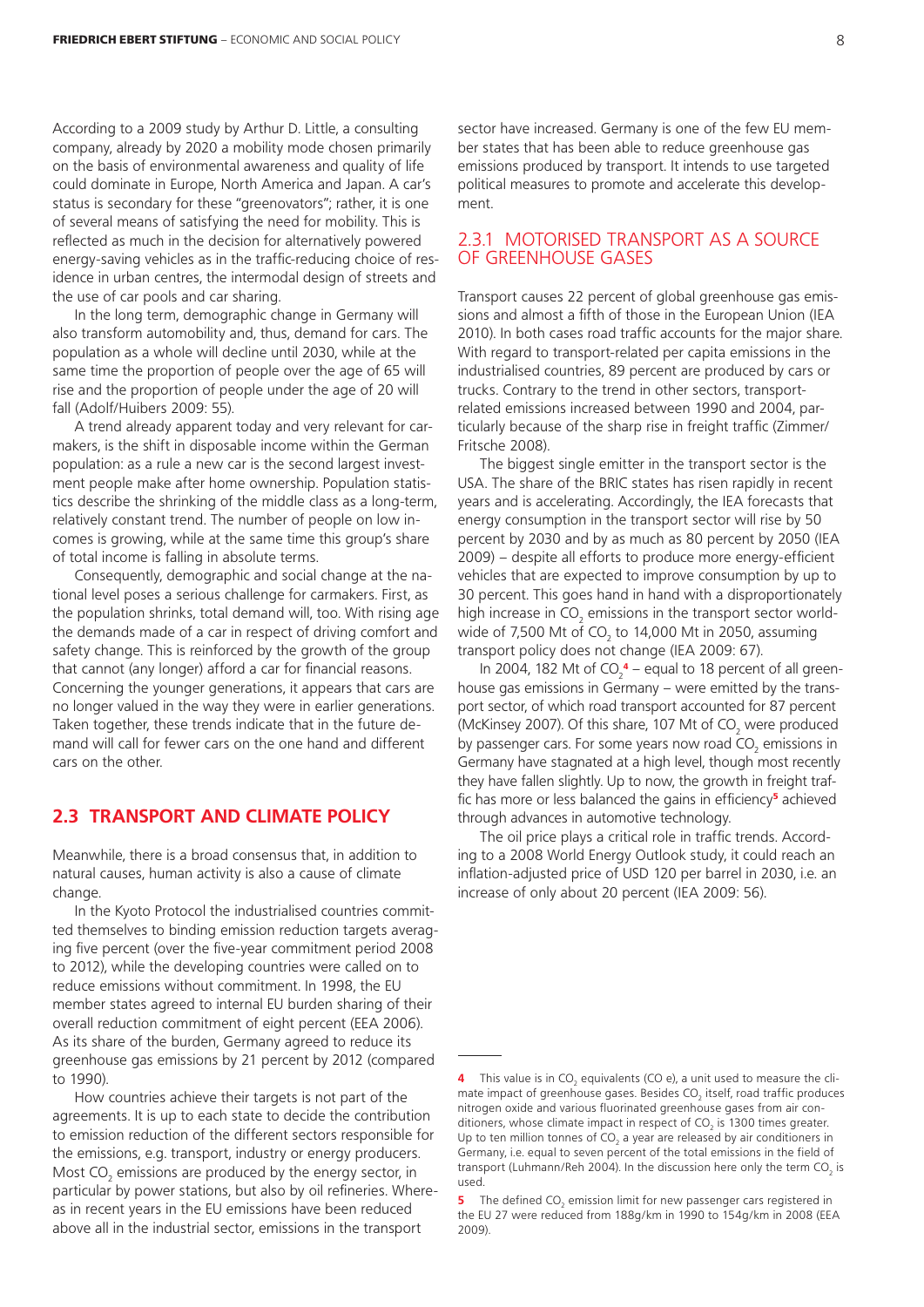## 2.3.2 TRANSPORT POLICIES TO REDUCE GREEN-HOUSE GAS EMISSIONS

With regard to the requirements to reduce traffic-related  $CO<sub>2</sub>$ emissions, emission reduction targets have been formulated and specific measures and programmes introduced at both the EU level and the national level in Germany. Only a few EU member states – among them Germany – managed to reduce traffic-related greenhouse gas emissions in the period between 1990 and 2006. Whereas some Eastern European countries achieved this as a result of economic collapse, Germany was the only country to reduce transport-related greenhouse gas emissions through specific policy measures (EEA 2009, Friedrich/Petersen 2009). These measures are discussed below.

Whereas industry and energy producers participate in the European emissions trading system, transport is almost completely exempt.<sup>6</sup> Both Germany and the European Union have adopted a range of other policy measures to reduce greenhouse gas emissions by motor vehicles.

In Germany this includes the environmental tax reform on the one hand, which was increased gradually between 1999 and 2003 and adds a surcharge of 15 cents a litre to petrol and diesel in addition to the existing mineral oil tax. On the other hand, a CO<sub>2</sub> component was added to the motor vehicle tax, which up until then was assessed solely on the basis of engine capacity. Two euros are levied for each gram of CO<sub>2</sub> emitted per kilometre above the limit of 120 g/km. As at the same time, the rates levied on the engine capacity component were decreased to ensure that the impact of the tax on revenues was more or less neutral, the incentive effect is estimated to be negligible.

After the automotive industry failed dismally to fulfil a voluntary commitment to decrease the fleet consumption limit to 140 g CO $_{\rm_2}$  /km by 2008, in 2009 the EU passed binding limits for the fleet consumption of newly registered passenger cars. All carmakers have until 2015 to reduce the emissions of their fleets of new cars registered in the EU to an average of 130 g CO<sub>2</sub> /km. If this value is exceeded, amounts of up to 95 euros per additionally emitted gram of CO<sub>2</sub> will be payable. The EU directive provides for the limit to be reduced to 95 g CO<sub>2</sub>/km by 2020 (Regulation [EC] No 443/2009). This means that carmakers and their suppliers will continue to be strongly challenged in the coming years to take measures to improve the efficiency of the internal combustion engine.

The Integrated Energy and Climate Programme (IECP) of the Federal Government of Germany of 2007 also contains provisions to encourage transport to contribute to climate protection in Germany. Specifically, it promotes energy-saving passenger cars and the increased use of biofuels. According to calculations of the Federal Environment Agency (UBA), this can reduce  $\mathsf{CO}_2$  emissions by 33.6 million tonnes. According to this, the transport sector would be responsible for 12.4 percent

of the entire envisaged reduction in greenhouse gases in Germany by 2020. That said, this can succeed only if the necessary specifications for car efficiency and biofuel use are defined at EU level – which once again documents the significance of the EU in shaping efficiency policies for the automotive sector.

## 2.3.3 CLIMATE-FRIENDLY CAR USE CONCEPTS

Besides the technical, vehicle-related measures, other strategies to reduce traffic-related greenhouse gases focus on transportation use. For several decades, and at the latest since the oil crises in the 1970s, society, politics and mobility research in Germany have been discussing innovative, environmentally friendly mobility concepts. Apart from promoting specific modes of transport, one goal is to improve the intermodality between cars and other means of transport, such as bus, rail, bicycles and pedestrian traffic, thereby providing a more needs-oriented response to individual mobility requirements. Integrated concepts should facilitate the use of different modes of transport, which can be used either as alternatives or intermodally. Concepts that explicitly include cars are forms of joint car use, such as car sharing, traditional car hire systems, Park & Ride and traffic management systems, which are concerned primarily with interlinking cars and public transport.

The discussion about the potential of new car use concepts has been revived by the growing penetration of everyday life by new media and communications technologies and by the development of new drive technologies. The latter involve not only new engine technologies, but also new vehicle and use concepts. The discussion about electric bicycles and cars has played a crucial role in this development.<sup>7</sup>

However, the range of current expectations regarding the reach of electromobility over time and the associated uncertainty about future developments is very broad. Whereas some studies assume that electric and hybrid cars will gain a significant share (see Shell car scenarios up to 2030 or the study by Deutsche Bank Securities Inc.), other sources forecast that growth in demand for electric power in transportation will be weak (see International Energy Outlook 2010 of the US Department of Energy/Energy Information Administration).

That said, there is considerable uncertainty not only with regard to the expected market penetration by electromobility, but also concerning the environmental effects associated with electromobility. This holds both for anticipated specific environmental impacts and for the available raw materials needed to implement an electromobility strategy. The arguments include both the problems of providing adequate energy and the operational capacity of cars owing to the limited range, which predestines electric vehicles to be second or third cars. Moreover, electric vehicles are said to lose their

**<sup>6</sup>** From 2012 air traffic will also be subject to the EU's emissions trading system. This will affect in principle all operators whose aircraft take off or land in the EU. Electric rail traffic is already included in the emissions trading system.

**<sup>7</sup>** A distinction is drawn between hybrid vehicles that have a conventional internal combustion engine and in addition a small (mild hybrid) or larger (full hybrid) electric engine and all-electric cars that run on batteries. At the end of 2009 there were 1,588 electric vehicles on Germany's roads. Another 54 were added in the first half of 2010 (Fischer 2010).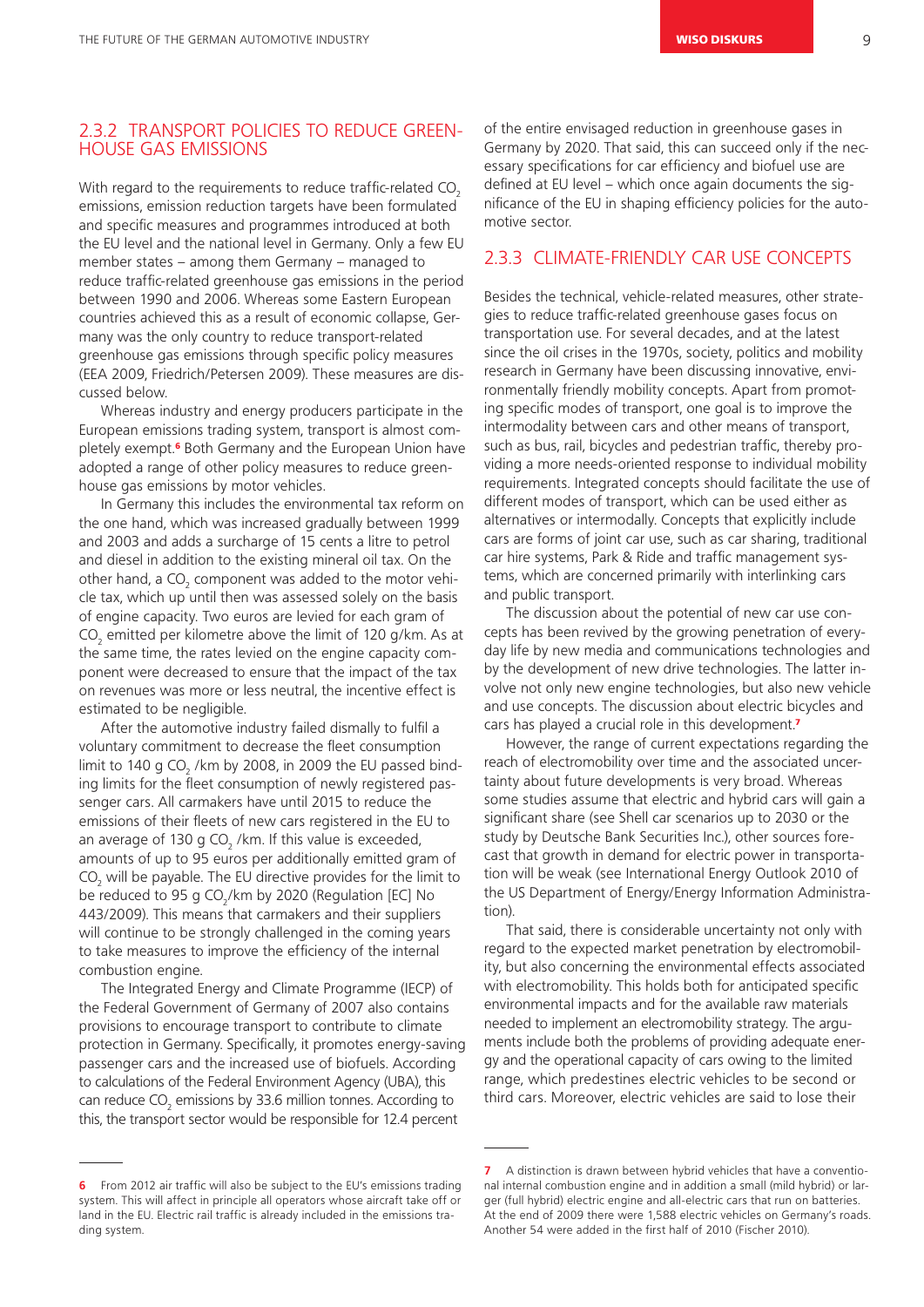advantage compared to traditional internal combustion engines if the entire life cycle of the vehicle is taken into account. Hence, apart from the question of the availability of raw materials for a high-performance energy storage system, in the future electric cars can only be an environmentally friendlier alternative if they use a regenerative electricity mix (Friedrich/Petersen 2009).

The studies point out that the transition to a pure electric car will probably be a longer-term development. However, already today it is necessary to reduce traffic-related greenhouse gases; accordingly, measures have to start by focusing on the existing transport system and the available technologies. Part Three below presents the strategies of both the carmakers and their suppliers who make it possible to meet the challenges posed by existing political and social conditions. In addition, the impacts on production locations and employment will be presented in detail.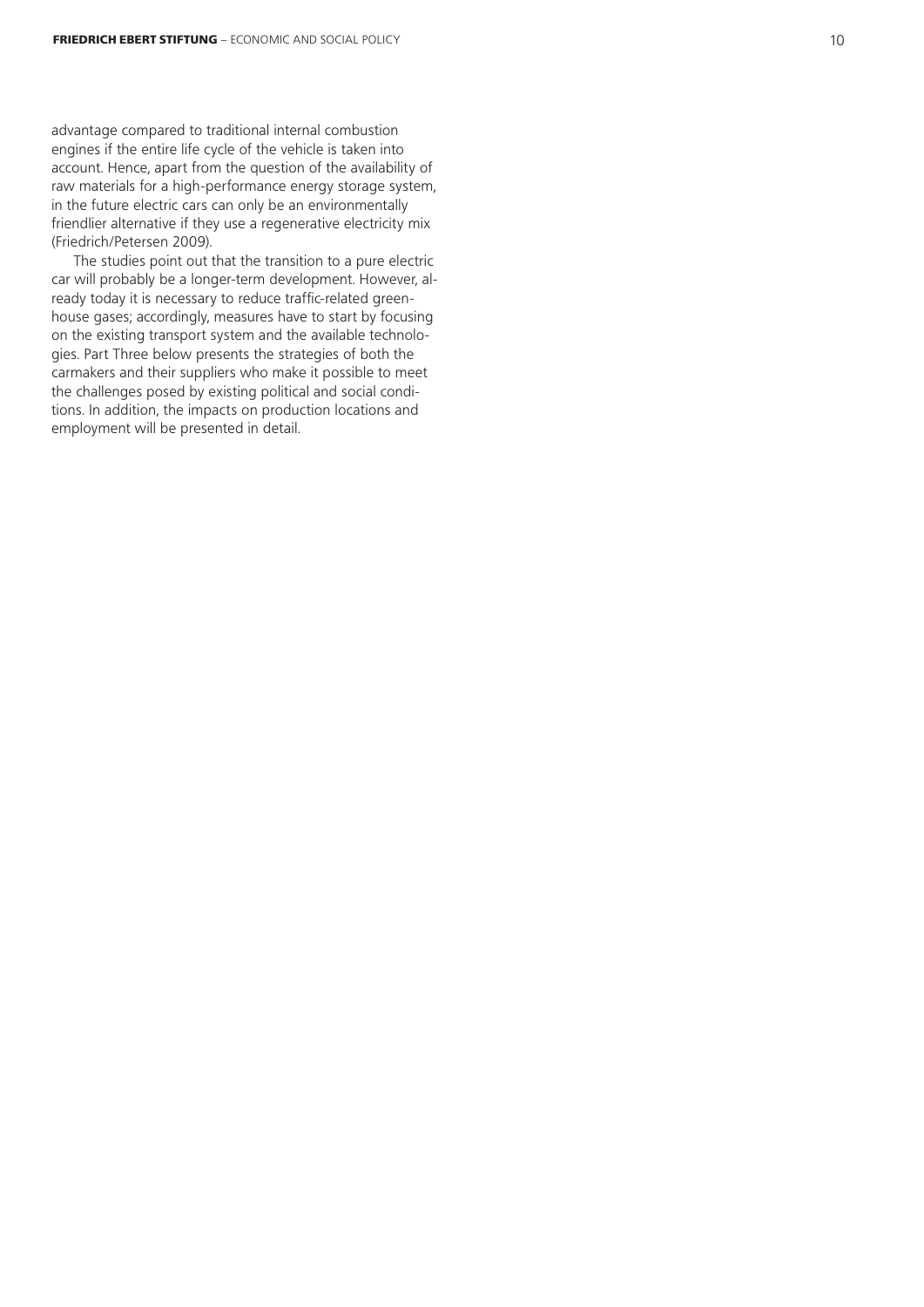**3**

## **CONSEQUENCES FOR THE AUTOMOTIVE INDUSTRY**

How will the conditions described above affect the German automotive industry, i.e. the automakers and their suppliers in the medium to the long term? A central driver of change is the demand for climate protection. Policy standards on consumption and emissions are accelerating the processes of change in the industry. These developments have direct consequences for the automotive and automotive supply industries, which are a major, if not the key, component of the manufacturing sectors of developed economies.

This industrial sector is regulated e.g. at the European level through directives to reduce CO $_{\textrm{\tiny{2}}}$  emissions by setting emission limits for new vehicle fleets that car manufacturers have to meet by 2015 and 2020. These limits are almost impossible to meet with current technologies, a point on which all actors in the sector agree. On the one hand, massive R&D expenditures will be needed to optimise drive systems based on fossil fuels (internal combustion engine) and, on the other, it will be necessary to develop and apply alternative drive concepts:8 the expected impact of the associated changes will involve a massive structural change, if not a structural break, for the entire industry and the regional centres of the automotive industry alike. A potential trend away from combustion engine-powered to electric-powered drive systems signifies a systemic change.

This chapter is organised as follows: It starts by outlining the basic structures of the German automotive industry, its importance for the overall economy, its regional distribution and its globalisation. It then examines responses to challenges in the form of innovative conceptual developments in the field of drive systems, vehicles and mobility. Finally, it discusses the political objective of promoting electromobility and the associated politically motivated "systemic change".

The next chapter deals with the opportunities and risks as they affect employment.

## **3.1 STRUCTURES OF THE AUTOMOTIVE INDUSTRY IN GERMANY**

## 3.1.1 THE STRUCTURE OF THE ACTORS

Car production is a highly complex, technology-intensive process involving numerous types of players.9 Viewing the industry as a pyramid, at the apex are the carmakers (original equipment manufacturers: OEMs), which are responsible for vehicle architecture, system integration, production of components, final assembly and distribution and which manage the entire car manufacturing process. As a rule, these are large enterprises that sell their products on world markets and have located their production facilities accordingly. In Germany these companies include BMW, Mercedes-Benz Cars (Daimler Group) and Volkswagen.<sup>10</sup>

Table 1 below compares German carmakers and German suppliers by size (sales and employees).<sup>11</sup> These large suppliers are tier 1 suppliers.

A second type of actor are the large supplier companies that have evolved into megasuppliers and system integrators for vehicle modules such as braking and steering systems, transmissions and seat systems (also tier 1 suppliers).<sup>12</sup> Five of the world's 20 largest suppliers are German: Bosch, Continental, ThyssenKrupp, ZF and BASF. Like the automakers they also operate in globalised locations and production structures. During the last decade carmakers have shifted more and more R&D, and the management of their respective supplier networks, to these companies.

**<sup>8</sup>** The spectrum of alternative power trains ranges from different hybrid concepts that combine an internal combustion engine with an electric engine, to pure electric drive systems and vehicles with fuel-cell drives. Development paths in the field of alternative fuels such as synthetic and biofuels (so-called synfuels and sunfuels) further complicate the challenges faced by power train R&D.

**<sup>9</sup>** In 2010 the average car had 10,000 components; at the top of the range it takes 12,500 components to build and equip a vehicle. By comparison, in 1988 a VW Golf consisted of 6,850 components.

**<sup>10</sup>** Audi and Porsche are part of the Volkswagen Group, Opel and Ford-Werke are subsidiaries of the US companies GM and Ford.

**<sup>11</sup>** Note about method: for suppliers only automotive revenues and the automotive sector's share of total company revenues are reported. As only some companies report employment figures for the automotive sector, Table 1 shows only total company employment.

**<sup>12</sup>** Tier position designates the position in the value-added or process chain: Tier = rank, status.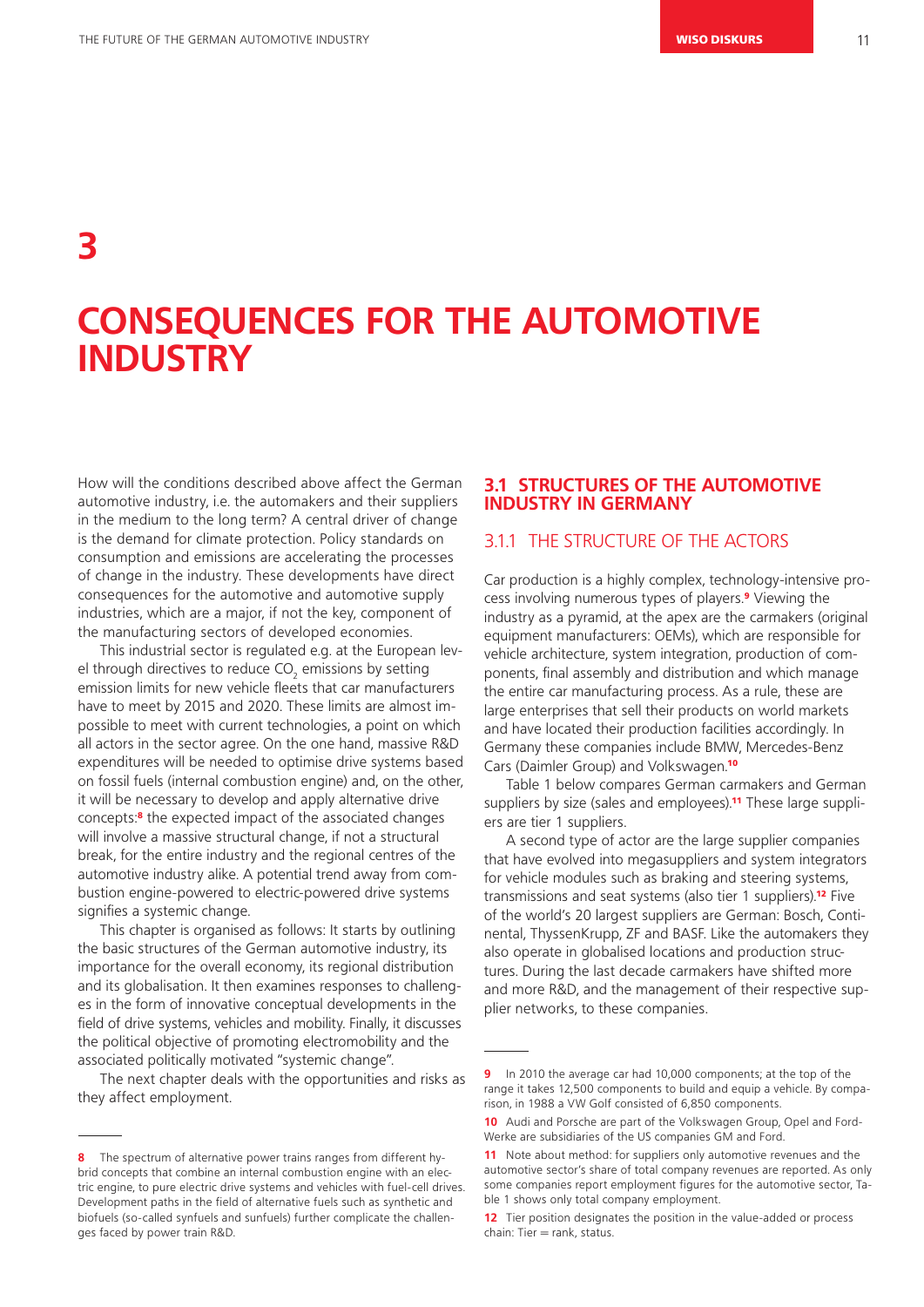A third type of actor are the suppliers of specific components and technologies that require specialised know-how and specific competencies, which make them indispensable for car production, even though they are small and mediumsized companies (Tier 2). Suppliers of products ranging from standard components to raw materials are categorised as tier 3 to tier n.

The fourth type of actor, the service providers, encompasses all service companies that provide services for other actors in the value-added or process chain. Particularly important for the automotive industry are engineering services providers.

A special role is played by suppliers of production equipment, in particular machinery and plant engineering as well as toolmaking. They do not provide components for serial production, but the production facilities for the plants of carmakers and suppliers.

The following figures are only rough estimates of the quantitative structure of the German automotive supply industry, based on Vollrath (2002):

- approx. 40 tier 1 suppliers, mostly system and module suppliers, each with more than 5,000 employees;
- approx. 250 tier 2 suppliers with a specialised product range, each with more than 500 employees;
- approx. 1,400 tier 3 to tier n suppliers, each with fewer than 500 employees.<sup>13</sup>

#### Table 1

**Sales and employment of selected manufacturers and suppliers of the German automotive industry**

|                     | Automotive           | Revenue | Total      |
|---------------------|----------------------|---------|------------|
| <b>Manufacturer</b> | revenues in millions | share   | employment |
| VW-Group            | 105,187              |         | 366,769    |
| <b>Daimler</b>      | 78,924               |         | 258,628    |
| <b>BMW</b>          | 50,681               |         | 96,207     |
| Audi                | 29,840               |         | 58,011     |
| <b>Supplier</b>     |                      |         |            |
| <b>Robert Bosch</b> | 30,261               | 57%     | 270,687    |
| Continental         | 26,483               | 95%     | 134,434    |
| ThyssenKrupp        | 11,305               | 20%     | 187,495    |
| ZF                  | 11,230               | 86%     | 60,480     |
| <b>BASF</b>         | 6,968                | 10%     | 104,779    |
| <b>Schaeffler</b>   | 6,104                | 60%     | 61,000     |
| Mahle               | 5,277                | 98%     | 43,489     |

Source: Annual reports of the respective companies, as of 2009

The economic importance of car production in Germany can be briefly outlined in terms of innovative ability, foreign trade and employment:

- The automotive industry accounts for more than one third of all industrial R&D spending in Germany and for 30 percent of R&D employees (Stifterverband 2010). From 2006 to 2008 the innovation rate<sup>14</sup> was between 7.9 and 8.4 percent (ZEW 2010: 2). Thus, the automotive industry plays an outstanding role in German innovation and is an important source of stimuli for other sectors of the economy.
- The automotive industry is responsible for about one third (2006  $=$  32.8 percent) of the German trade surplus (Legler et al. 2009: 50).
- With 723,190 (2008 = 749,098) employees in the crisis year of 2009, this economic sector achieved sales of more than EUR 263 billion  $(2008 = EUR 331$  billion) (German Federal Statistical Office 2010). Deliveries from other sectors of the economy increase the actual job market significance of the automotive industry by a factor of 2.4 (see Jürgens/Meißner 2005: 56). In other words, between 1.7 and 1.8 million jobs depend on German car production.<sup>15</sup>

## 3.1.3 PASSENGER CAR PRODUCTION

In the crisis year of 2009 4.9 million passenger cars (previous year 5.5 million) were produced in Germany. The global production by German carmakers was 9.8 million units (previous year 10.8 million), of which 2.2 million were sold locally and 7.6 million were sold abroad (IG Metall 2010: 2). Given the global production of 54 million cars, German manufacturers accounted for just under one fifth.

The following figure presents the output and distribution by units of cars produced by German carmakers in 2008 and their global links. As can be seen, most German production is exported, while the 532,000 units imported from abroad account for about one third of German carmakers' sales in Germany (see Figure 3).

Suppliers in Germany and abroad are responsible for almost 75 percent of value creation, i.e. by far the major part. Vice versa, this means that the carmakers have reduced their depth in manufacturing to 25 percent on average.

## 3.1.4 COMMERCIAL VEHICLE PRODUCTION

In both Europe and Germany the commercial vehicle segment was in a crisis from the third quarter of 2008 until the beginning of 2010, in which time it experienced a dramatic collapse in demand. Germany is one of the ten leading com-

<sup>3.1.2</sup> THE MACROECONOMIC IMPORTANCE OF THE AUTOMOTIVE INDUSTRY IN GERMANY

**<sup>14</sup>** The innovation ratio is the ratio of R&D spending to sales.

**<sup>13</sup>** In a 2007 study (VDA/IKB 2007: 12) the VDA assumes that there are 2,000 supplier companies in Germany, of which 208 have sales of more than EUR 100 million and 700 sales of more than EUR 10 million.

**<sup>15</sup>** To quantify the indirect employment impact for 2004 Legler et al. (2009: 65) use an employment multiplier of 2.2. Both figures for the employment multiplier are based on input-output calculations.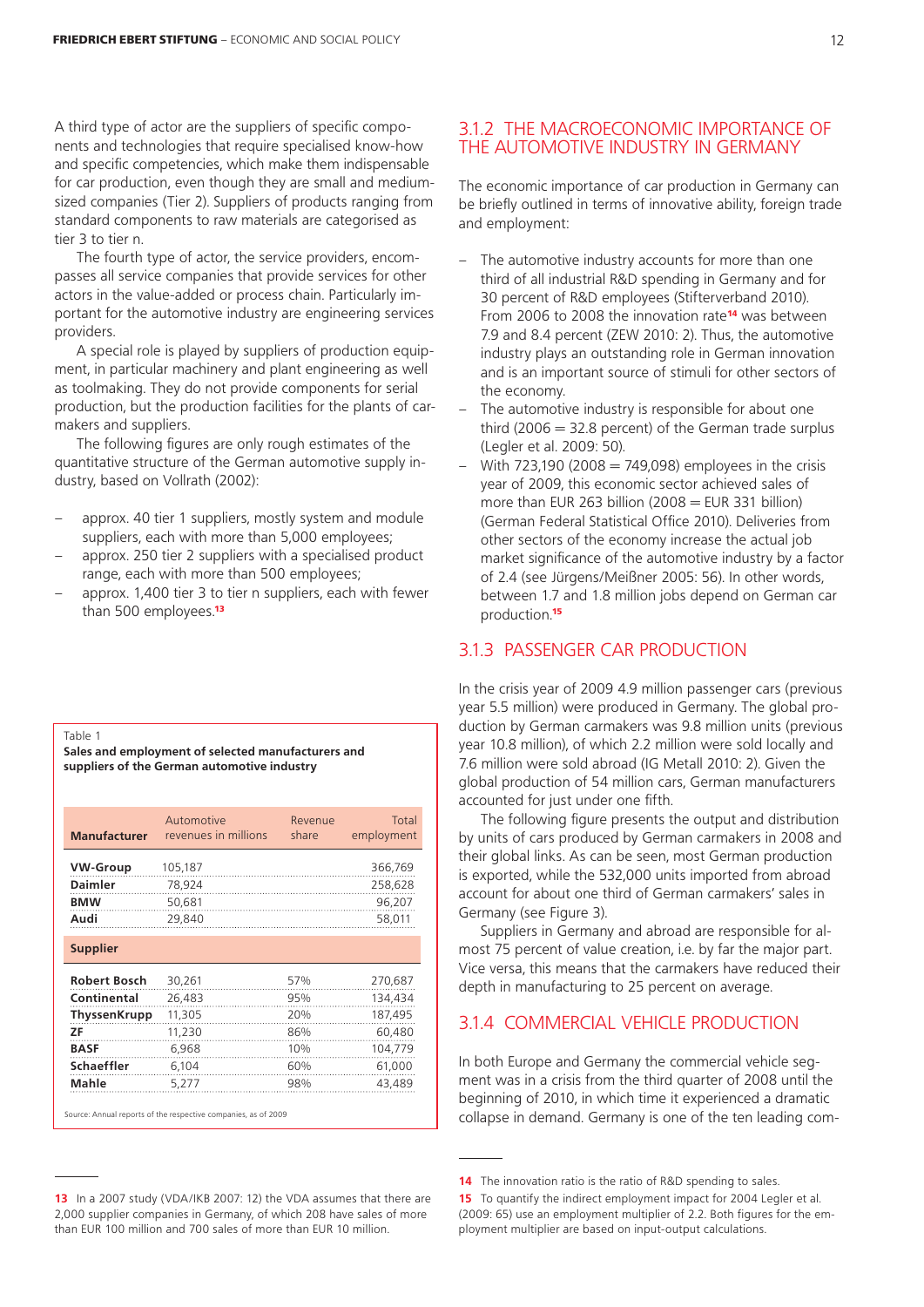

mercial vehicle producers in the world. The segment provides employment for about 180,000 people. Taking a broader view, i.e. including operation, maintenance and use, about 2.5 million jobs in Germany depend on this segment (VDA 2010c: 6).

## 3.1.5 THE PREMIUM SEGMENT: A SPECIFIC FEATURE OF GERMAN CAR PRODUCTION

A specific feature of German car production is the pronounced focus on the so-called premium segment. Demand in this segment is characterised by relatively low price elasticity. Premium is the term used for vehicles that are high-value in terms of both technology and comfort. Many new developments and innovations are first introduced in this segment, before spreading into the mass market over time.16 The Centre Automotive Research at the University of Duisburg estimates that out of the total world car production of 57.14 million units in 2010, the premium category accounted for 5.35 million units (9.4 percent), of which 3.91 million units were produced by German carmakers, i.e. 73.1 percent of global sales of premium automobiles (Frese 2010).

## **3.2 CHANGES IN PRODUCTION AND LOCATION**

## 3.2.1 THE PRODUCTION MODEL OF THE GERMAN AUTOMOTIVE INDUSTRY: PREMIUM PRODUCTS AND SOCIAL COMPROMISE

German automotive production is best defined in the context of the social science debate on models of production. The concept of the production model usually includes:

- a specific link between product market strategies and labour relations in the companies;
- a specific link between labour regulation institutions at the corporate microlevel and the social macrolevel.

The "German production model" in general – and the automotive industry in particular – is a high-road production model defined as a competitive, quality-oriented strategy of specialising in premium products on the one hand (for details see Jürgens/Naschold 1994: 241) and a specific social compromise that combines productivity with employment on the other.<sup>17</sup>

**<sup>16</sup>** Premium is not the same as large luxury limousines. Small cars such as the BMW Mini and the Audi A1 are included in this segment.

**<sup>17</sup>** This includes employment guarantees, flexibility and participation of the workforce as well as a high level of skills in the workforce, strong representation of workers' interests in the company and the industry and a focus on negotiations and cooperation to adapt and further develop labour regulations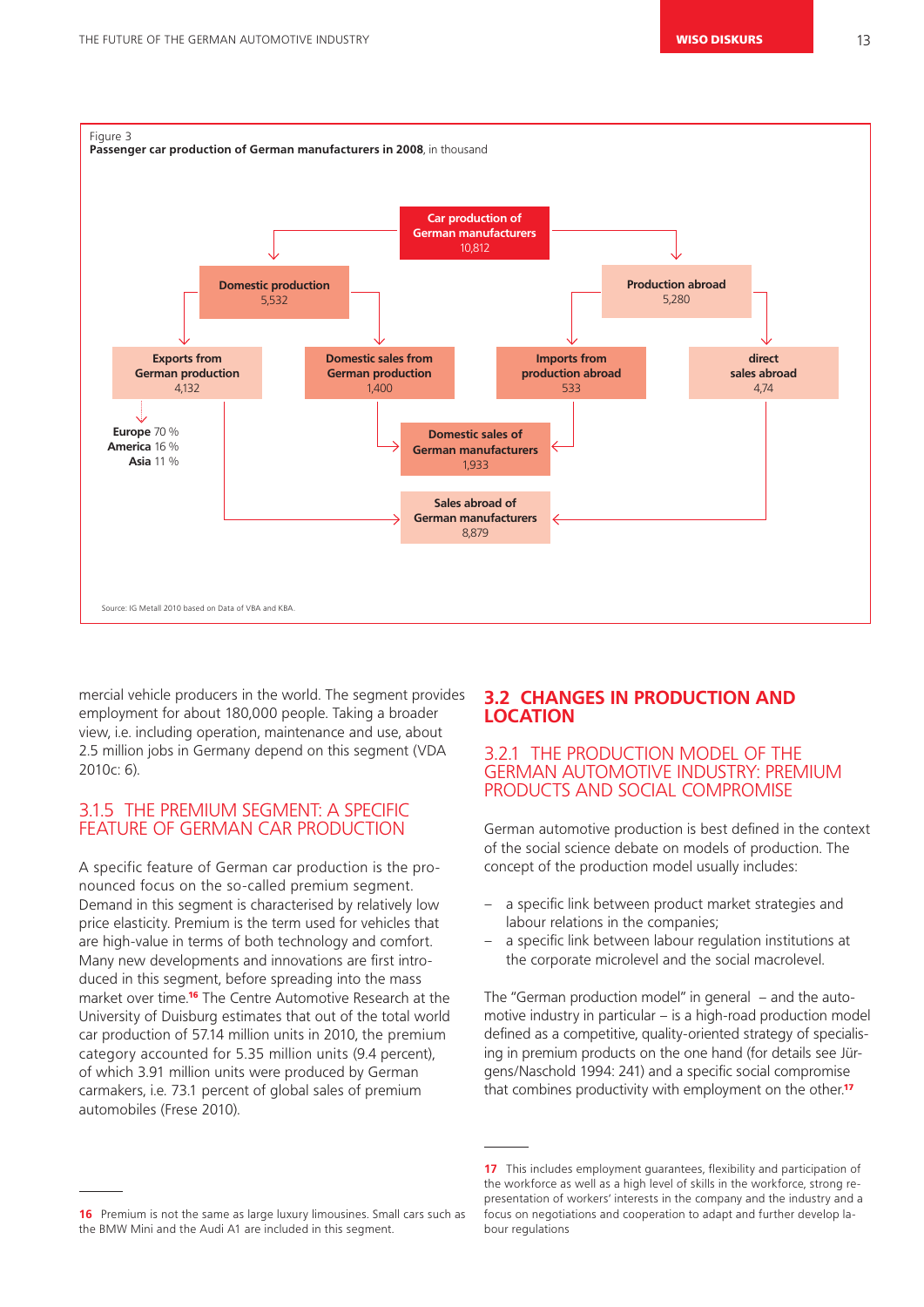Social compromise between the actors goes hand in hand with an economic strategy of specialisation and growth (see Jürgens/Krzywdzinski 2006: 205).

The high-road production model of the German automotive industry has three main criteria:

First, the employees of German automotive companies are highly qualified: the proportion of skilled workers  $(= 62.3)$ percent; all industry  $=$  58.6 percent) and academics ( $=$  13.6 percent; all industry  $= 10.5\%$ ) is very high compared to other sectors (Federal Office of Statistics, employees subject to mandatory social security contributions as of 30 September 2009). In keeping with the spirit of social compromise, the representative trade union in this sector, the Industrial Union of Metalworkers (IG Metall) has used wage negotiations in the past to establish working hours and conditions that enable the companies to react flexibly to fluctuations in production. Even during the most recent crisis companies for the most part held onto their core workforce thanks to agreements on new regulations for short-time work and the trade union's proposal for a car scrappage incentive. Just how farsighted this was is demonstrated by the current situation (summer/autumn 2010) in which demand, in particular from abroad, has picked up strongly and most of the German plants are operating at full capacity and planning to introduce extra shifts and reduce time off.

Second, the manufacturing facilities are designed to be flexible so that the model mix produced in a plant can be adjusted to orders without much retooling or cost. Most carmakers have two final assembly facilities that produce a specific car model.

Third, the main R&D facilities of carmakers and suppliers are located at company headquarters and, thus, close to the main production plants, which keeps the paths between research, development and production as short as possible. This means that German production plants also fulfil the function of global competence centres or "leading sites".<sup>18</sup> These are the plants in which prototypes are produced, the series runs of new products prepared and tested and production technology proved. Only when serial production runs smoothly and steadily can and will product assembly, including know-how transfer, be assigned to a site abroad.

## 3.2.2 REGIONAL DISTRIBUTION AND CONCEN-TRATION OF THE AUTOMOTIVE INDUSTRY IN **GERMANY**

All over the world so-called production clusters, and hence a high regional concentration, are characteristics of the regional distribution of corporate headquarters, R&D facilities and production plants in the automotive industry. Among the 16 largest automotive clusters in the EU in 2006, the European Cluster Observatory identified seven regions in Germany, which are listed in Table 2.<sup>19</sup>

| Table 2<br><b>Employment in automotive clusters in Germany</b> |                  |  |  |
|----------------------------------------------------------------|------------------|--|--|
| <b>Automobile cluster</b>                                      | No. of employees |  |  |
| Stuttgart                                                      | 136,353          |  |  |
| Upper Bavaria                                                  | 82,339           |  |  |
| Braunschweig                                                   | 79,997           |  |  |
| Karlsruhe                                                      | 40,694           |  |  |
| Lower Bavaria                                                  | 37,960           |  |  |
| Hanover                                                        | 25,980           |  |  |
| Saarland                                                       | 25,123           |  |  |
| Source: Blöcker et al. 2009: 57                                |                  |  |  |

Apart from this spatial concentration, certain regions are further specialised, for instance the Stuttgart region. Here the automotive supply industry is exceptionally focused on the internal combustion engine, its aggregates and components (Dispan/Meißner 2010; Dispan et al. 2009: 190ff.).

Statistics for employees subject to mandatory social security contributions provide data only for the individual federal states and overall vehicle manufacturing, which in addition to the automotive industry also includes, among other things, the production of rolling stock. As Table 3 highlights, almost half of all jobs in vehicle manufacturing in Germany and, thus also value creation, is concentrated in Baden Württemberg and Bavaria, followed at some distance by Lower Saxony and North Rhine-Westphalia.

**Regional distribution of employees subject to mandatory social security contributions in vehicle manufacturing by federal state**

| <b>Federal states</b>         | No.     | in percent |
|-------------------------------|---------|------------|
| Baden-Württemberg             | 198,591 | 22.5       |
| Bavaria                       | 200,727 | 22.7       |
| <b>Berlin</b>                 | 7,615   | 0.9        |
| Brandenburg                   | 10,230  | 1.2        |
| Bremen                        | 22,800  | 2.6        |
| Hamburg                       | 27,259  | 3.1        |
| Hesse                         | 63,143  | 7.1        |
| Mecklenburg-Western Pomerania | 8,188   | 0.9        |
| Lower Saxony                  | 135,018 | 15.3       |
| North Rhine-Westphalia        | 96,048  | 10.9       |
| Rheinland-Palatinate          | 28,588  | 3.2        |
| Saarland                      | 23,552  | 2.7        |
| Saxony-Anhalt                 | 5,754   | 0.7        |
| Saxony<br>.                   | 29,398  | 3.3        |
| Schleswig-Holstein            | 12,432  | 1.4        |
| Thuringia                     | 14,605  | 1.7        |
| <b>Total</b>                  | 883,948 | 100        |

**<sup>18</sup>** Robert Bosch GmbH in particular favours the concept of leading sites (for details see Jürgens/Meißner 2005: 91).

**<sup>19</sup>** As a rule, automotive clusters are considered at the level of smaller geographic units (cities or rural districts), rather than at the level of the federal states.

Table 3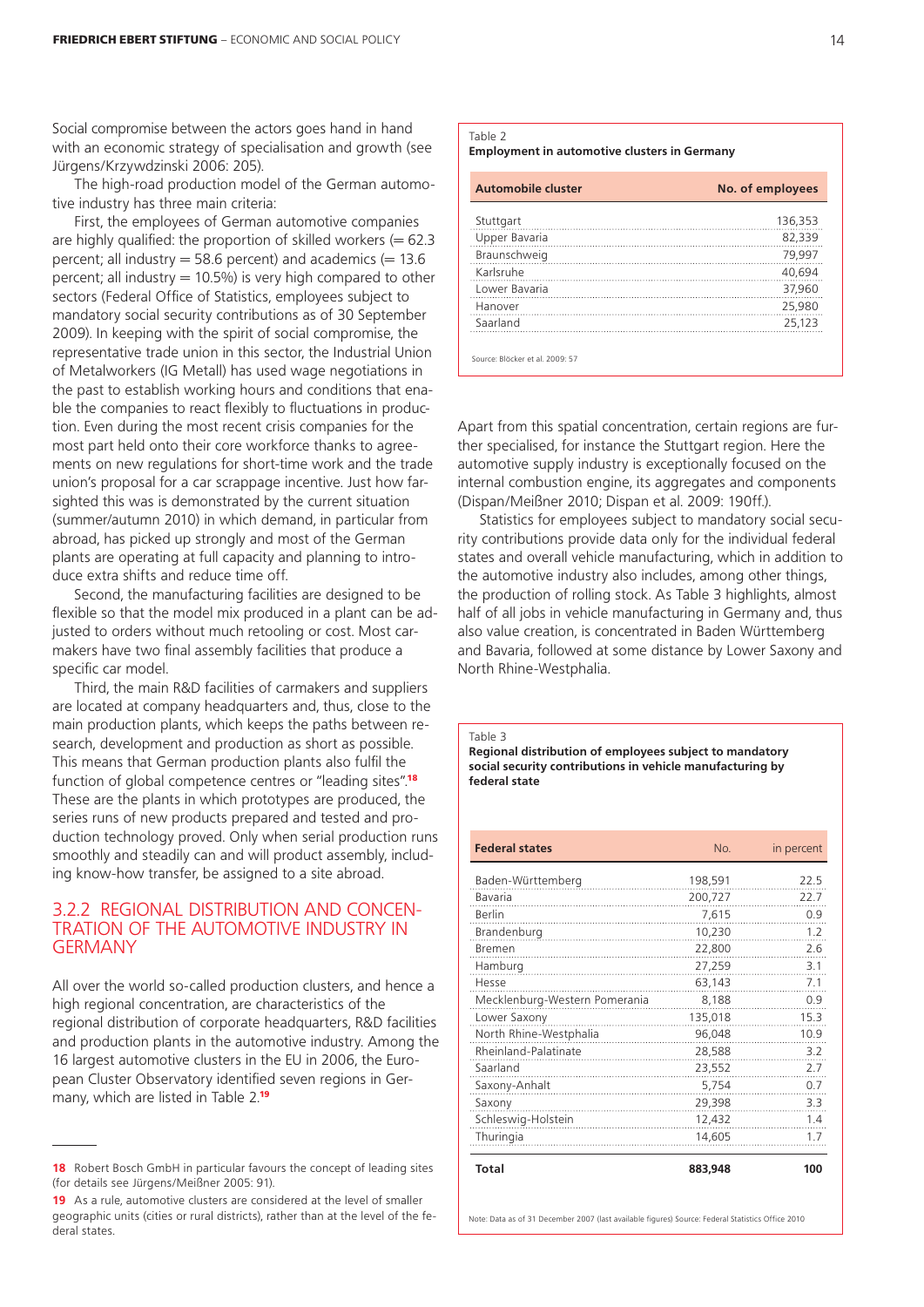## 3.2.3 GLOBALISATION, RELOCATION AND INTER-NATIONAL MANUFACTURING NETWORKS

The aforementioned distribution of German automotive production between sites in Germany and abroad shows that almost as many vehicles are produced abroad as in Germany. Apart from German exports, foreign markets are supplied primarily by production in these markets or market regions. This holds not only for carmakers, but also for suppliers. The latter have also gone international and followed their clients to their locations abroad.

Whereas in the 1980s they focused for the most part on "simple" fabrication established in foreign markets or cheap locations abroad, since the mid-1990s hardly any distinction has been drawn between foreign and domestic technological content, manufacturing technology and product. The differences are mostly a function of the locations within a carmaker's global manufacturing network system (see competence centres/leading sites). As of 2004, the German automotive industry had 1,758 locations abroad, of which 609 were in Western Europe and 309 in Eastern Europe (Automobil Produktion 2006: 10).

Besides production sites, in recent years R&D departments have also been established abroad. Whereas initially these development services had the exclusive function of adapting products (vehicles or components) to their respective markets, recently they have started developing their own specific products, e.g. so-called low-cost cars, which the companies have, where promising, adapted to the German market.

Globalisation is usually mentioned in connection with the argument of global overcapacity. This supposedly available excess capacity is based on the technically defined production capacity in carmakers' final assembly plants and their respective annual capacity utilisation, which lies between 70 and 90 percent. The worldwide automotive industry has lived with this situation for at least half a century. Capacity adjustments are achieved less by closing sites than by adjusting personnel capacity (job cuts and shift work). From the corporate viewpoint, overcapacity looks very different. For example, the Volkswagen Group has identified an opportunity in the important Chinese market and subsequently wants to increase market share there and therefore needs production capacity in this market. Hence, three new plants will be built in the next two years to satisfy the expected demand. The same reasoning holds for the North American market and the new VW plant in Chattanooga/Tennessee.

## **3.3 INNOVATION DYNAMIC AND THE GERMAN AUTOMOTIVE INDUSTRY**

The importance of the automotive industry for German innovation was touched on in Chapter 3.1.2. Since the mid-1990s the innovation dynamic in the German automotive industry has been characterised first by the growing use of electronics in cars and the evolution of mechanics and electronics into mechatronics. Electronically supported braking and steering systems, driver assistance systems and engine control solutions through to car infotainment have been integrated into cars to enhance safety and comfort.

Second, in recent years reducing emissions has become a focal point of innovation solutions to meet EU limits. Innovative solutions include applications to lower fuel consumption, such as fuel-injection technology, lightweight designs and new materials on the one hand and the use of soot particulate filters for diesel engines and catalyst technology on the other. This has also focused attention on drive concepts, in particular the further development of diesel and internal combustion engines. Starting points for further optimisation include additional measures to reduce emissions, including the so-called downsizing of engines in conjunction with turbocharging, variable valve timing and further weight reduction without, in the final analysis, significantly impacting performance.

Homogeneous combustion of a combination of diesel and petrol fuels, fuel cell drives and gas and hydrogen drives were also viewed as potential alternative drive systems, although initially the Japanese model of a hybridised power train was not pursued. However, the growing market acceptance of hybrid technology in the US market triggered a change in attitude, and recently German carmakers have started to offer vehicles with hybrid drives. Another innovation topic of crucial interest in the industry is advances in the electrification of the power train up to full electromobility.

## 3.3.1 NEW DRIVE AND VEHICLE CONCEPTS

As the conditions impacting the automotive industry outlined above make clear, the industry is on the brink of a dramatic transformation in drive technology. The dominance of the internal combustion engine is increasingly being questioned on account of the scarcity of fossil fuels, climate issues and, in the final instance, the political discussion and strategy surrounding electromobility (see Chapter 3.4). The adoption of the National Development Plan for Electric Mobility initiated a public debate that in the meantime threatens to become hype, suggesting that in coming years the electric car will replace the internal combustion engine. On the other hand, questions about the timing of the electric car's market breakthrough elicit very different forecasts. Its success depends ultimately on a breakthrough in battery development that will at least partially solve the problem of range facing electric vehicles and the question of what portion of the car's power will come from renewable energies so as to realise the potential emission-related advantages of electric cars.

This process of electrifying the power train began with the so-called hybridisation of the drive system, which in particular Toyota and Honda have been pursuing since the mid-1990s. The Toyota Prius, the first hybrid vehicle to go into serial production, was launched in the Japanese market in 1997 and in the US and European markets in 2000 (Jürgens/ Meißner 2005: 142).

Although European and above all German carmakers took note of this first step towards electrification of the drive train, they did not pursue it, emphasising the superiority of diesel engines in respect of emission levels. Around the turn of the millennium in particular Daimler placed its hopes in the fuel cell as an alternative drive system, and went on to start serial production of cars with fuel cells in 2004. Currently (2010), Daimler plans to launch with the B-Cass F-Cell electric car in 2015 (wind 2009: 11).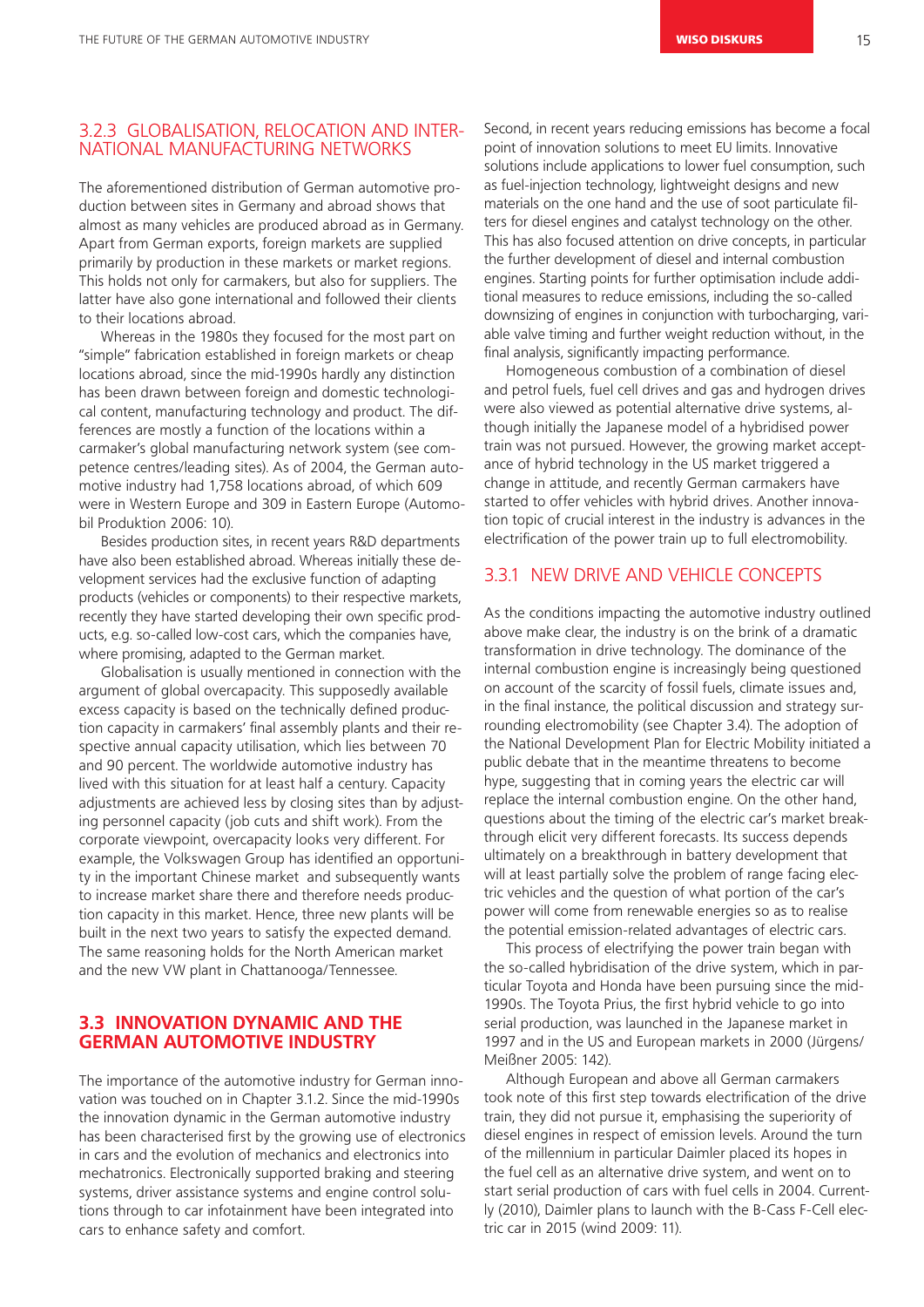

Source: Schmidt-Sandte 2010: 5

Figure 4 provides an overview of the various alternative drive train concepts. It illustrates the diversity of possibilities and variants that almost all German carmakers are pursuing with varying degrees of enthusiasm.

Given the great uncertainty about which development path will ultimately dominate, carmakers face the challenge of keeping up on all technological fronts and development paths. This will require extremely high capital investment and the corresponding human resources in R&D. As virtually no manufacturer can afford this on its own, in recent years a number of collaborations and strategic alliances have emerged, in particular in the field of lithium-ion battery technology<sup>20</sup> and in the small car segment.<sup>21</sup>

In the light of these different forms of alternative drive systems and fuels, carmakers face the new challenge of examining their current vehicle concepts and architectures. For example exclusively electric drive trains only develop their full potential when the vehicles are conceived with this drive concept in mind – what is known as purpose design. Swapping an electric engine for an internal combustion engine within an existing vehicle architecture (a so-called conversion design) cannot effectively utilise the design potential and degree of freedom offered by the vehicle architecture.

## 3.3.2 AUTO-RELATED MOBILITY CONCEPTS

The transformation processes outlined permanently impact the possibility of individual automobility. Taken in conjunction with the parallel changes in attitudes to mobility, this opportunity of realising new concepts opens up a new development path towards ecologically more sustainable mobility.

Global megacities have great significance for the development of car-related mobility concepts. They require new concepts to deal with mobility needs that arise on the one hand from the inability to afford a car and on the other from the lack of parking and street space to accommodate the rapid growth in car traffic in high-density metropolises. Motivated by critical air-quality limits, Chinese megacities are already toying with the idea of allowing only zero-emission vehicles in inner-city zones in the future.

One of the technological challenges facing electric cars is their range, which is currently limited by battery technology.<sup>22</sup> As a result, electric vehicles can be used only for relatively short distances, for instance for commuting or inner-city mobility. That said, for most road users these shorter distances account for about 90 percent of all travel.

This restriction is simultaneously an opportunity, namely to include electric cars as a component in a comprehensive network mobility offering in large metropolitan areas. However, this will require a paradigm change from individual car ownership to the concept of service-based mobility. Against the background of increasingly individualised and intermodal traffic behaviour this transformation promises a reduction in investment and operating costs and facilitates the needsbased use of mobility options: for the work commute light rail may be the best means of transport, for a trip to the lake a two-seater electric car, for holiday travel a hybrid limousine and for a major shopping spree a diesel van.

This would not only satisfy user requirements for needsoriented mobility: in view of potential restrictions on internal combustion engines in metropolitan areas, the development

**<sup>20</sup>** Almost all carmakers and the major supplier companies have entered into cooperations and strategic alliances with South-East Asian companies in the electrical industry to ensure access to battery know-how (for an overview, see Handelsblatt, 30 September 2009).

**<sup>21</sup>** E.g. Daimler-Renault-Nissan and BMW-Peugeot-Citroën.

**<sup>22</sup>** After the manuscript has been edited, DBM Energy, a Berlin company established a "world distance record" for a lithium metal battery of 600 kilometres in an Audi A2 (on the stretch from Munich to Berlin in the night of 25/26 October 2010). This test run of a "revolutionary" battery concept received EUR 275,000 in funding from the Convergent Information and Communication Technology Unit at the Federal Ministry of Economics and Technology.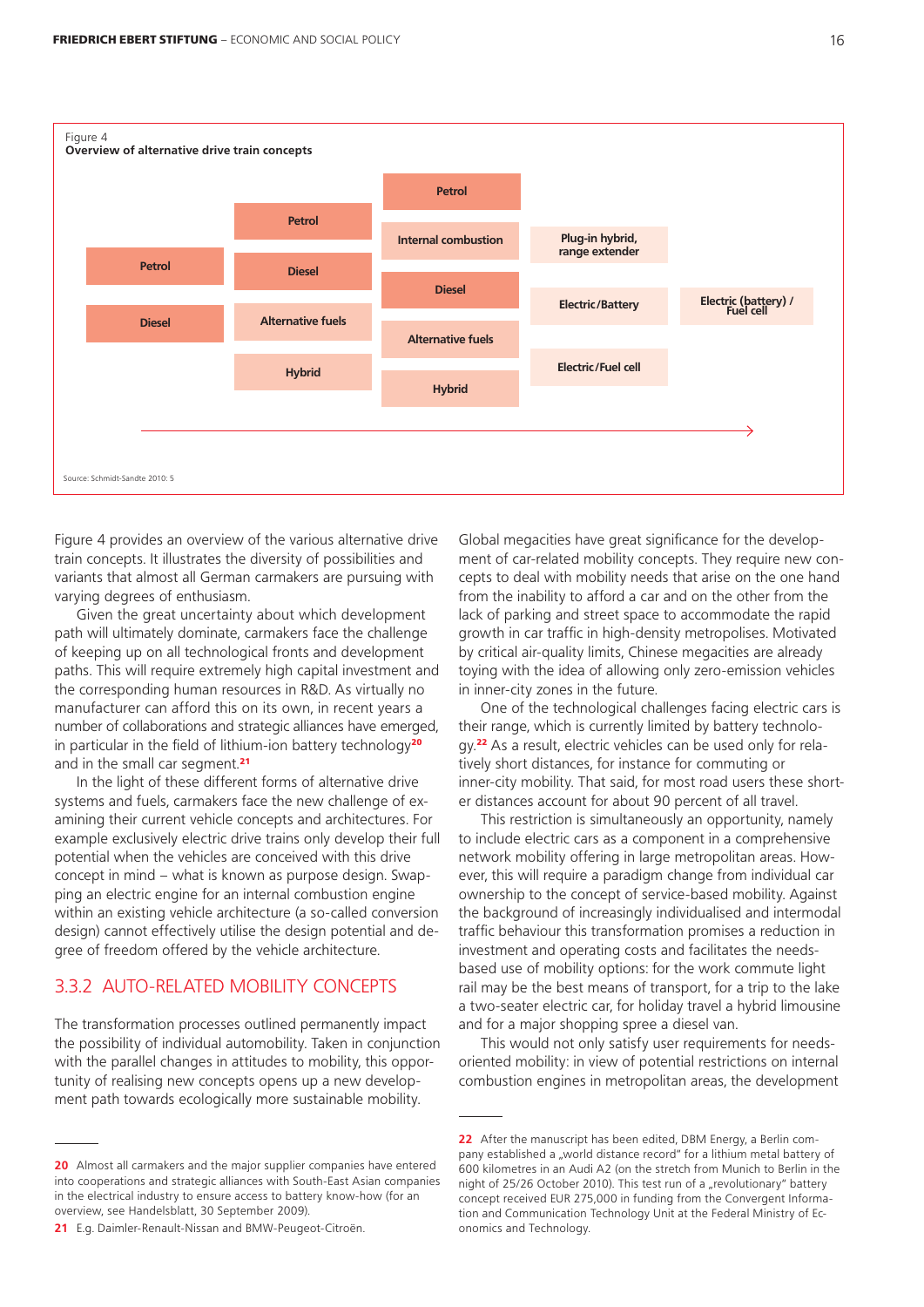of electric cars as a building block of further mobility systems appears to be a sensible step.

This paradigm shift affects not only public transport providers and political and administrative actors, but also carmakers: as they travel a development path from a role as suppliers solely of vehicles to that of integrated mobility service providers. Instead of buying a car, clients could build on the current concepts of leasing and carsharing and purchase a "mobility package" that allows them to use the appropriate mobility option for a situation – be it an electric city car, a minivan, a rental bike or a long-distance train. This needs-oriented mobility is indicative of a trend to reduce the vehicle fleet, which implies lower sales potential for carmakers and their suppliers. It is clear that such developments go hand in hand with considerable corporate reorganisation that will involve new cooperation networks.

The following examples highlight the initial attempts of business models to integrate cars into rental systems. Findings to date show that this form of car mobility encourages road users to plan car use better and increasingly as a means of complementing public and non-motorised means of transport. This multimodal transport behaviour is not associated with significant constraints on mobility, but is associated with ecological advantages:

- Daimler car2go: The carsharing programme operated by Daimler in Ulm lends Smart cars under easy conditions; the programme now has 20,000 registered users. In contrast to conventional carsharing there is no basic charge. Users are charged by the minute. After use the vehicle can be parked in any public parking lot within the municipal boundaries. GPS and electronic data transmission makes it possible to monitor the Smart fleet in real time and track availability. In Ulm Daimler is currently also testing an extension of the car2gether concept. Users enter passenger requests and offers on a website and Daimler arranges the appropriate contacts. Payment by smartphone is planned, and if there are no offers customers can fall back on the car2go programme.
- Autolib: After the tremendous success of the Paris bikesharing system, the French metropolis is planning the sharing of electric cars. The plan is for about 4,000 electric cars at 1,400 stations in Paris and vicinity. The monthly membership fee will be between EUR 15 and 20 with a use charge of about EUR 4 to 5 for 30 minutes. The first cars are supposed to be available as early as 2011.
- Peugeot: The Mu<sup>23</sup> by Peugeot project of the French carmaker offers a system for renting a range of vehicles and models (bicycles, electric-assisted bicycles, electric scooters, electric cars, convertibles and vans). This programme started in France in 2009 and has been available at four Peugeot car dealerships in Berlin since mid-2010. Users pay in "mobility points" or euros. To tie them to the company and the project, customers are encouraged to open an online account that offers price discounts. Charges depend on the vehicle and length of time used. The project was successfully tested in the cities of Brest, Nantes and

23 Mu adopted the Greek letter "mu", which stands for movement.

Lyon, then extended to Rennes and since early 2010 Paris, too (Ruhkamp 2010).

## **3.4 NATIONAL DEVELOPMENT PLAN FOR ELECTRIC MOBILITY**

Electromobility appears to be a development path that offers a solution for problems of fossil fuels and climate change and has the potential to help the automotive industry to meet the EU limits set for 2020. At the same time, it also opens up possibilities of a more comprehensive approach to new car concepts and integrated mobility concepts that have long been demanded, only realised in part (see Chapter 2).

In response to the market success of hybrid technology and efforts of the Southeast Asian – in particular Chinese – automotive industry in the field of electric drive trains, after ensuring its intentions harmonised with existing political bases, policies and programmes,<sup>24</sup> the Federal German government published the National Development Plan for Electric Mobility in August 2009.

EUR 500 million of Stimulus Package II funds were set aside for research and development up to 2011 to promote electromobility and prepare for the market launch (BMBF 2010). As Table 4 shows, this funding is modest by international standards.

#### Table 4 **Selected electromobility support programmes**

| USA           | €1.4 billion for battery technology                                        |
|---------------|----------------------------------------------------------------------------|
|               | €18 billion loan for production plants for<br>fuel-efficient vehicles      |
|               | €107 billion for clean energy technologies<br>(spread over ten years)      |
|               | €284 million for demonstration projects,<br>infrastructure                 |
| China         | $\epsilon$ 1 billion for efficient drive train technologies<br>(2009/2011) |
|               | 2 billion for 13 pilot regions with 10,000<br>vehicles (2009/2011)         |
| Japan         | €145 million for developing traction batteries                             |
| <b>Europe</b> | €710 million (2010/2013) for the European<br>Green Car Initiative          |
|               | €2.9 billion loans for green cars (European<br>Investment Bank)            |
|               | €730 million for energy technologies (2007/2013)                           |
|               | €65 million for, among other things,<br>Energy in Transport (2009)         |
| <b>France</b> | $\in$ 400 million for the Pacte Automobile                                 |
|               | €2.5 billion in further investments                                        |

Source: Compiled by the authors

**<sup>24</sup>** National Fuel Cell Programme 2006, Transport Energy Strategy (Hydrogen), Fuel and High-Tech Strategy and Integrated Energy and Climate Protection Programme (IEKP).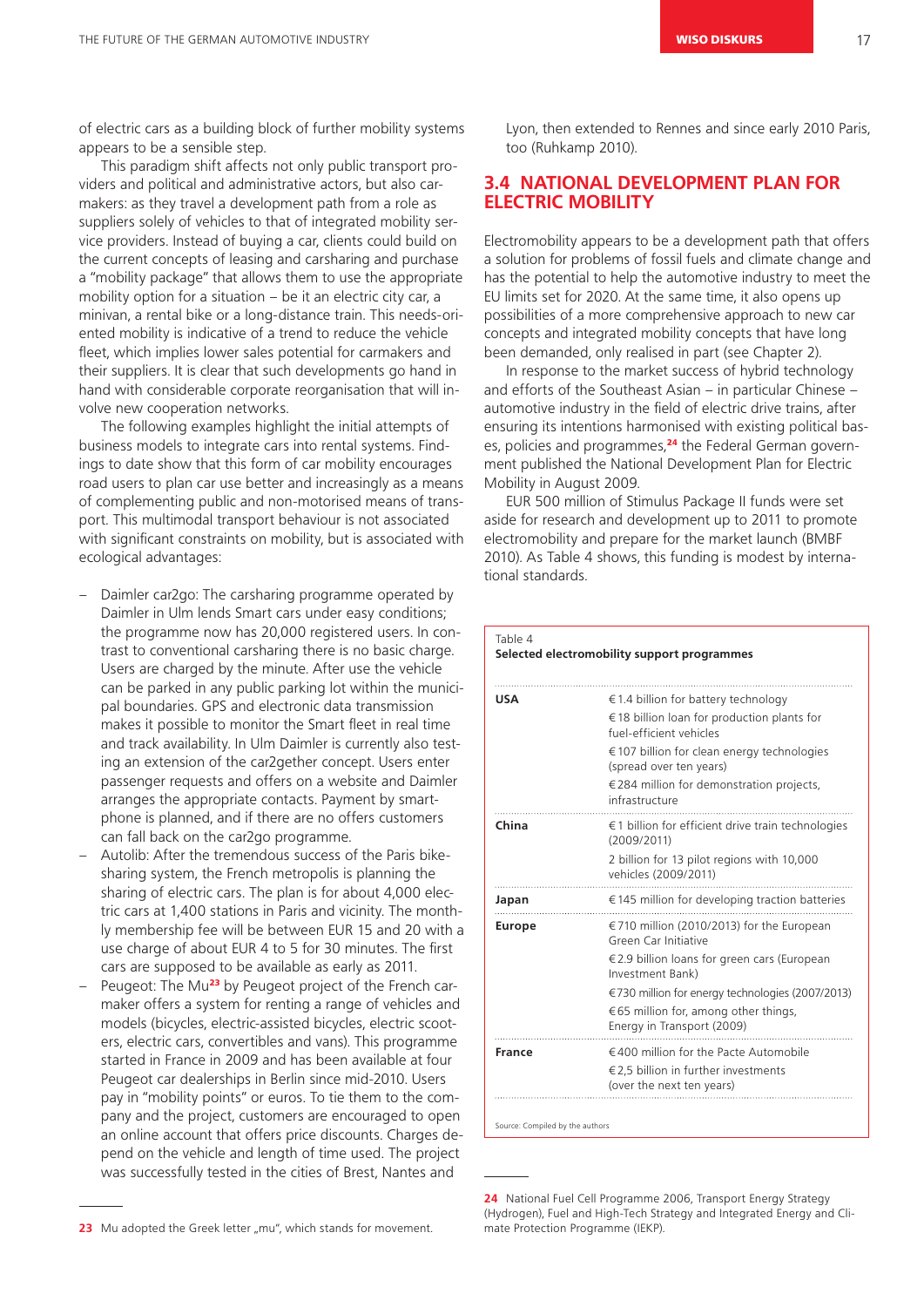The first specific steps of the National Development Plan for Electric Mobility included selecting eight model regions, placing the "Electro-Mobility System Research" initiative with the Fraunhofer Institutes, establishing an "Electro-Mobility Forum", the "Market Activation Programme to launch the first 100,000 electric vehicles" and the creation of competence clusters for "Electromobility focused on Battery Technology and Production" (BMU 2009). According to the ministries, the funding is almost completely tied to specific projects.

The target of the National Development Plan is one million electric vehicles on the streets of Germany by 2020. The goal is to make Germany the leading market for electric mobility. German industry complements this objective by seeking to make Germany the leading provider of electromobility, thereby maintaining and expanding the country's technological leadership in the global automotive industry.

To ensure that industry is integrated into the National Development Plan, the National Electric Mobility Platform was launched on 3 May 2010. The German government and German industry used this occasion to issue a joint declaration in which industrialists and politicians agreed on the common goal of making Germany the leading market and leading supplier of electric mobility. Industry and the energy sector have signalled that they support the goals of the National Development Plan.

The National Platform is technology-oriented. The members of its working groups are drawn from the industry and have the task of exploring Germany's prospects and strengths in the field of electromobility and drawing up proposals for other R&D projects. In view of the anticipated "new" value change and systemic transformation triggered by electromobility, the goal goes beyond solutions to technical issues.

The shaping of systemic change – the medium-term transition from internal combustion engines to alternatives such as electric drive trains – is a sociopolitical task that is both regional and national. It must initiate a dialogue to include in particular all employees and their representative bodies at the corporate and sector levels. The state has a duty to promote this dialogue beyond the automotive industry in the narrow sense at the regional, national and EU levels. This offers an opportunity to overcome industry egoism and develop a mobility concept for society as a whole. There is an urgent need for a concept focused on solutions to both technical issues and ecological and social questions (standardisation, decisions about development paths, securing and creating jobs, the impact of regional and urban planning, energy policy, acceptance, etc.). It opens up possibilities for what was mentioned above in the context of the German high-road production model: negotiated social compromise that advances the prospects of specialisation and growth.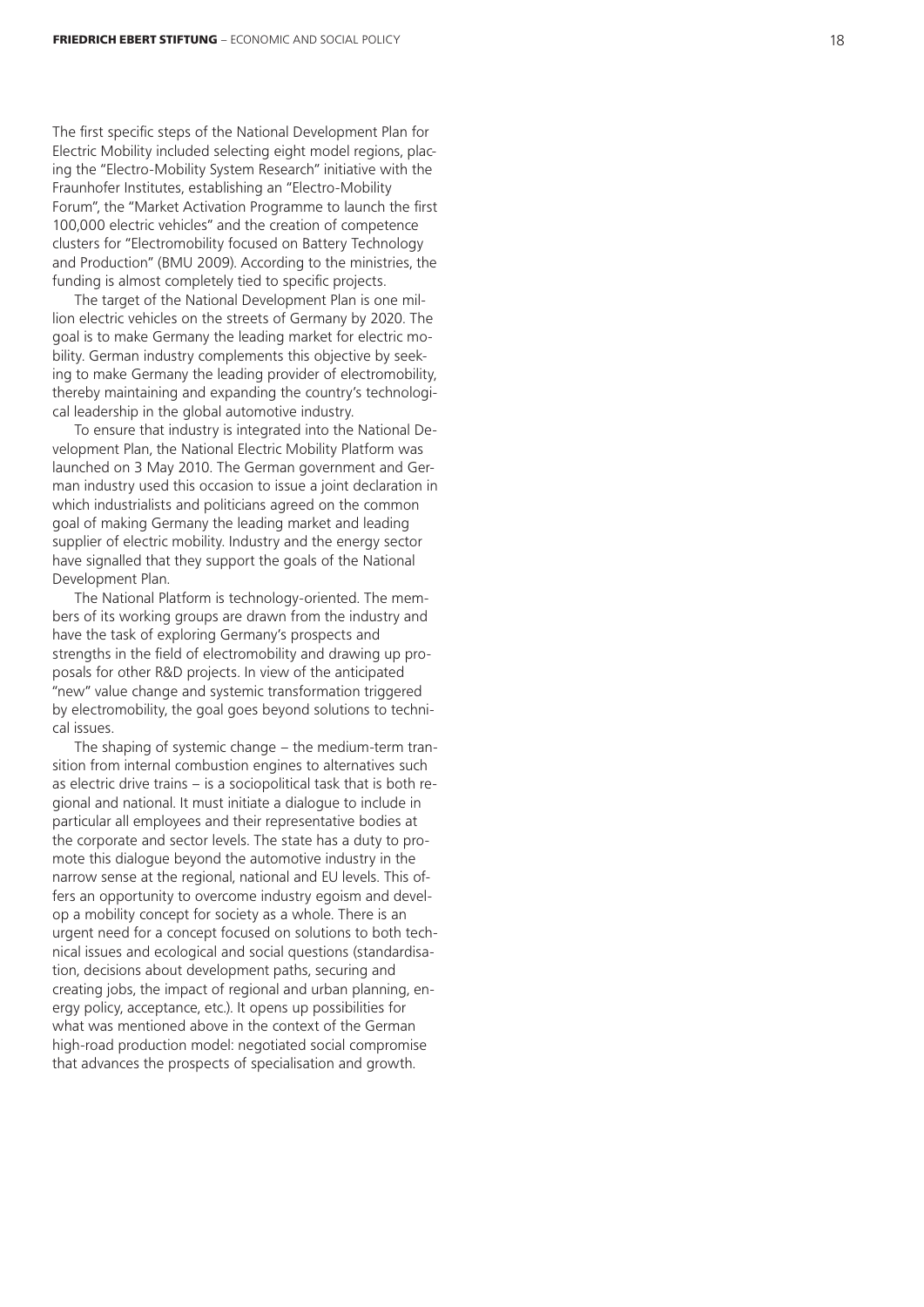**4**

## **IMPACT ON EMPLOYMENT IN THE AUTO-MOTIVE INDUSTRY**

The aforementioned socio-economic and technical developments considerably impact regional developments in automotive industry locations. The employment implications of structural transformation are evident, although it is difficult to make long-term forecasts about job trends, skills development and the quality of work in the automotive industry. So far, no impact analyses of the impending structural changes have been published.

## **4.1 DETERMINANTS OF EMPLOYMENT TRENDS**

The employment trend in the German automotive industry will be driven by structural changes that are the sum of a number of processes. Although they will not occur simultaneously, they will be mutually impacting:

- Ongoing productivity improvements in the coming decades: the automotive industry expects annual productivity improvements of between three and five percent. At the beginning of 2010 Volkswagen set itself a target of annual productivity growth of ten percent and simultaneously agreed to an employment guarantee. However, given that for the automotive industry as a whole the pace of rationalisation will outstrip the rate of growth, permanent rationalisation will reduce the volume of work.
- In the coming years the value chain will be reorganised to remove overcapacity left in the aftermath of the financial and economic crisis: For SME suppliers and in particular automotive equipment suppliers in the mechanical engineering sector bankruptcies and restructuring raise the danger of further crisis-induced job losses.
- Medium-term market shifts, both geographic towards the BRIC states (above all China) and within the segment towards small and compact cars: these market shifts are also associated with ongoing globalisation of production and R&D structures. New plants and capacity expansion are limited almost exclusively to growth markets. Thus, relocation threatens above all jobs in production, but also in development and assembly.
- Social change accompanied by changes in attitudes towards individual transport and the rise of new concepts of mobility in the medium to long term: a growing shift in emphasis from car ownership to car use will impact the number of cars and, thus, directly affect potential sales and production volumes of carmakers and suppliers. At the same time, new business models (mobility services) will offer opportunities for carmakers.
- Technology shifts towards electromobility with long-term prospects for new value-chain structures: the growing electrification of the drive train, which may culminate in a battery-powered electric vehicle, has far-reaching consequences for carmakers and suppliers. With regard to employment, this development will tend to go hand in hand with lower work volumes in direct production activities in the automotive industry in the narrow sense. There is at least some possibility of new added-value chains, for instance in the energy sector, in batteries, power electronics, recycling and services, but lightweight design and construction will play an increasingly larger role. In addition to the established suppliers, which are already preparing for systemic transformation, there are opportunities for new actors as suppliers or as development and business partners of the automotive industry.

The potential job opportunities and risks associated with this long-term technological transformation will materialise in different time perspectives and chronologies, as will be shown below. All in all, the impacts on employment can be expected to work in opposite directions. Rising (global) production figures are likely to be (more than) offset by productivity improvements and technology-related effects (lower complexity of electric drive trains). But just where the additional volume to meet demand particularly in the emerging markets will be produced it is still open to debate.

After this survey of the various risk dimensions impacting employment in the automotive industry, we examine the systemic transition to electromobility in greater detail. In particular we focus on an assessment of the impact on employment in Germany, both quantitatively and qualitatively. The technological shift towards electromobility – associated with a so-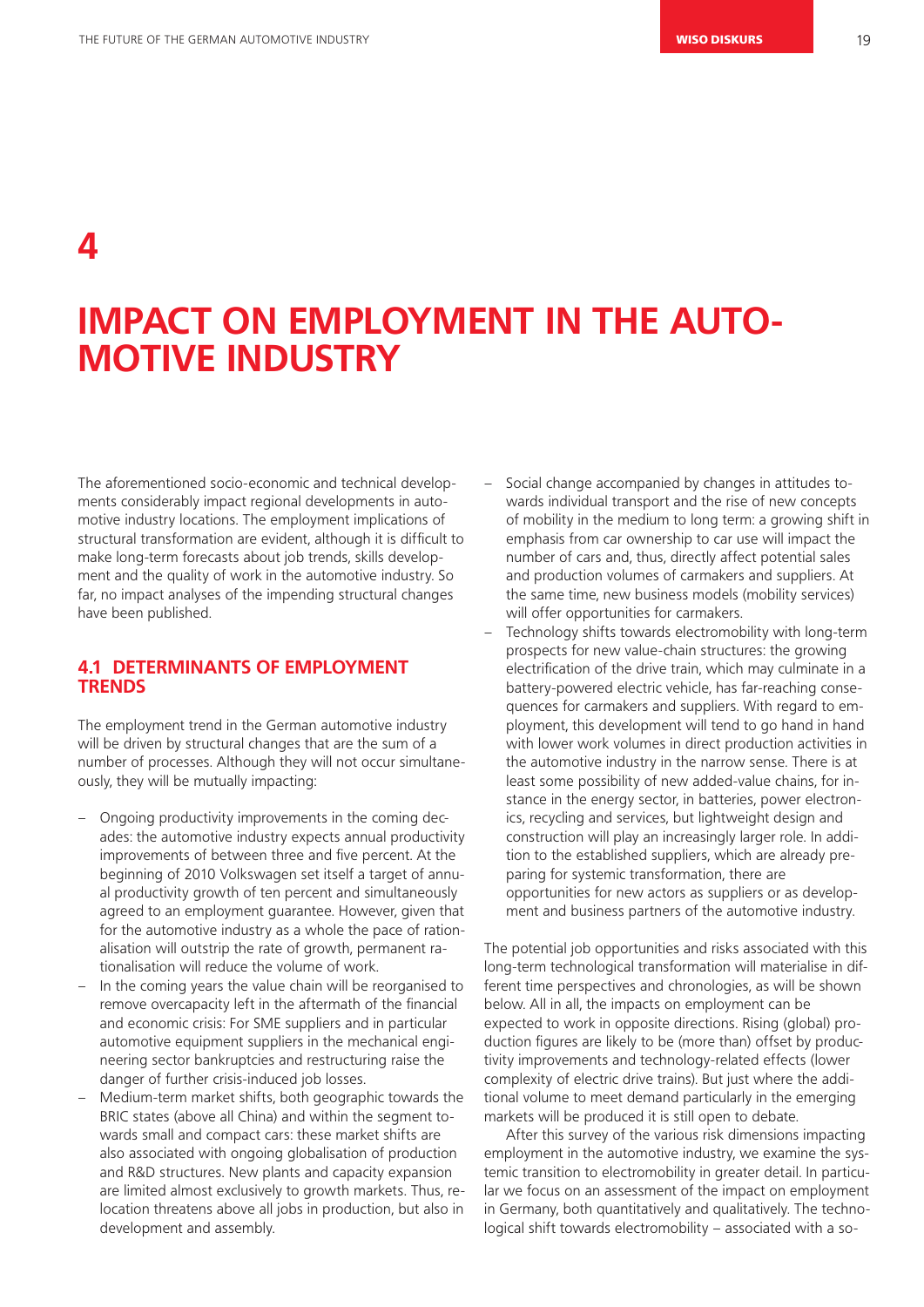cial shift in concepts of mobility – must be viewed as a radical systemic transformation for the automotive industry. As the range of relevant forecasts shows, there is, however, considerable uncertainty about when and in what form such systemic transformation will transpire. This, in turn, triggers a degree of uncertainty in the automotive industry as well. Although this structural change will be realised over an extended period of time, not overnight, already today it poses enormous challenges for carmakers, their suppliers and all other sectors linked to the automotive industry.

## **4.2 ELECTROMOBILITY: ASSESSMENT OF THE IMPACT ON VALUE CREATION AND EMPLOYMENT**

## 4.2.1 CHANGES IN VALUE CREATION **STRUCTURES**

With regard to the transition to electromobility, we identify the following determinants of German automotive production and locations that will result in drastic changes in the current value chain and its structure.

- Electrification of the drive train strengthens the trend towards modular building blocks. As systemic integrators of vehicles and drive trains, carmakers have to decide which modules they want to produce themselves and which they want to buy in from suppliers. That said, they will always be integrators, also with regard to the drive train. Traction batteries and electric engines are product areas that to date have not been part of their core competencies. There is reason to believe that elements of the electric drive train will become standardised components produced for several carmakers mostly by tier 1 suppliers. However, this does not answer the question of where the value will be created, in Germany or abroad.
- Similarly, development trends in procurement will also continue to strengthen. These include an expansion of global procurement, an increase in the proportion of components procured from low-cost locations, and the expansion of modularisation, i.e. buying in complete systems or modules, such as electric engines or traction batteries.
- Given the challenge of maintaining a presence in the different fields of alternative drive-train development, carmakers' level of competence will continue to decline, i.e. the trend of outsourcing development services to suppliers will continue.

The electrification of the drive train will redistribute the share of value added – both between discontinued and newly adopted components and between different actors. The introduction of electric drive train concepts will drive demand for new or radically changed components; plant technologies and production processes will change; demand for manufacturing capacity will need to be reassessed; and not least training, skills and qualifications will have to satisfy new and evolving demands and requirements.

Hence, electromobility not only creates new opportunities for companies, but also creates challenges for them. Jobs in

particular are at risk, even if mitigated by the long-term nature of the development. "If you had to flip the switch from internal combustion to electric engine in 2020, of course you would be terrified, but that won't be the case. Between 2020 and 2040 the employment effects of both technologies will slide past one another somehow", says Wolfgang Nieke, chairman of the works committee at Daimler Untertürkheim (Scheytt 2010: 21). In the end, though, as most experts agree, once the systemic shift to electromobility has occurred the automotive industry will offer noticeably fewer jobs. Accordingly, the regions that will be hit the hardest are those whose economies and jobs are traditionally highly dependent on the automotive industry. This is particularly true if the regional automotive industry, as in the automotive cluster in the Stuttgart region, is heavily focused on classic drive train components (Dispan et al. 2009).

## 4.2.2STAGES OF ELECTRIFICATION AND THE IMPACT ON EMPLOYMENT

Estimates of the impact on employment must be seen in the context of the phases in the development of drive train electrification. As shown above (see Figure 4, p. 24), initially there will be a sharp increase in the variety of drive units. Within the automotive industry people talk of three phases: an initial phase of continued diversification, followed by a phase of convergence that could culminate in a final phase in which the focus is on electric drive systems.

Phase 1 is characterised by further diversification of the drive train concept. Progress in the electrification of the power train will run parallel to the further development of the internal combustion engine (optimisation, downsizing). At the same time, the importance of lightweight design will continue to grow. Considered as a whole, in this phase it is assumed that work volumes will trend higher, which will have a positive impact on employment. Hybrid concepts will also mean new aggregates for the internal combustion engine (traction batteries, electric engine and power electronics). McKinsey and Fraunhofer IAO have carried out studies on employment in this phase:

- In a study commissioned by the Federal Ministry for the Environment, Nature Conservation, Building and Nuclear Safety (BMU), McKinsey concludes that employment effects will be substantial and positive up until 2020. The elimination of classic components of the internal combustion engine is forecast to cost 46,000 jobs, which is likely to hit German suppliers disproportionately. According to McKinsey, though, in the same time period the demand for new components such as batteries and electric engines will create 250,000 jobs globally; Germany must just grasp the opportunity (BMU 2009: 5).
- Fraunhofer IAO's structural study on the LivingLab BWe mobil initiative summarises in form of a metastudy a number of consulting studies on the impact of the electrification of drive systems. The first step presents the global change in value creation (production volumes) for the individual components. Germany is assumed to account for a 25 percent share in global automotive added value, and Baden-Württemberg alone a share of five percent.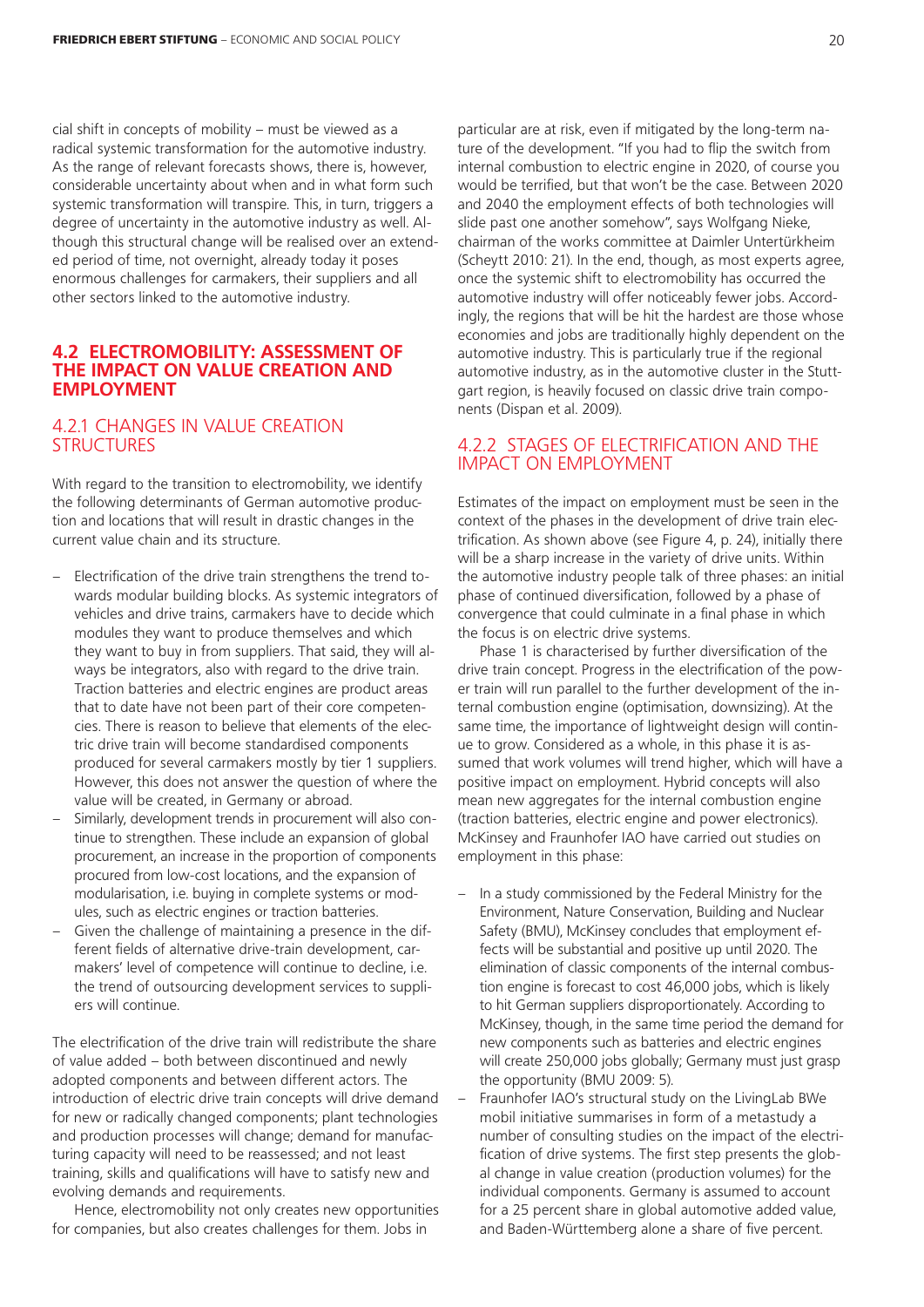These assumptions about proportions of added value have been adopted for all conventional and new components. Applying this model calculation produces a loss of 9,000 full-time jobs in classic internal combustion engine manufacturing in Germany by 2020.<sup>25</sup> All other areas grow: components manufacturing for efficiency technologies is forecast to create 32,500 new jobs, 28,000 battery systems and 14,750 electric engines. Other components together are forecast to create another 23,400 jobs by 2020. According to this study, the result will, on balance, be a gain of almost 90,000 full-time jobs in Germany by 2020 (Fraunhofer IAO 2010: 45). The prerequisite, however, is that production of the new components and its associated value creation are located in Germany. In particular in the field of battery systems Germany has little production know-how and even less production capacity; hence, achieving a global market share of 25 percent in 2020 would present a huge challenge. All in all, the forecast gain of 90,000 jobs is based on a number of demanding preconditions; on account of the very optimistic basic assumptions this figure should be critically scrutinised.

In Phase 2, progressive convergence, the significance of the internal combustion engine steadily declines as the electrification of drive systems advances. As a result, the market for conventional drive technology gradually shrinks. At this point at the latest suppliers' and carmakers' assembly plants have to contend with substantial changes in demand for their products. As the popularity of battery-powered electric vehicles spreads, suppliers whose core competence and product portfolio are heavily focused on the development and production of conventional drive technologies could find themselves fighting for survival. If on the other hand they make the transition to the new, for the most part electric technologies, they could open up new, future-oriented market potential (Wallentowitz et al. 2010: 151).

Phase 3 is characterised by the dominance of electric vehicles. In the long run an age of electromobility is the likely future of motorised individual transport, a point on which most representatives of the automotive industry agree. Where they disagree is on the point in time when exclusively electric transport will gain the upper hand. Hence, there is also a broad range of forecasts about shifts in market share and, thus, uncertainty among decision-makers in the automotive industry. To date there are only very rough approximations for a long-term job balance, i.e. for a comparison of the employment impact on internal combustion engine production vs. electric drive production. What is clear is that the employment impact in manufacturing will be accompanied by a reduction in complexity. Compared with the complex internal combustion engine, electric cars will use simpler and, as a rule, less sophisticated components, for which production in many cases will be highly automated.

A comparison between conventional and battery-powered electric drive systems shows that a complex internal combution engine with roughly 1,400 components (engine and transmission) involves considerably more work than an electric engine with a good 200 components in its drive train. In addition, it must be assumed that there will be a greater degree of automation in the production process of the electric drive. A comparison between the output of internal combustion engines in serial production at an engine manufacturing plant and that of electric engines in serial production at a major supplier provides an initial approximation:

- The Daimler plant in Untertürkheim produces internal combustion engines. The annual production of about 700,000 engines is accomplished by 3,300 employees in engine manufacturing – 212 engines per employee. At the Berlin-Marienfelde plant with just under 1,200 employees in engine production some 200,000 high-performance engines are manufactured each year – 170 engines per employee (Automobilproduction 2010).
- Continental has embarked on the mass production of electric power trains at its Gifhorn site. The first complete electric power train (without battery) for the mass produced vehicle of a European carmaker is scheduled to go into production in 2011. The initial plan calls for an annual capacity of up to 60,000 60 or 120 kW electric engines, produced by about 40 employees at a newly equipped production line at the site, i.e. 1,500 engines per employee (Continental AG 2010).

This comparison is not representative and open, of course, to criticism (ranging from differences in performance classes to differences in vertical integration). That said, it is clear that the output per employee is much higher – seven times as high in our example. Various experts in the automotive industry also expect that a comparison of the production of electric engines with far more complex internal combustion or diesel engines will show work volumes in engine plants falling by between 50 and 70 percent. Referring to Stuttgart, a study by the IMU Institute assumes "a negative impact on employment in the medium to long term" (Dispan et al. 2009). Referring to Baden-Württemberg, the German Institute for the Automotive Industry (IFA) assumes that the trend towards electric cars will threaten Baden-Württemberg's automotive suppliers: "About 60,000 jobs in Baden-Württemberg's automotive supply industry would be affected by this development" (IFA 2009). The VDMA came to a similar conclusion for Germany as a whole: if Germany fails to industrialise electromobility, if links in the automotive added-value chain are weak or fail, this will become a "faultline for hundreds of thousands of jobs" (VDI 2010).

<sup>4.2.3</sup>ELECTROMOBILITY: AN APPROXIMATE JOB BALANCE

**<sup>25</sup>** The study assumes that in 2020 97 percent of all vehicles will have an internal combustion engine, though it will on average be smaller (owing to downsizing and because hybrid cars need smaller engines).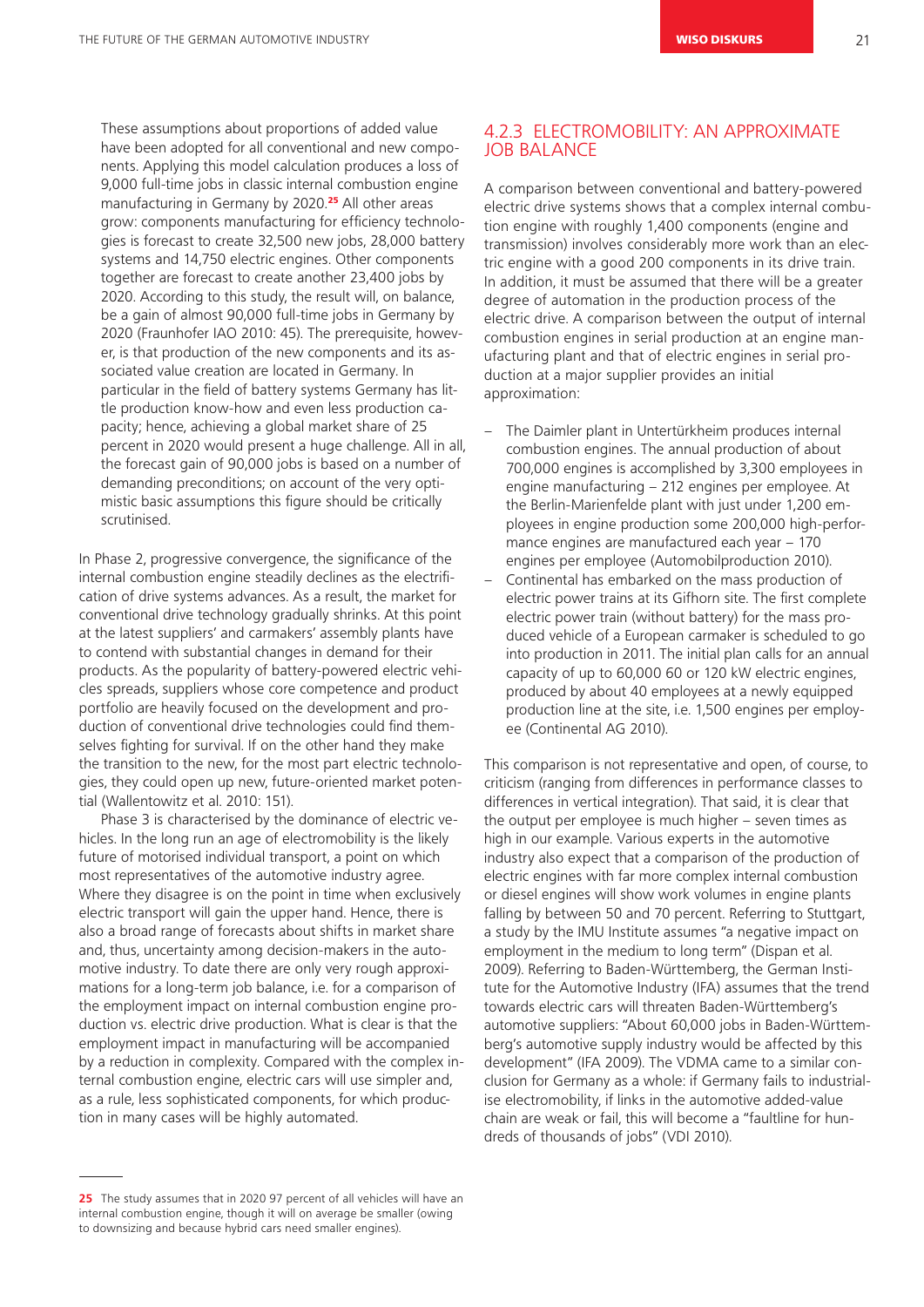## 4.2.4INDUSTRIALISATION OF ELECTROMOBIL-ITY AND JOB CREATION

All in all, a long-term systemic transformation can be expected to have a negative impact on employment, even if carmakers and suppliers produce the components in Germany. But the job balance – in particular in production activities – would be even worse if the "industrialisation of electromobility" did not occur in Germany and these technologies of the future established themselves in the emerging markets. It is extremely important for Germany as an industrial location and for the local (manufacturing) job market to retain as much of the value chain as possible in the country and to build as complete a value chain as possible for new drive train components.

Manufacturing industry is of crucial importance for the whole economy – and all the more so after the economic crisis induced by the collapse of the financial markets. In this regard, one should not lose sight of traditional sectors such as the automotive industry; it is not enough to focus only on cutting-edge technology. According to a study of Fraunhofer ISI, German industry remains very strong and successful in R&D-intensive, traditional sectors (such as the automotive industry and mechanical engineering). Cutting-edge technology (such as pharmaceuticals and information technology) cannot compensate for job losses in other sectors (Kinkel 2010). Applied to electromobility, this means that it is not enough to focus only on R&D and technology. Germany's economic and employment policies also have to include steps to ensure that its strength as a manufacturing location does not erode.

In other words, "industrialisation of electromobility" goes hand in hand with crucial questions concerning production and employment in Germany. In the future where will the relevant systems such as batteries, electric engines, fuel cell stacks and power electronics be developed, where will they be produced and where will systems integration be carried out? Which suppliers can transform their core competencies and their innovative capabilities to take account of the new requirements and technologies? Which competencies and skills are needed to develop and produce electric vehicles? Are these skills available in Germany? What needs to be done to create the enabling environment and conditions conducive to the "industrialisation of electromobility" in Germany's automotive regions?

## 4.2.5SKILLS REQUIREMENTS

With the electrification of the power train, the development and production of components for electric drives and the auxiliary units will require either completely new or changes in skills, qualifications, know-how and production processes (machine construction, tools). The E/E (electric/electronic) proportion of vehicles will rise sharply. Bosch works on the premise that the E/E proportion of added value will rise from 40 percent in vehicles with internal combustion engines to 75 percent in electric cars (Bohr 2010). Over and above this, the software to run the electronic systems will be more comprehensive and costlier. The increasingly important field of lightweight design and construction will also require new qualifications and skills.

The knowledge requirements for workers in the automotive industry will change. Although knowledge about thermodynamics and materials specific to the internal combustion engine will remain important and necessary for a long time, the emphasis will increasingly shift to knowledge about the principles of operating electric motors, electric engineering and electrotechnology and electrochemisty. The shift to electromobility will increase demand:

- for engineers qualified particularly in the fields of electrical engineering, electronics, mechatronics, electrochemistry, thermal management, control engineering, lightweight materials and system integration;
- for skilled industrial workers qualified particularly in the fields of mechatronics, electrotechnology (working with high-voltage technology, principles of electrical operations), behaviour of materials and process reliability and safety in new production processes and quality assurance for new products; and
- for automotive workshop technicians qualified particularly to work with high-voltage systems and electronic analysis systems.

As a measure to improve qualifications, advanced training as a certified specialised electrician for vehicle technology, including a certificate recognised by the Chamber of Commerce and Industry, has recently been introduced. It qualifies employees in the automotive industry to work on hybrid and electric vehicles. The primary focus of this further education is on high-voltage systems and occupational safety.

In the event of a paradigm shift or systemic transformation such as the transition from internal combustion to an electric engine may involve, it is necessary not least for reasons of social, employment and industrial policy to examine the processes of change more closely precisely in order to react at an early stage. For instance, in connection with basic research, application-oriented research and product development processes, evolving demands on processes, process technologies and above all on the qualification requirements for the employees have to be expected. They have to be analysed and presented in a transparent way. On the basis of these findings the educational, vocational training and further education systems, the added-value chain, and the equipment industry can be prepared to meet the new requirements.

In summary, it is a matter of anticipating social and industrial change at an early stage so as to be in a position to shape it. The challenge is to spell out the strategy that was adopted as a common objective at the European sectoral level in partnership with the European Commission, the European Automobile Manufacturers Association (ACEA), the European Association of Automotive Suppliers (CLEPA) and the European Metalworkers' Federation (EMF) in 2008: Anticipation of Change in the Automotive Industry (Meißner 2010).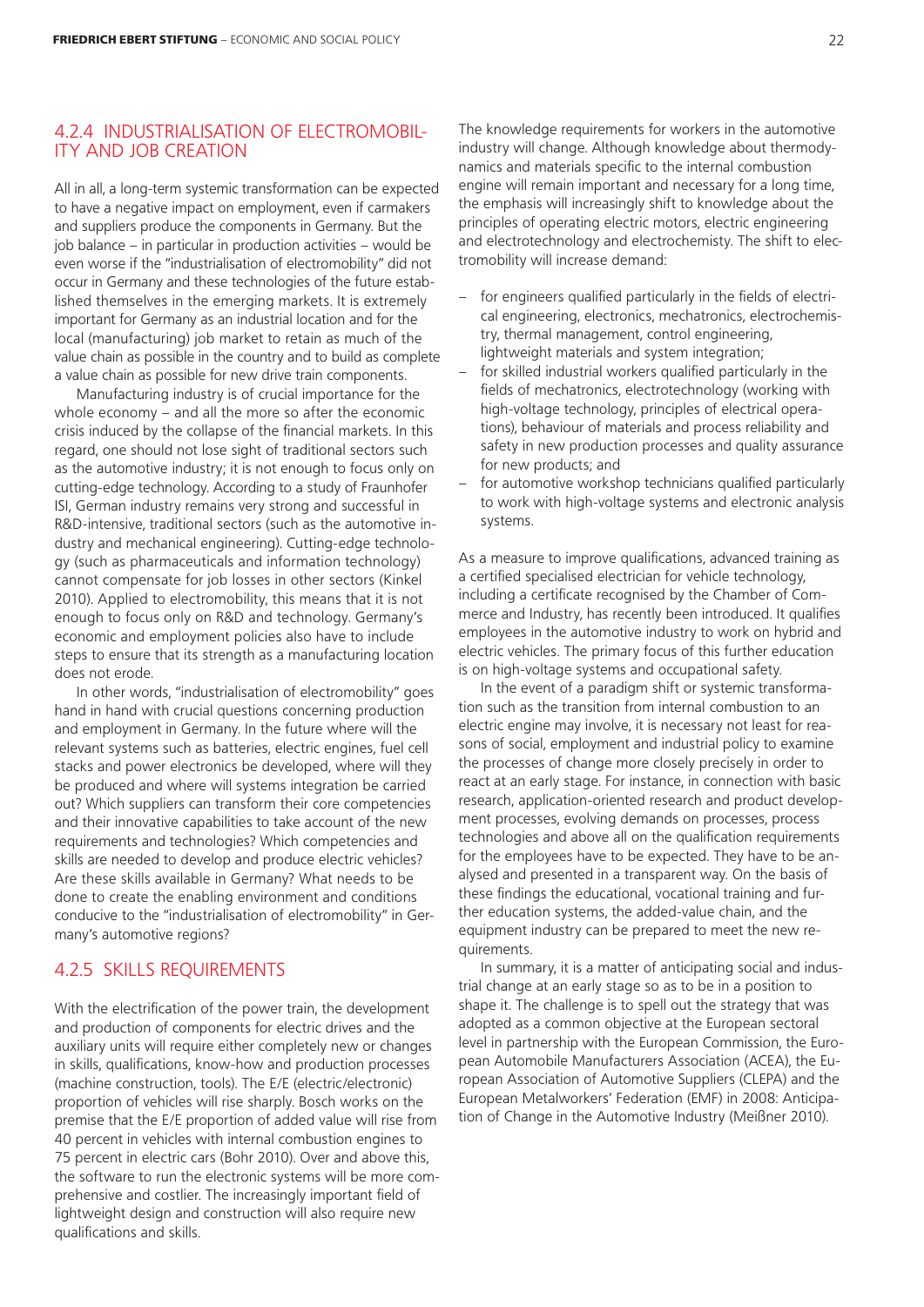**5**

## **STRATEGIES FOR THE AUTOMOTIVE INDUSTRY AND ECONOMIC POLICY IN GERMANY**

The automotive industry is on the verge of global structural transformation. The factors driving this transformation are finite oil, changing demand and the changing environment for automobility. It poses a significant challenge to value creation, the innovation system, employment and the impacted regions. Developments in the automotive industry in recent years have demonstrated that the sector is incapable of accomplishing the necessary processes of change quickly enough on its own. To overcome conventional patterns of thought and explore new paths requires coordinated, integrated concepts and the strategic, concerted action of all the players involved.

The automotive industry is crucial for Germany; promoting its innovative and economic power must be the guideline for measures to support structural change in this sector. Longer-term perspectives need to be developed for existing production locations and agreed environmental and climate protection targets have to be implemented.

To ensure that Germany retains a successful, sustainable competitive (auto-)mobility industry requires new vehicles, new drive technologies, new use concepts and new service models. Furthermore, there is a need for new location policies that facilitate, accompany and cushion change. Together these needs call for an intelligent mix of instruments to coordinate activities, network actors and provide benchmarks, criteria and incentives.

The following two chapters present the principal recommendations of this position paper. Chapter 5.1 presents strategies necessary to guarantee employment in the German automotive industry on the one hand and to accomplish the expected processes of transformation in the impacted regions on the other. Chapter 5.2 includes measures for sustainable automobility – measures that at the same time have the potential to reduce emissions and the consumption of resources.

The actors responsible for implementing the outlined strategies include political actors, in particular at the federal and European levels, companies in the automotive industry and mobility sectors, works councils and trade unions and the applied sciences.

## **5.1 STRATEGIES FOR LOCATIONS, REGIONS AND THE MOBILITY INDUSTRY**

As the financial crisis has amply demonstrated, leaving the management of the economy to the marketplace's invisible hand alone can produce inadequate results, triggering unprecedented state intervention in the industrialised countries. But this also holds for the real economy and, thus, the economic sectors that are on the brink of fundamental structural transformation. This structural transformation, or what for the automotive industry, as discussed above with regard to electromobility, may be better characterised as a structural shift, needs to be supported by industrial policy measures. With its National Development Plan for Electric Mobility the federal government has initiated an industrial control process that integrates most of the impacted actors through the National Electric Mobility Platform (NPE).

### **Industrialise electromobility to guarantee manufacturing jobs in Germany**

The initial focus of the federal government's National Development Plan for Electric Mobility was on funding research and development. The results of the National Mobility Platform appear to confirm this approach. To date the focus has been on Germany as a centre for technology. Currently R&D concentrates funding on the "pre-competitive" areas of cooperative R&D. What has been largely overlooked to date are the social and employment impacts of the strategy of establishing a position as leading market and leading provider of new cars, drives and use concepts. This objective requires that Germany must become not only a technology centre, but also a location for producing and developing new cars, drives and use concepts. For instance, the industrialisation of electric mobility and the concomitant creation of complete added-value chains is crucial for the sustainability and sustained development of the economy and employment in Germany. In our opinion the approach pursued so far is inadequate.

The focus should not be limited to developing new technologies, but include production technology and the required competencies and skills. The parallel development of the ap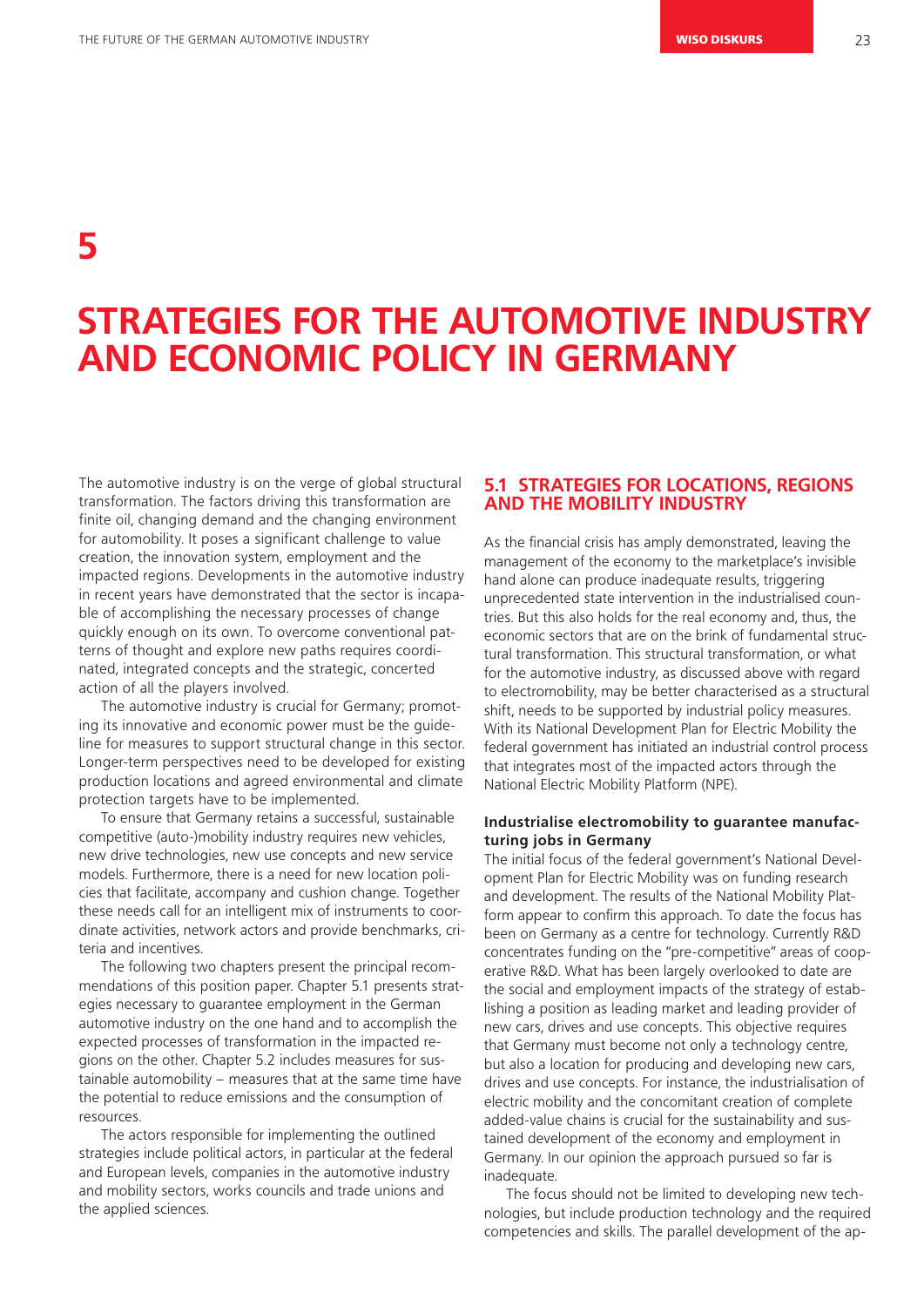propriate means of production and human skills must begin at an early stage so as to exploit the opportunities for jobs in Germany. In this respect, the R&D-oriented approach of the National Electric Mobility Platform should be accompanied by a dialogue about the industry at federal level. Main actors: political actors and the National Electric Mobility Platform.

In this connection the general economic and socio-political framework needs to be clarified. Business also requires long-term, reliable strategies for the future organization of mobility. This begins with climate policy targets and in addition to raw material strategies and limits and the definition of transport concepts includes the question of the future role of individual transport. It also involves approaches to educational, research and development policy and the question of what role the state should play in guiding and facilitating these matters.

### **Initiate dialogue between sectors of the automotive industry**

Shaping structural change is a socio-political task to be tackled at regional and national levels. In particular, the employees and their representatives at company and sector levels must be part of the dialogue between industry sectors on how to deal with structural change. This opens up opportunities for socially responsible negotiations and agreement that will underpin the prospects of specialisation and growth.

Sector dialogue also needs to include differentiated analyses to determine how many jobs in which locations are at risk and where there may be an option for new jobs working on new cars, drives and use concepts. Similarly, there is a need to identify gaps in research on the longer-term impact of changes in production locations on the local and regional economy and the community as a whole. A dialogue between sectors at the federal level would, for example, have to examine the following specific questions:

- Which sectors are impacted by structural change in the automotive industry and how?
- To what extent will which companies locate industrial production in which regions and at which of their existing production sites?
- How many jobs can be expected? What skills will they demand?
- To what extent and at which locations are which negative consequences for employment to be expected and what measures should be adopted in respect of the affected employees, for instance can they be offered alternative jobs in other companies or in other sectors?
- To what extent will market developments create the necessary prerequisites and what state support with what objectives will be necessary?
- What structural instruments and what transformation instruments can be deployed?

These questions make it clear that the effects of structural change, both positive and negative, will be felt primarily at the regional level. Correspondingly, regional policy will play a particularly significant role in shaping specific policy instruments. Given the highly regional concentration in the German automotive industry, as described above, and the existing sector-specific cluster initiatives and organisations, points of contact and reference already exist for policy decisions at the regional level; these need to be reinforced and expanded. Regional dialogues in the carmaking regions should be initiated to run parallel to the industry dialogue at the federal level. Main actors: political actors, the National Electric Mobility Platform, sector dialogue at the federal level and cluster organisations.

## **Develop strategies in the affected regions that include all actors**

Structural transformation at the regional level also requires the development of regional strategies, in which all actors in the value chain are integrated and involved. Strategies based on analyses of the regional impact of systemic change have to be developed within the framework of a regional dialogue that includes companies (carmakers, suppliers, and service providers), trade unions, associations and federations, educational institutions, research institutions and labour market actors. Approaches in this direction are already discernible in Baden-Württemberg, Bavaria, North Rhine-Westphalia and, in the very early stages, also in Berlin. These efforts need to be expanded. Main actors: cluster organisations and regional sector dialogues.

## **Support small and medium-sized suppliers in value chain positioning**

Whereas carmakers and supplier groups have already developed their own strategies and are actively positioning themselves for electric carmaking, many SME suppliers lack an adequate strategy to ensure a share of the added value in the progressive electrification of the power train. An industrial policy has the important function of helping in particular these suppliers to recognise the effects of systemic change that will bring new cars, drive trains and service models and to offer them strategy approaches that will enable them to remain competitive in the future. One possibility is increasing the involvement of SME suppliers in innovation processes. Another is to reduce their dependence on vehicle manufacturing, redirect their core competencies towards new products and develop new fields of business. In sum: show SME suppliers the possibilities and opportunities that conversion offers in both the automotive and the non-automotive sectors. Main actors: business development and regional sector dialogues.

### **Defining skill and qualification requirements**

It is foreseeable that with a structural shift qualification requirements and job skills in development and production will also change. Increasingly, new competencies will be required. Regarding electromobility these will include for example electrochemisty and electronics, and new service models will need software development and process management. On the one hand these gaps in qualifications and skills first need to be identified and on the other qualification concepts and corresponding programmes as well as labour market instruments need to be developed so as to close these gaps. Main actors: automotive industry; universities; training and other educational organisations; and labour market stakeholders.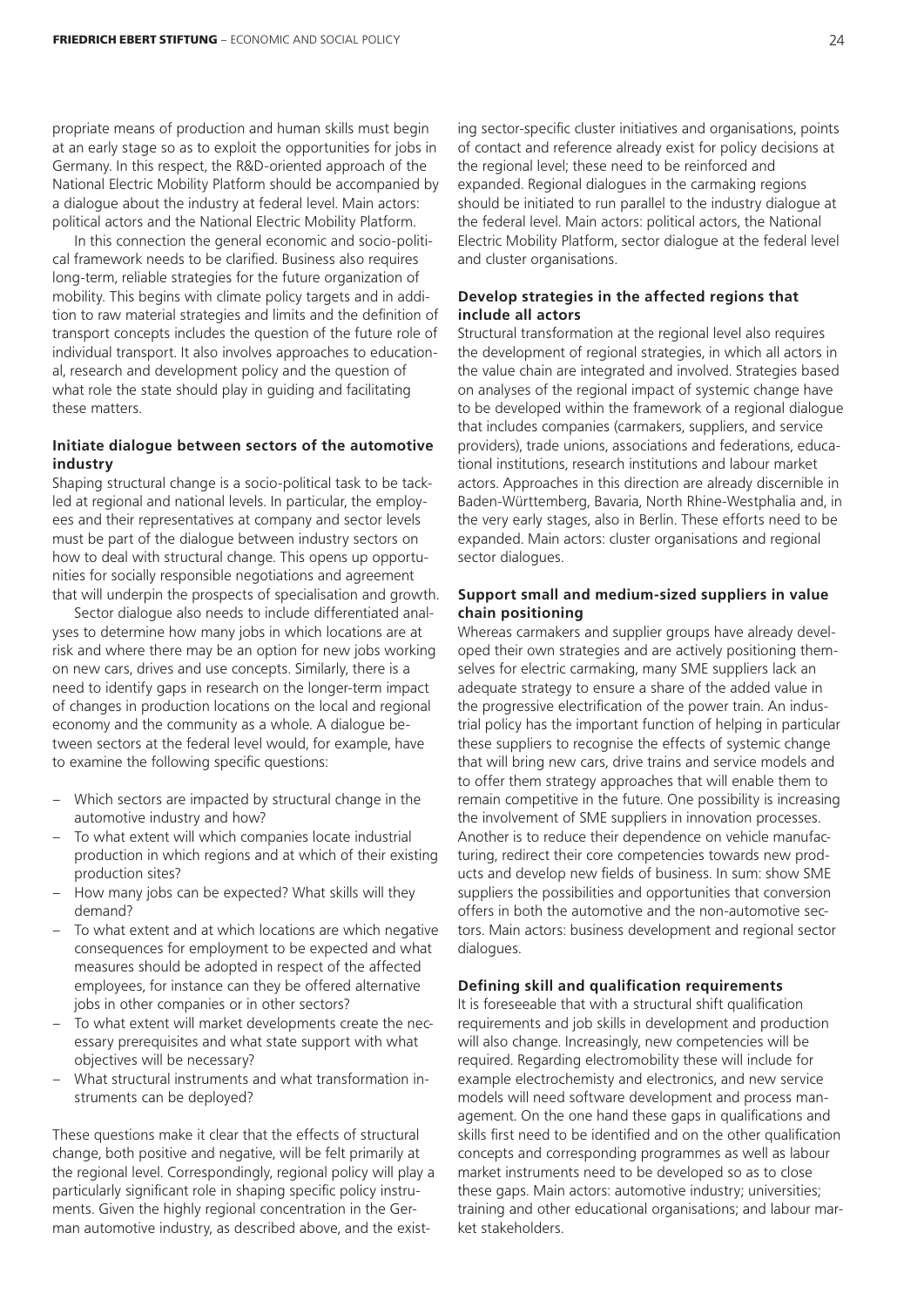### **Support for corporate cooperations**

Solutions for the mobility of the future are being developed at the interfaces of the automotive industry, battery makers, storage technology providers, mobility providers, energy companies, operators of distribution grids, telecommunications technology and information technology. For electromobility and new mobility concepts to succeed, these diverse economic stakeholders need to cooperate among themselves and with the public sector and obtain clarity about interfaces with as many forms of mobility as possible so as to ensure the integration of the different modes of transport. The associated complexity of implementation, the design of the interfaces and the consultation between the different actors and operators requires coordination and guidance. These functions will fall to the political actors at the federal and regional levels working in conjunction with business development and companies in the public transport sector.

## **5.2 INCENTIVES AND REGULATIONS FOR NEW VEHICLES, DRIVE TECHNOLOGIES AND USE CONCEPTS**

Besides boosting efficiency through technical innovations in drive systems and vehicles, new models and concepts of car use need to be developed. However, the various measures should be technology-neutral rather than focused on specific technology services. The main emphasis must be on achieving ecological, economic and social goals through systemic innovations that impact the automotive industry and mobility needs in their entirety.

### Tougher regulations to promote more efficient, low**emission vehicles**

Appropriate policies on emission limits can provide incentives for vehicle manufacturers to produce new, more efficient models that emit less CO<sub>2</sub>. The manufacturers can achieve these standards by improving efficiency, downsizing the drive unit and using fuels with lower emission values.

The limited success of national efforts on the one hand and the internationalisation of the manufacturing industry on the other has increased the importance of the common EU policy.

It is necessary to continue to lower the EU fleet consumption limit, setting the goal of 120 g

CO<sub>2</sub> per kilometre for 2015 and 95 g CO<sub>2</sub> per kilometre for 2020. Critical points include, for instance, the double counting of electric cars as zero-emission vehicles and the transition period from 2015 to 2020. For the time after 2020 quick adoption of stricter emission limits will provide planning certainty for the automotive industry. Main actors: European political actors and Federal German political actors.

## **Foster research and development into low-emission vehicle technologies and new car use concepts**

Mobility-focused industrial policy may not limit itself to topics about "electromobility". The motto that holds for companies in the automotive industry also applies to industrial policy: "Do one thing without neglecting the other". It is important to pursue R&D into alternative drive concepts such as battery-powered drive systems and fuel cell drives, while persisting with efforts to optimise conventional drive systems so as to exploit available potential. Furthermore, the technical and organisational requirements and conditions for success of new car use concepts need to be investigated through pilot projects. Main actors: political actors at the federal and state levels; universities; and the automotive industry.

### **Provide fiscal incentives**

Whereas regulation focuses only on manufacturers, fiscal incentives target buying behaviour and the use of motorised vehicles. The incentive effect of the instruments can be achieved through costs (taxes, levies or fees) or discounts (subsidies or bonuses). Either can promote the market launch of new, efficient, emission-reducing technologies.

Examples include national fiscal instruments such as the  $CO<sub>2</sub>$ -based motor vehicle tax and the energy and ecology tax. If dynamically structured, these instruments can continue to act as incentives even as the efficiency of vehicles improves. Top runner systems, in which the product on the market with the most efficient technology sets the standard for a specific time frame, are an example of this kind of dynamic structure.

A temporarily efficient instrument may be a bonus for buying a low-emission vehicle. The car scrappage bonus showed that such bonuses can in principle act as strong buying incentives. That said the bonus was not tied to the purchase of an efficient car.

A relevant segment of the new car market is commercially registered and, hence, tax-privileged vehicles (official, company cars). These vehicles are in relatively superior vehicle classes with more powerful engines, higher petrol consumption and higher CO<sub>2</sub> emissions than the average car in a fleet of new cars. In these cases, fiscal incentives for the purchase of cars with lower fuel consumption may not only result in a reduction of car fleet emissions, but also considerably expand the market for more efficient vehicles in the premium segment and provide incentives for technical innovation. Main actors: political actors at the federal level.

### Use public procurement to promote more efficient **vehicles**

Public procurement offers another approach to encouraging highly efficient vehicles. As a rule, public institutions such as public administrations at different levels and the police are bulk buyers of vehicles. Cost savings in the form of efficiency gains may be a decisive criterion in favour of highly efficient vehicles.

The appropriate statutory provisions could encourage consideration of criteria such as  $CO<sub>2</sub>$  emissions or the consumption of resources in public procurement. Main actors: political actors at the federal level and public administrations at the federal, state and local levels.

### **Develop new use concepts for cars**

The processes of change in vehicle engineering have a sustained impact on the possibility of individual automobility. Taken in conjunction with the parallel changes in attitudes to mobility, the opportunity of realising new car-related concepts opens up a new development path that promises an ecologically more sustainable mobility.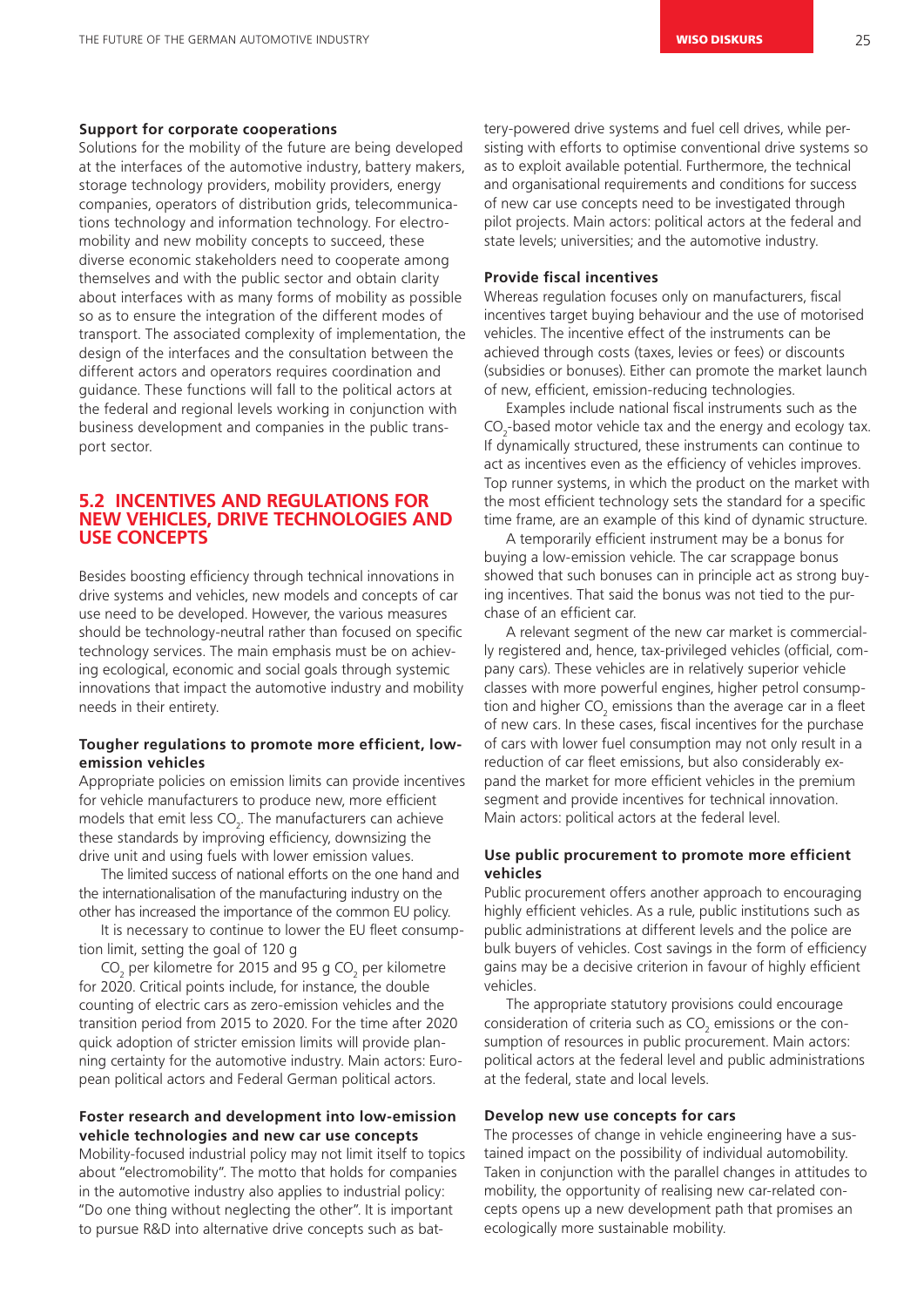#### Table 5

**Overview of the recommendations to safeguard value creation and jobs in the automotive sector in Germany**

| <b>Recommended actions</b>                                                                                | <b>Actors</b>                                                                                                                |
|-----------------------------------------------------------------------------------------------------------|------------------------------------------------------------------------------------------------------------------------------|
| Industrialise electromobility to<br>guarantee manufacturing jobs in<br>Germany                            | Political actors; National Electric<br>Mobility Platform.                                                                    |
| Initiate dialogue within the<br>industry                                                                  | Political actors; National Electric<br>Mobility Platform; dialogue<br>between industry sectors at the<br>federal level       |
| Develop strategies in the affected<br>regions by involving all actors                                     | Cluster organisations; dialogue<br>between industry sectors at the<br>regional level                                         |
| Support small and medium-sized<br>suppliers in value creation positi-<br>ons                              | Business development; dialogue<br>between industry sectors at the<br>regional level                                          |
| Define skill and qualification<br>requirements                                                            | Automotive industry; universi-<br>ties; training and other educa-<br>tional organisations; and labour<br>market stakeholders |
| Support corporate cooperations                                                                            | Political actors, business de-<br>velopment and companies in the<br>public transport sector                                  |
| Tougher regulations to promote<br>more efficient, low-emission<br>vehicles                                | Political actors at the European<br>and Federal German levels                                                                |
| Foster research and development<br>into low-emission vehicle techno-<br>logies and new car use concepts   | Political actors at the federal<br>and state levels; universities;<br>automotive industry                                    |
| Provide fiscal incentives                                                                                 | Political actors at the federal<br>level                                                                                     |
| Use public procurement to<br>promote more efficient vehicles                                              | Political actors at the federal<br>level; federal, state and local<br>administrations                                        |
| Develop new use concepts for<br>cars                                                                      | Automotive industry; mobility<br>service providers                                                                           |
| Use communication capabilities<br>to promote new vehicles, drive<br>technologies and mobility<br>concepts | Political actors at the federal<br>level;<br>automotive industry                                                             |

New efficient cars can be understood as one element of a comprehensive, networked mobility offering in large conglomerations in particular. However, this will require a paradigm shift from individual car ownership to the concept of service-based mobility. Against the background of increasingly individualised and intermodal traffic behaviour this transformation promises a reduction in investment and operating costs and facilitates the needs-based use of mobility options:

This development path tracks the evolution of carmakers from pure vehicle suppliers to integrated mobility service providers. Main actors: automotive industry and mobility service providers.

## **Use communication capabilities to promote new vehicles, drive technologies and mobility concepts**

As a rule, when buying a car consumers demand a great deal of information. This includes not only the car's suitability and functions, but also consumption data, as these are particularly cost-relevant for the operation of the vehicle. Simple, comprehensive information can help to make customers more aware of this aspect and support decisions to buy a more efficient car. Besides the direct labelling of both new vehicles and used cars, information and publicity campaigns can highlight the individual and social relevance of using cars that are as efficient as possible. Given the very different demands on car mobility, approaches should generally be target group-oriented.

It will be a huge challenge to incorporate new concepts of mobility that involve other car uses into daily mobility behaviour, whereby information and communication are only one building block in adjusting to new forms of behaviour. Main actors: political actors at the federal level and the automotive industry.

Table 5 shows the strategies and measures that can actively transform the automotive industry to ensure its competitiveness and innovativeness. The skills and qualifications in the regional locations are an important resource in successfully shaping the transformation processes. It is possible that transformation in the automotive industry will be accompanied by radical changes in the current form of mobility behaviour, which in turn would impact other sectors and political interests. Examples include large-scale retail in non-integrated locations or urban development. These systemic changes need to be thought through and structured within the appropriate context. The goal of retaining industrial competence, production and jobs in Germany, protecting resources, climate and the environment, providing maximum mobility user value and ensuring social acceptance will have to take account of industrial policy. This will put the automotive industry to the test. To pass it will require more than organising dialogue: the industry will have to develop and implement binding guidelines and standards.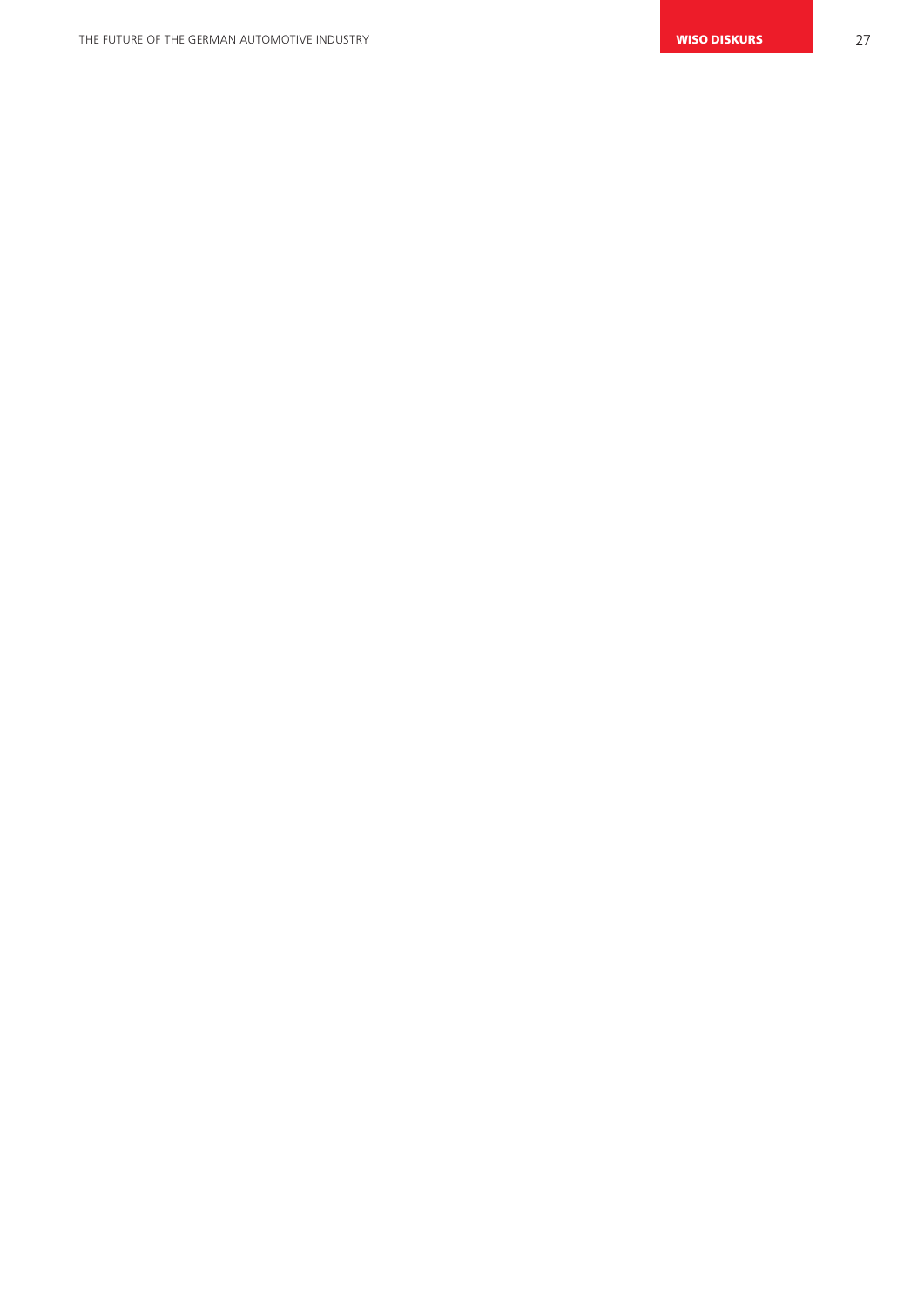## **Bibliography**

Adolf, Jörg; Huibers, Reno 2009: Auto-Mobilität im Wandel – Wie geht's weiter nach der globalen Finanz- und Wirtschaftskrise?, reprint from Energiewirtschaftliche Tagesfragen, Vol. 59, issue 8, pp. 54-58.

Aral 2010: Kraftstoffpreis-Datenbank, http://www.aral.de/toolserver/ retaileurope/histFuelPrice.do?categoryId=4001137&contentId=58611 (6.8.2010).

Arthur D. Little 2009: Zukunft der Mobilität 2020, o.O., http://aloe-iao. dfki.uni-kl.de/AloeMultimediaServlet/content?contentID=lY3Kauj&session ID=AloeAnonymousSession\_8050467387876551397-1279455793733 (25.9.2010).

Automobil Produktion 2010: special issue Motorenfertigung Mercedes-Benz Cars, July 2010.

Automobil Produktion 2006, June 2006, p. 10.

Beijing Traffic Management Bureau 2010: 2009 Sees a Surge of Vehicle and Driver Population in China, http://www.bjjtgl.gov.cn/publish/portal1/ tab165/info16307.htm (2.9.2010).

Blöcker, Antje; Jürgens, Ulrich; Meißner, Heinz-Rudolf 2009: Innovationsnetzwerke und Clusterpolitik in europäischen Automobilregionen. Impulse für Beschäftigung, Münster, Berlin.

BMBF – Bundesministerium für Bildung und Forschung 2010: Bundesbericht Forschung und Innovation 2010, Bonn, Berlin.

BMU – Bundesministerium für Umwelt, Naturschutz und Reaktorsicherheit 2009: Programm zur Marktaktivierung für Elektrofahrzeuge – 100.000 Stück bis Ende 2014, Berlin, http://www.bmu.de/verkehr/downloads/ doc/44962.php (7.9.2010).

BMWi – Bundesministerium für Wirtschaft und Technologie 2009: Elektromobilität – Fortbewegung der Zukunft, in: Monatsbericht 11-2009, pp. 21-26.

Bohr, Bernd 2010: Vielfalt beherrschen: Der lange Weg zum elektrischen Fahren, set of slides 3.5.2010, University of Stuttgart.

Canzler, Weert; Knie, Andreas 2009: Grüne Wege aus der Autokrise. Vom Autobauer zum Mobilitätsdienstleister, in: Schriften zur Ökologie der Heinrich-Böll-Stiftung, Vol. 4, Berlin.

Continental AG 2010: Bei Elektromobilität ist Continental startklar, press release of 30.4.2010, http://www.conti-online.com/generator/www/com/ de/continental/presseportal/themen/pressemitteilungen/3\_automotive\_ group/powertrain/press\_releases/pr\_2010\_04\_30\_e\_motor\_de,version= 2.html (21.9.2010).

Dennisen, T.; Kritzinger, S.; Rommerskirchen, S. 2010: Infrastrukturbericht Verkehr: Anforderungen und Konzept, in: Internationales Verkehrswesen, Vol. 62 (3), pp. 24-28.

Deutsche Bank Securities Inc. 2008: Electric Cars: Plugged In, http://www. ifu.ethz.ch/ESD/education/Masterstudium/PEA/Deutsche\_Bank\_2008\_ Emobility\_2.pdf (25.9.2010).

Deutsches Verkehrsforum 2009: Zukunftsprogramm Infrastruktur. Transparenz herstellen, Mitteleinsatz optimieren, Finanzierung reformieren. Strategiepapier des Deutschen Verkehrsforums, Berlin, http://www. verkehrsforum.de/fileadmin/dvf/Home/Strategiepap\_Eckpunkte\_Infrastruktur \_final.pdf.

DIHK – Deutscher Industrie- und Handelskammertag 2002: Industrie- und Dienstleistungsstandort Deutschland. Zur Vernetzung von Industrie und Dienstleistungen, Berlin.

Dispan, Jürgen; Meißner, Heinz-Rudolf 2010: Wirkungen der Elektromobilität auf regionale Wertschöpfungsketten und auf Beschäftigung in Baden-Württemberg, Studie im Rahmen des Projektes kompetenz & innovation der Bezirksleitung der IG Metall Baden-Württemberg, Stuttgart (forthcoming).

Dispan, Jürgen; Krumm, Raimund; Seibold, Bettina 2009: Strukturbericht Region Stuttgart 2009. Entwicklung von Wirtschaft und Beschäftigung. Schwerpunkt: Umbruch in der Automobilregion, Stuttgart.

EEA – European Environment Agency 2009: Average Specific CO<sub>2</sub> Emissions of New Passenger Cars per Fuel Type, With Targets (1995-2006), http://www.eea.europa.eu/data-and-maps/figures/average-specific-co2 emissions-of-new-passenger-cars-per-fuel-type-with-targets-1995-2006 (21.9.2010).

EEA – European Environment Agency 2006: Greenhouse Gas Emission Trends and Projections in Europe 2006, Copenhagen.

European Commission – Directorate-General for Regional Policy 2004: Territorialer Zusammenhalt – Zwischenbericht (Vorläufige Ergebnisse der Studien von ESPON und EU-Kommission). Luxemburg: Amtliche Veröffentlichungen der Europäischen Gemeinschaften, http://europa.eu. regional\_policy/sources/docoffic/official/reports/coheter/coheter\_de.pdf (08.11.2004).

FES – Friedrich-Ebert-Stiftung 2009: Eckpfeiler einer zukünftigen nachhaltigen Verkehrspolitik. Diskussionspapier des Arbeitskreises Verkehrspolitik der Friedrich-Ebert-Stiftung. WISODiskurs August 2009, Bonn.

Fischer, Günter 2010: Elektroautos – Deutschland fährt der Zukunft hinterher, in: Süddeutsche Zeitung, 21.7.2010, http://www.sueddeutsche. de/auto/elektromobilitaet-in-deutschland-wo-keine-funken-spruehen-1.977726 (21.9.2010).

Fraunhofer IAO 2010: Strukturstudie BWe-mobil. Baden-Württemberg auf dem Weg in die Elektromobilität, Stuttgart.

Frese, Alfons 2010: Mercedes kommt BMW näher, in: Der Tagesspiegel, 24.6.2010, http://www.tagesspiegel.de/wirtschaft/mercedes-kommtbmw-naeher/1868822.html (21.9.2010).

Friedrich, Axel; Petersen, Rudolf 2009: Der Beitrag des Elektroautos zum Klimaschutz. Wunsch und Realität, www.dielinke-europa.eu/fileadmin/ PDF/MEP\_Materialien/Gutachten.pdf (21.9.2010).

Garlichs, D. 1970: Grenzen staatlicher Infrastrukturplanung. Bund/ Länderkooperation in der Fernstraßenplanung, Königstein/Ts.

German Government 2009: National Development Plan for Electric Mobility of the Federal Government, Berlin.

Gühnemann, A.; Kuchenbecker, K.; Rothengatter, W.; Schade, W. 1999: Entwicklung eines Verfahrens zur Aufstellung umweltorientierter Fernverkehrskonzepte als Beitrag zur Bundesverkehrswegeplanung. Studie im Auftrag des Umweltbundesamtes, Berlin.

Heuser, T.; Reh, W. 2007: Die Bundesverkehrswegeplanung, in: Schöller, O.; Canzler, W.; Knie, A. (eds): Handbuch Verkehrspolitik, Wiesbaden.

Holzhey, M. 2010: Schienennetz 2025. Ausbaukonzeption für einen leistungsfähigen Schienengüterverkehr in Deutschland. Gutachten im Auftrag des Umweltbundesamtes. UBA-Texte 42/2010, Dessau.

Hu, Xiaojun; Chang, Shiyan; Li, Jingjie; Qin, Yining 2009: Energy for Sustainable Road Transportation in China: Challenges, Initiatives and Policy Implications, Energy (2009), doi:10.1016/j.energy.2009.05.024.

IEA - International Energy Agency 2010: CO<sub>2</sub> Emissions from Fuel Combustion: Highlights, Paris.

IEA – International Energy Agency 2009: Transport, Energy and CO<sub>2</sub>, Paris

IEA – International Energy Agency 2008: CO<sub>2</sub> Emissions from Fuel Combustion, 2008 Edition, World Energy Outlook 2008, Paris.

IFA – Institut für Automobilwirtschaft 2009: press release 22.10.2009.

IG Metall 2010: Automobilindustrie – Stand 19. März 2010, Daten Februar 2010, Produktions- und Absatzstruktur 2009 (ppt file).

Infas – Institut für angewandte Sozialwissenschaft GmbH / DLR - Deutsches Institut für Luft- und Raumfahrt 2010: Mobilität in Deutschland 2008. Ergebnisbericht. Struktur – Aufkommen – Emissionen – Trends. Im Auftrag des Bundesministerium für Verkehr, Bau und Stadtentwicklung, Bonn/Berlin.

Infas 2010: Trends im Verkehrsmarkt. Detailergebnisse der Studie Mobilität in Deutschland. MiD2008. 4. VDV-Marketing-Kongress, 15. und 16. April 2010, Erfurt, http://www.mobilitaet-in-deutschland.de/pdf/Vortrag MiD\_VDV\_Marketingkongress2010.pdf (21.9.2010).

Intraplan Consult GmbH, Munich 2009: Finanzierungsbedarf des ÖPNV bis 2025. Untersuchung im Auftrag des Verbandes Deutscher Verkehrsunternehmen (VDV), des Deutschen Städtetages u. a., München, http://www. staedtetag.de/imperia/md/content/pressedien/2009/9.pdf

ITB/BVU 2007: Prognose der deutschlandweiten Verkehrsverflechtungen 2025. Kurzfassung. Munich, Freiburg, http://daten.clearingstelle-verkehr. de/220/01/FE\_96\_857\_2005\_Verflechtungsprognose\_2025\_Zusammenfassung\_20071114.pdf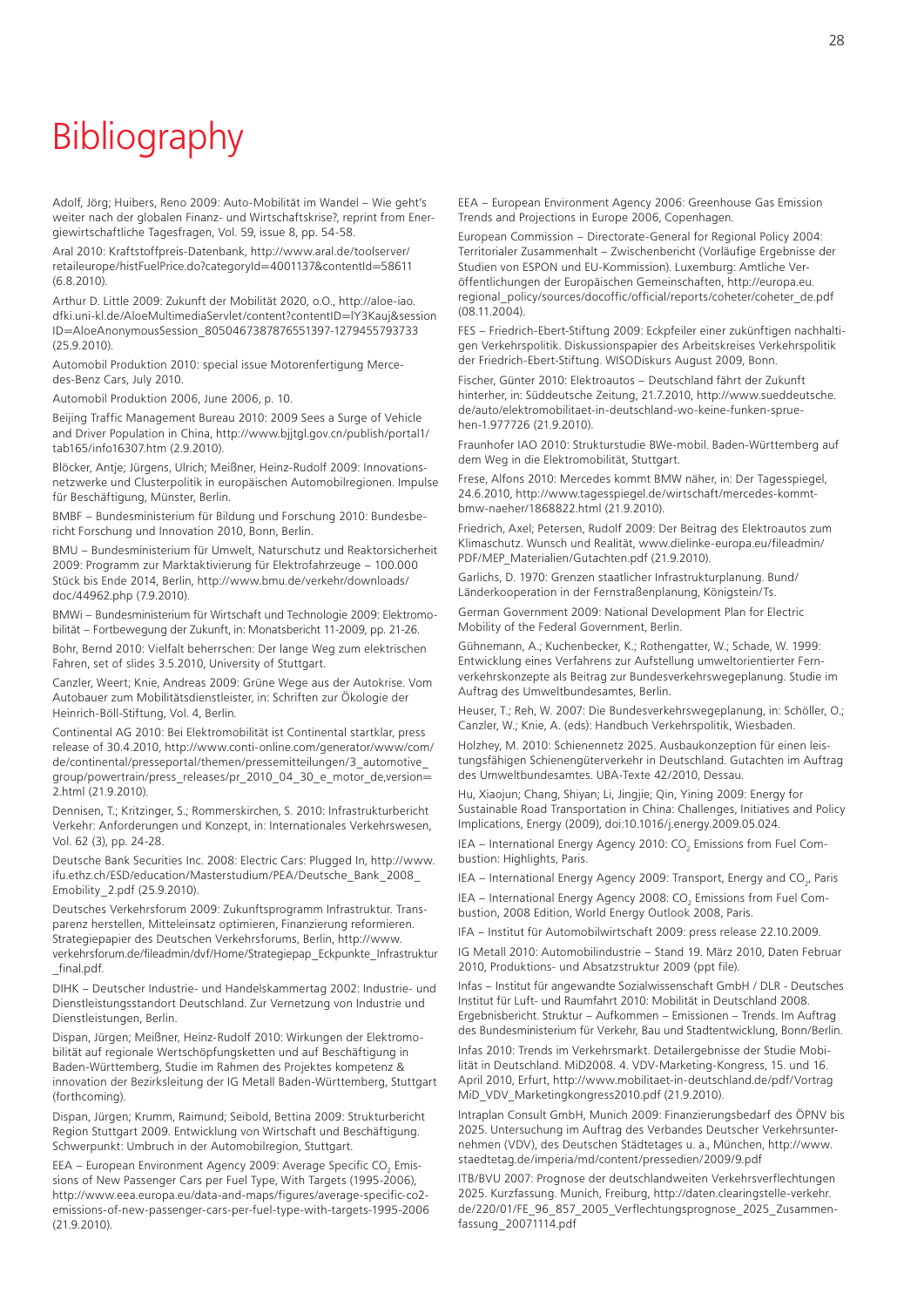Jürgens, Ulrich; Krzywdzinski, Martin 2006: Zur Zukunftsfähigkeit des deutschen Produktionsmodells. in: Kocka, Jürgen (ed.): Zukunftsfähigkeit Deutschlands. Sozialwissenschaftliche Essays, WZB Jahrbuch 2006, Berlin, pp. 203 – 228.

Jürgens, Ulrich; Meißner, Heinz-Rudolf 2005: Arbeiten am Auto der Zukunft – Produktinnovationen und Perspektiven der Beschäftigten, Berlin.

Jürgens, Ulrich; Naschold, Frieder 1994: Arbeits- und industriepolitische Entwicklungsengpässe der deutschen Industrie in den neunziger Jahren, in: Dierkes, Meinolf; Zapf, Wolfgang (eds), Institutionenvergleich und Institutionendynamik, Berlin, pp. 239-270.

Kinkel, Steffen 2010: Wie wettbewerbsfähig ist die deutsche Industrie?, set of slides of 29.6.2010. Gemeinsamer Workshop von IG Metall und IG BCE, Bochum.

Klaiber, G. (2010): Finanzierung des Fernstraßennetzes aus Sicht des Landes Baden-Württemberg. Folien zum Vortrag bei den Wirtschaftsgesprächen von Pro Mobilität am 6. Mai 2010 in der Landesvertretung von Baden-Württemberg, o. O., http://www.promobilitaet.de/downloads/ 2010-05-06\_Vortrag%20Klaiber\_UVM.pdf

Kommission Verkehrsinfrastrukturfinanzierung 2000: Schlussbericht der Kommission Verkehrsinfrastrukturfinanzierung vom 9.2000. Gutachten im Auftrag des Bundesministeriums für Verkehr, Bau und Wohnungswesen (BMVBW), Berlin.

Kunert, U.; Link, H. 2001: Bundesverkehrswege: Neubau auf Kosten der Substanzerhaltung künftig nicht mehr vertretbar. DIW-Wochenbericht 42/01, Berlin.

Legler, Harald; Gehrke, Birgit; Krawczyk, Olaf; Schasse, Ulrich; Rammer, Christian; Leheyda, Nina; Sofka, Wolfgang 2009: Die Bedeutung der Automobilindustrie für die deutsche Volkswirtschaft im europäischen Kontext, Hanover, Mannheim.

Luhmann, Hans-Jochen; Reh, Werner 2004: Kühle Autos heizen das Klima. Wie Autoklimaanlagen umweltfreundlicher werden können, Leipzig, http://www.wupperinst.org/uploads/tx\_wibeitrag/autoklimaanlagen.pdf (22.9.2009).

McKinsey 2010: Beitrag der Elektromobilität zu langfristigen Klimaschutzzielen und Implikationen für die Automobilindustrie, im Auftrag des BMU, Berlin, http://www.bmu.de/files/pdfs/allgemein/application/pdf/ elektromobilitaet\_klimaschutz.pdf (10.8.2010).

McKinsey 2007: Kosten und Potenziale der Vermeidung von Treibhausgasemissionen in Deutschland. Eine Studie von McKinsey & Company, Inc., erstellt im Auftrag von "VDI initiativ – Wirtschaft für Klimaschutz". Sektorperspektive Transport. O. O., http://www.bdi.eu/download\_content/Publikation\_ Treibhausgasemissionen\_in\_Deutschland.pdf (21.9.2010).

Mehlin, M.; Zimmer, W. 2010: Ein Weg für klimagerechte Mobilität, 62 (4), pp. 106-114.

Meißner, Heinz-Rudolf 2010: Dringend gesucht: Längerfristige Szenarien für die Autoindustrie. WZB-Brief Arbeit No. 6, March 2010, Berlin.

OECD 2010 Factbook 2010. Paris, http://www.oecd-ilibrary.org/content/ serial/18147364 (20.9.2010).

OECD/ITF 2010: Reducing Transport Greenhouse Gas Emissions: Trends & Data 2010, http://www.internationaltransportforum.org/Pub/resreports. html (21.9.2010).

Reh, W. 1988: Politikverflechtung im Fernstraßenbau der Bundesrepublik Deutschland und im Nationalstraßenbau der Schweiz, Frankfurt a. M.

Reuters 2010: China überholt USA als größter Automarkt, 8.1.2010, http://de.reuters.com/article/companiesNews/idDEBEE6070D320100108 (21.9.2010).

Ruhkamp, Christoph 2010: Es muss nicht immer Auto sein, in: Frankfurter Allgemeine Zeitung, 12.05.2010, p. 20, http://www.faz.net/s/RubD16E1F 55D21144C4AE3F9DDF52B6E1D9/Doc~E3D0284A9AD8544FFBC DEA62CAC415216~ATpl~Ecommon~Scontent.html (22.9.2010).

RWI – Rheinisch-Westfälisches Institut für Wirtschaftsforschung 2010: Verkehrsinfrastrukturinvestitionen – Wachstumsaspekte im Rahmen einer gestaltenden Finanzpolitik. Endbericht. Forschungsprojekt im Auftrag des Bundesministeriums der Finanzen, Essen, http://www.rwi-essen.de/media/ content/pages/publikationen/rwi-projektberichte/PB\_ Verkehrsinfrastrukturinvestitionen.pdf

Scheytt, Stefan 2010: Aufbruch im Autoland, in: Mitbestimmung, issue 7+8/2010, pp. 20-23.

Schmidt-Sandte, Tilmann (2010): Verbrennungs- und Elektroantrieb – die Herausforderung, Vortragsfolien Dr. Tilmann Schmidt-Sandte auf dem 3. Produktionsforum Göppingen, 26.4.2010.

Shell 2009: Shell Pkw-Szenarien bis 2030: Fakten, Trends und Handlungsoptionen für nachhaltige Auto-Mobilität, Hamburg.

Statistisches Bundesamt 2010a: Beschäftigte und Umsatz der Betriebe im Verarbeitenden Gewerbe: Deutschland, Jahre, Wirtschaftszweige, www. destatis.de (25.7.2010).

Statistisches Bundesamt 2010b: Sozialversicherungspflichtig Beschäftigte am Arbeitsort: Bundesländer, Stichtag, Beschäftigungsumfang, Geschlecht, Wirtschaftszweige, www.destatis.de (11.9.2010).

Stifterverband 2010: FuE-Datenreport 2010, Analysen und Vergleiche Forschung und Entwicklung in der Wirtschaft; Bericht über die FuE-Erhebungen 2007/2008, Essen.

SRU – Sachverständigenrat für Umweltfragen 2005: Sondergutachten "Umwelt und Straßenverkehr", Berlin.

TAZ 23.3.2009: Teures Betonband durch leeres Land. http://www.taz. de/1/zukunft/umwelt/artikel/1/teures-betonband-durchs-leere-land/

UBA – Umweltbundesamt 2010: CO<sub>2</sub>-Emissionsminderung im Verkehr in Deutschland: Mögliche Maßnahmen und ihre Minderungspotenziale – Ein Sachstandsbericht des Umweltbundesamtes, Dessau.

UBA – Umweltbundesamt 2009: Strategie für einen nachhaltigen Güterverkehr, Dessau.

U.S. Energy Information Administration 2010: International Energy Outlook 2010, http://www.eia.doe.gov/oiaf/ieo/pdf/0484(2010).pdf (22.9.2010).

VCD – Verkehrsclub Deutschland 2007: Klimawandel und Verkehr. Informationen und Lösungswege. VCD-Materialien, Berlin.

VDA – Verband der Automobilindustrie 2010: Nutzfahrzeuge – effizient, flexibel, zukunftssicher, Berlin

VDA – Verband der Automobilindustrie; IKB – Deutsche Industriebank 2007: Deutsche Automobilzulieferer 2018: Unverändert mittelständisch. Materialien zur Automobilindustrie, Vol. 39, Frankfurt.

VDB – Verband der Bahnindustrie 2009: Eisenbahninfrastruktur in Deutschland dauerhaft stärken – Herausforderungen für die nächste Legislaturperiode. VDB-Positionspapier No. 03/2009. http://www.bahnindustrie. info/fileadmin/Dokumente/Publikationen/Positionspapiere/90309\_VDB\_ Positionspapier\_03\_2009.pdf

VDI – Verein Deutscher Ingenieure 2010: Nachrichten vom 16.4.2010: Nachhaltige Mobilität vereint Fahrzeug- und Maschinenbau, http://vdi.de (20.7.2010).

VMK – Verkehrsministerkonferenz 2010: Beschluss-Sammlung der Verkehrsministerkonferenz am 14./15. April 2010 in Bremen, Berlin. http://www.bundesrat.de/DE/gremien-konf/fachminister-konf/vmk/Sitzungen /10-04-14-15-VMK/10-04-14-15-beschl,templateId=raw,property= publicationFile.pdf/10-04-14-15-beschl.pdf

Vollrath, Carsten 2002: Optimierung der Hersteller-Zulieferer-Beziehungen durch "Networked" Supply Chain Management, http://www.competencesite.de/downloads/92/3b/i\_file\_10346/Networked%20SCM\_Vollrath.pdf (30.7.2010).

Wallentowitz, Henning; Freialdenhoven, Arndt; Olschewski, Ingo 2010: Strategien zur Elektrifizierung des Antriebsstranges. Technologien, Märkte und Implikationen, Wiesbaden.

Willeke, R. 2003: Bundesverkehrswegeplanung 2003 – Eine kritische Bestandsaufnahme, in: Internationales Verkehrswesen, Vol. 55 (11), pp. 525-528.

Wind, Jörg 2009: Elektrifizierung des Automobils, Foliensatz zum Vortrag auf dem F-Cell Symposium in Stuttgart am 29.9.2009.

Wiss. Beirat beim BMVBS 2010: Strategieplanung "Mobilität und Transport": Folgerungen für die Bundesverkehrswegeplanung, in: Internationales Verkehrswesen, 62 (4), pp. 20-29.

WSD – Wasser- und Schifffahrtsdirektion West (2009): Verkehrsbericht, Münster. http://www.wsd-west.wsv.de/dateien/2010/426\_10\_ Verkehrsbericht\_Internetversion.pdf

ZEW – Zentrum für Europäische Wirtschaftsforschung 2010: Innovationen Branchenreport Fahrzeugbau – Ergebnisse der deutschen Innovationserhebung, Vol. 17 (10), Mannheim.

Zimmer, Wiebke; Fritsche, Uwe 2008: Klimaschutz und Straßenverkehr: Effizienzsteigerung und Biokraftstoffe und deren Beitrag zur Minderung der Treibhausgasmissionen. Kurzstudie für die Friedrich-Ebert-Stiftung, Bonn.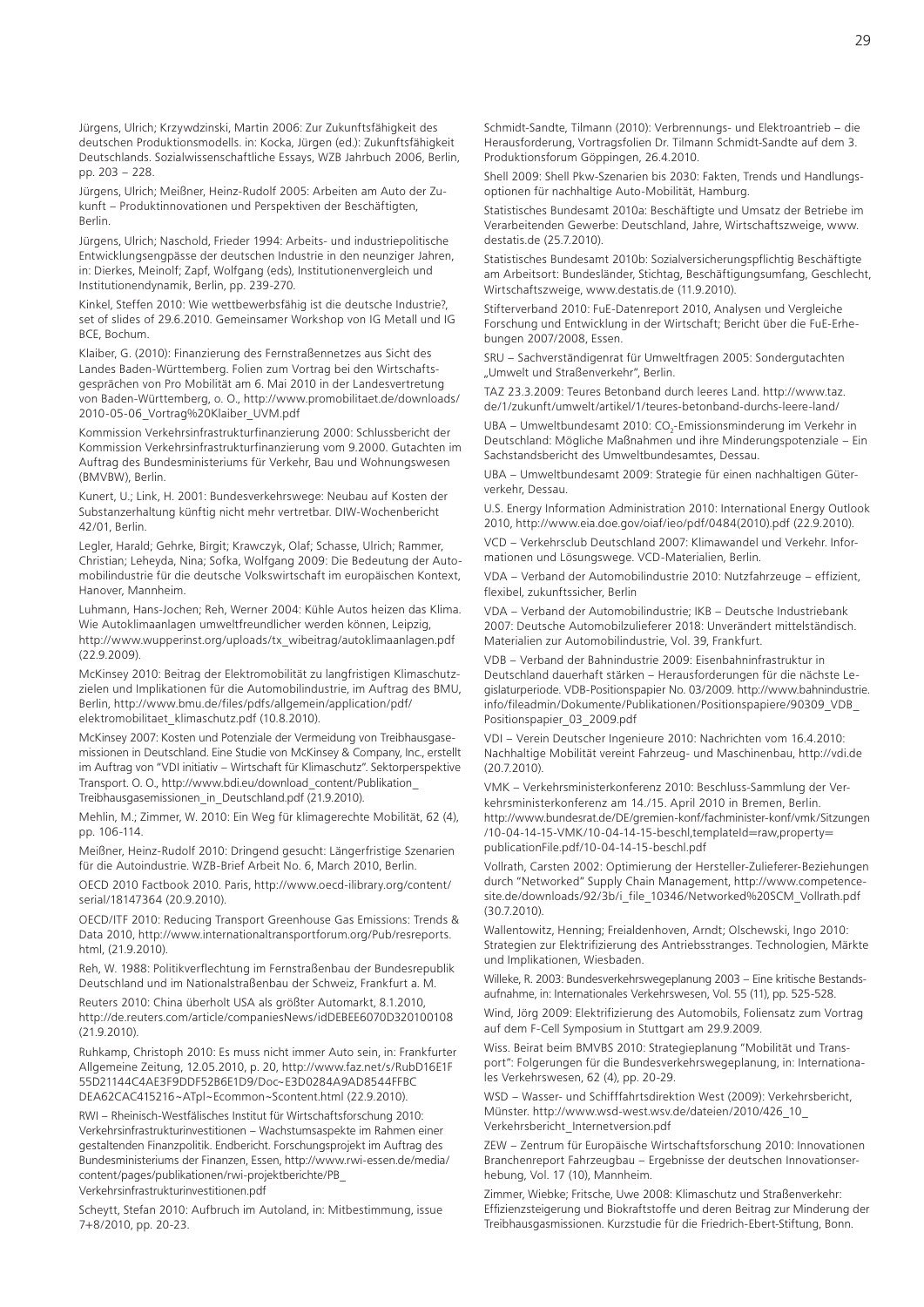## List of figures and tables List of abbreviations

| $\overline{7}$ | Figure 1                                            | ,000s             | thousands                                                                     |
|----------------|-----------------------------------------------------|-------------------|-------------------------------------------------------------------------------|
|                | No. of cars per household, in percent               | <b>ACEA</b>       | Association des Constructeurs Européens<br>d'Automobiles (European Automobile |
| 7              | Figure 2<br>Modal split in Germany, in percent      | <b>BMU</b>        | Manufacturers Association)<br>Bundesministerium für Umwelt, Naturschutz       |
|                |                                                     |                   | und Reaktorsicherheit (Federal Ministry for the                               |
| 12             | Table 1                                             |                   | Environment, Nature Conservation, Building and                                |
|                | Sales and employment of selected manufacturers      |                   | Nuclear Safety)                                                               |
|                | and suppliers of the German automotive industry     | <b>BRIC</b>       | Brazil, Russia, India, China - advanced emerging                              |
|                |                                                     |                   | industrial states                                                             |
| 13             | Figure 3                                            | Car sharing       | A concept of sharing the use of cars                                          |
|                | Passenger car production of German manufacturers    | <b>CLEPA</b>      | Comité de liaison européen des fabricants                                     |
|                | in 2008, in ,000s                                   |                   | d'équipment et de pièces automobiles                                          |
|                |                                                     |                   | (European Association of Automotive Suppliers)                                |
| 14             | Table 2                                             | E/E               | Electric/Electronic                                                           |
|                | <b>Employment in automotive clusters in Germany</b> | EEA<br><b>EMF</b> | European Environment Agency                                                   |
| 14             | Table 3                                             | EU                | European Metalworkers Federation<br>European Union                            |
|                | Regional distribution of employees subject to       | <b>IEKP</b>       | Integriertes Energie- und Klimaprogramm                                       |
|                | mandatory social insurance contributions in vehicle |                   | der Bundesregierung (Integrated Energy and                                    |
|                | manufacturing by federal state                      |                   | Climate Programme of the Federal Government                                   |
|                |                                                     |                   | of Germany)                                                                   |
| 16             | Figure 4                                            | <b>IEA</b>        | International Energy Agency                                                   |
|                | Overview of alternative power-train concepts        | <b>KBA</b>        | Kraftfahrt-Bundesamt (Federal Motor Transport                                 |
|                |                                                     |                   | Authority)                                                                    |
| 17             | Table 4                                             | Kyoto Protocol    | Legally binding agreement on reducing                                         |
|                | Selected electromobility support programmes         |                   | emissions of greenhouse gas emissions by                                      |
|                |                                                     |                   | 2012; ratified my most states                                                 |
| 26             | Table 5                                             | Megacity          | A megacity is defined as a metropolitan area                                  |
|                | Overview of recommendations to ensure value         |                   | with a total population in excess of 10 million                               |
|                | creation and employment in the automotive sector    |                   | people                                                                        |
|                | in Germany                                          | MIT               | Motorised individual transport                                                |
|                |                                                     | Mt<br><b>NPE</b>  | megaton                                                                       |
|                |                                                     |                   | Nationale Plattform Elektromobilität (National<br>Electric Mobility Platform) |
|                |                                                     | OECD              | Organisation for Economic Co-operation and                                    |
|                |                                                     |                   | Development                                                                   |
|                |                                                     | <b>OEM</b>        | Original equipment manufacturer; retails                                      |
|                |                                                     |                   | products under own name                                                       |
|                |                                                     | R&D<br><b>SME</b> | Research and development<br>Small and medium-sized enterprises                |
|                |                                                     |                   | (up to 250 employees)                                                         |
|                |                                                     | SWOT analysis     | Method to evaluate strengths, weaknesses,                                     |
|                |                                                     |                   | opportunities and threats                                                     |
|                |                                                     | <b>VDA</b>        | Verband Deutscher Automobilhersteller                                         |
|                |                                                     |                   |                                                                               |

Verband Deutscher Automobilhersteller (German Association of the Automotive

Verband Deutscher Maschinen- und Anlagenbau (German Engineering Association)

Industry)<br>
VDMA Verband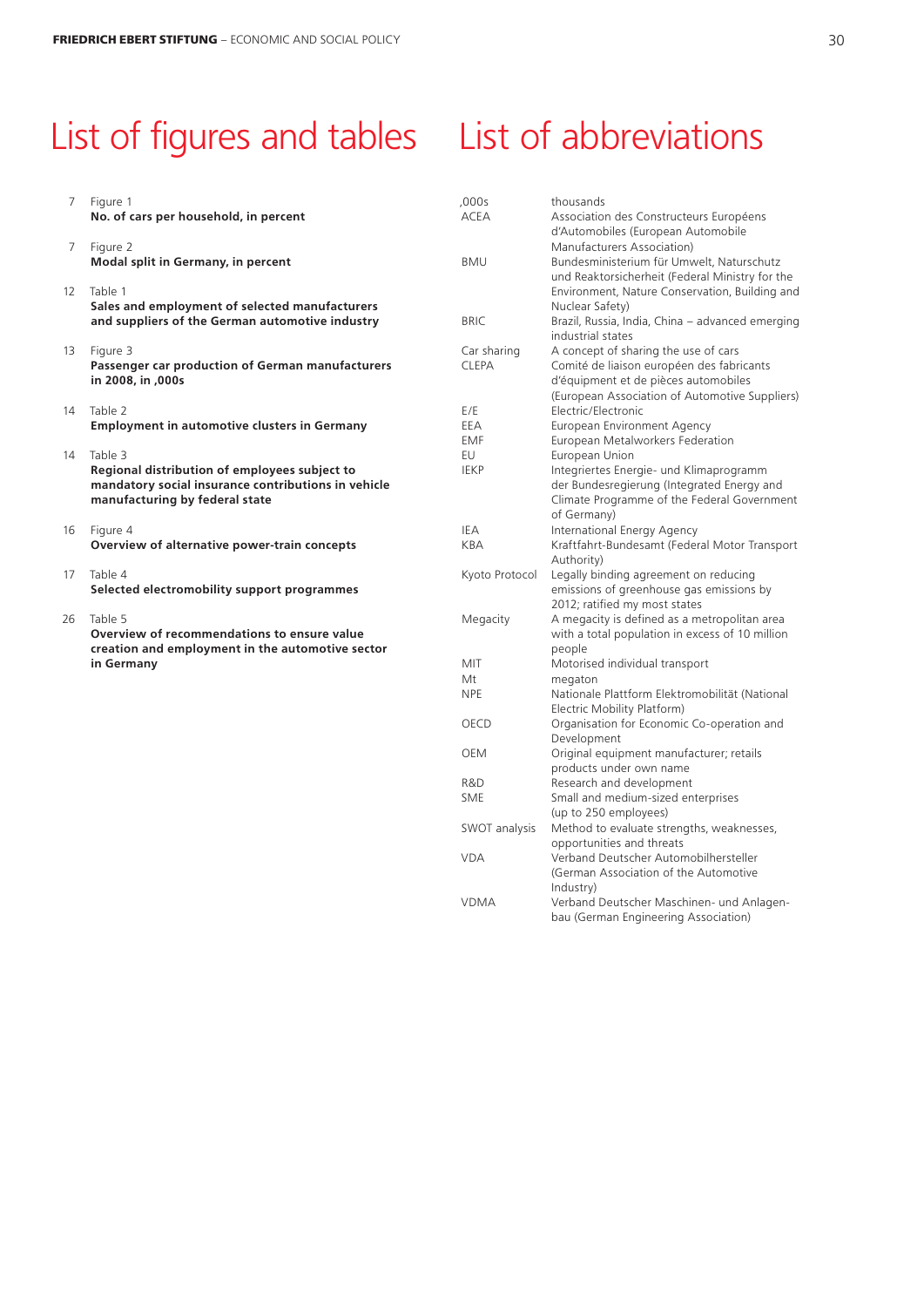Imprint:

Originally published as:

Zukunft der deutschen Automobilindustrie: Herausforderungen und Perspektiven für den Strukturwandel im Automobilsektor, WISO Diskurs, Friedrich-Ebert-Stiftung, Bonn 2010.

### © 2015

## **Friedrich Ebert Stiftung**

Division of Economic and Social Policy Godesberger Allee 149, 53175 Bonn Fax 0228 883 9205, www.fes.de/wiso

Orders / Contact: wiso-news@fes.de

The statements and conclusions are the sole responsibility of the author and do not represent an official opinion of the Friedrich Ebert Stiftung. Commercial use of all media published by the Friedrich Ebert Stiftung (FES) is not permitted without the written consent of the FES.

## **ISBN: 978-3-95861-361-4**

Cover picture: dpa Picture Alliance Design: www.zumweissenroessl.de Printing: www.bub-bonn.de